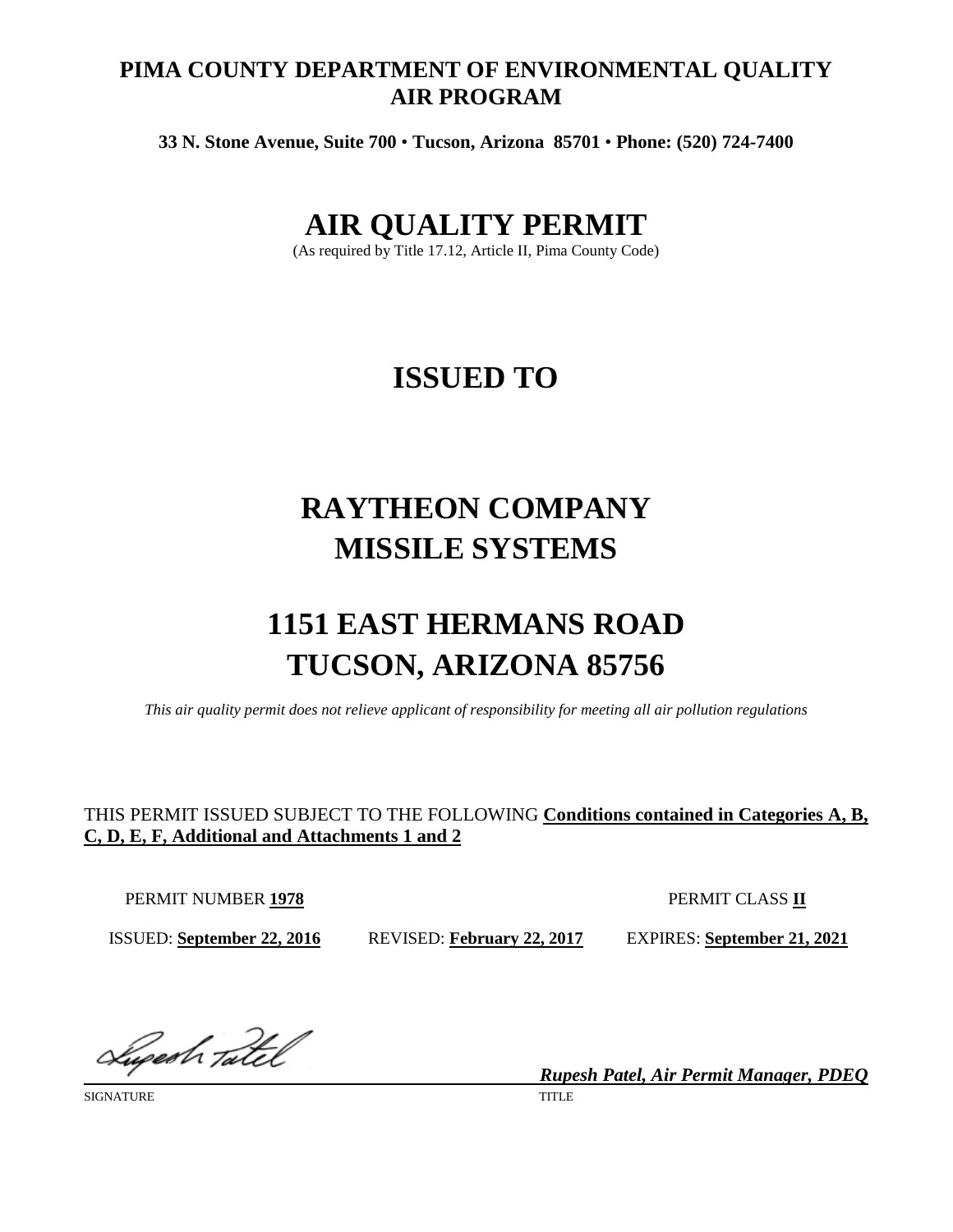#### **Table Of Contents**

| <b>Permit Summary</b> |                                                                                                                                                                             |  |
|-----------------------|-----------------------------------------------------------------------------------------------------------------------------------------------------------------------------|--|
|                       |                                                                                                                                                                             |  |
|                       | Category A: Specific Conditions for NSPS (Subpart IIII) Compression Ignition Internal Combustion<br><b>Engines - Emergency (Non Fire Pump) (CI ICE) Specific Conditions</b> |  |
|                       | Applicability                                                                                                                                                               |  |

|      | Applicability                                                                                                                                                                                                                  |    |
|------|--------------------------------------------------------------------------------------------------------------------------------------------------------------------------------------------------------------------------------|----|
|      | <b>Operational Limitations</b>                                                                                                                                                                                                 |    |
| Ш    | Monitoring Requirements [100] Monitoring Requirements [100] Monitoring Requirements [100] Monitoring Requirements [100] Monitoring Requirements [100] Monitoring Requirements [100] Monitoring Requirements [100] Monitoring R |    |
| IV   | Recordkeeping Requirements                                                                                                                                                                                                     |    |
|      | Reporting Requirements <b>Manual Accord Properties</b> Reporting Requirements <b>Manual Accord Properties</b>                                                                                                                  |    |
|      | <b>Testing Requirements</b>                                                                                                                                                                                                    | 10 |
| VII. | <b>Additional Requirements</b>                                                                                                                                                                                                 | 10 |

#### **[Category B:](#page-10-0) Specific Conditions for NSPS (Subpart IIII) Compression Ignition Internal Combustion Engines - Emergency (Fire Pump Engines) (CI ICE) Specific Conditions**

|      | <b>Operational Limitations</b> |                 |
|------|--------------------------------|-----------------|
| HI.  |                                | 12 <sup>2</sup> |
| IV   |                                | 13              |
| VI.  |                                | 13              |
| VII. | <b>Additional Requirements</b> | 13              |
| IV   | <b>Facility Recordkeeping</b>  | 13              |

#### **[Category C:](#page-13-0) Specific Conditions for NSPS (Subpart JJJJ) Spark Ignition Internal Combustion Engines**

|      |                                                                                                                                                                                                                                | -14  |
|------|--------------------------------------------------------------------------------------------------------------------------------------------------------------------------------------------------------------------------------|------|
| Ш.   | <b>Operational Limitations</b>                                                                                                                                                                                                 | 14   |
| III. | Monitoring Requirements 27 and 27 and 27 and 27 and 27 and 27 and 27 and 27 and 27 and 27 and 27 and 27 and 27 and 27 and 27 and 27 and 27 and 27 and 27 and 27 and 27 and 27 and 27 and 27 and 27 and 27 and 27 and 27 and 27 |      |
| IV.  |                                                                                                                                                                                                                                | -18  |
| V.   |                                                                                                                                                                                                                                | - 18 |
| VI   |                                                                                                                                                                                                                                | -18  |
| VII. |                                                                                                                                                                                                                                | - 19 |
| VIII |                                                                                                                                                                                                                                | 21   |
|      |                                                                                                                                                                                                                                |      |

#### **[Category D:](#page-21-0) Specific Conditions for NESHAP (Subpart ZZZZ) Reciprocating Internal Combustion Engines (Located at Area Sources of HAP, Constructed Before June 12, 2006).**

#### **Existing Stationary Emergency Compression Ignition Engines >500HP Existing Stationary Emergency Compression Ignition Engines <500HP Existing Stationary Emergency Spark Ignition Engines ≤500HP**

| - I.        |                                                                                 |    |
|-------------|---------------------------------------------------------------------------------|----|
| Ш.          |                                                                                 | 22 |
| - III.      |                                                                                 | 23 |
| IV.         | Monitoring, Installation, Collection, Operation and Maintenance Requirements 23 |    |
| $V_{\cdot}$ |                                                                                 | 24 |
| - VI.       |                                                                                 | 26 |
| VII.        | <b>Reporting Requirements</b>                                                   | 27 |
|             |                                                                                 |    |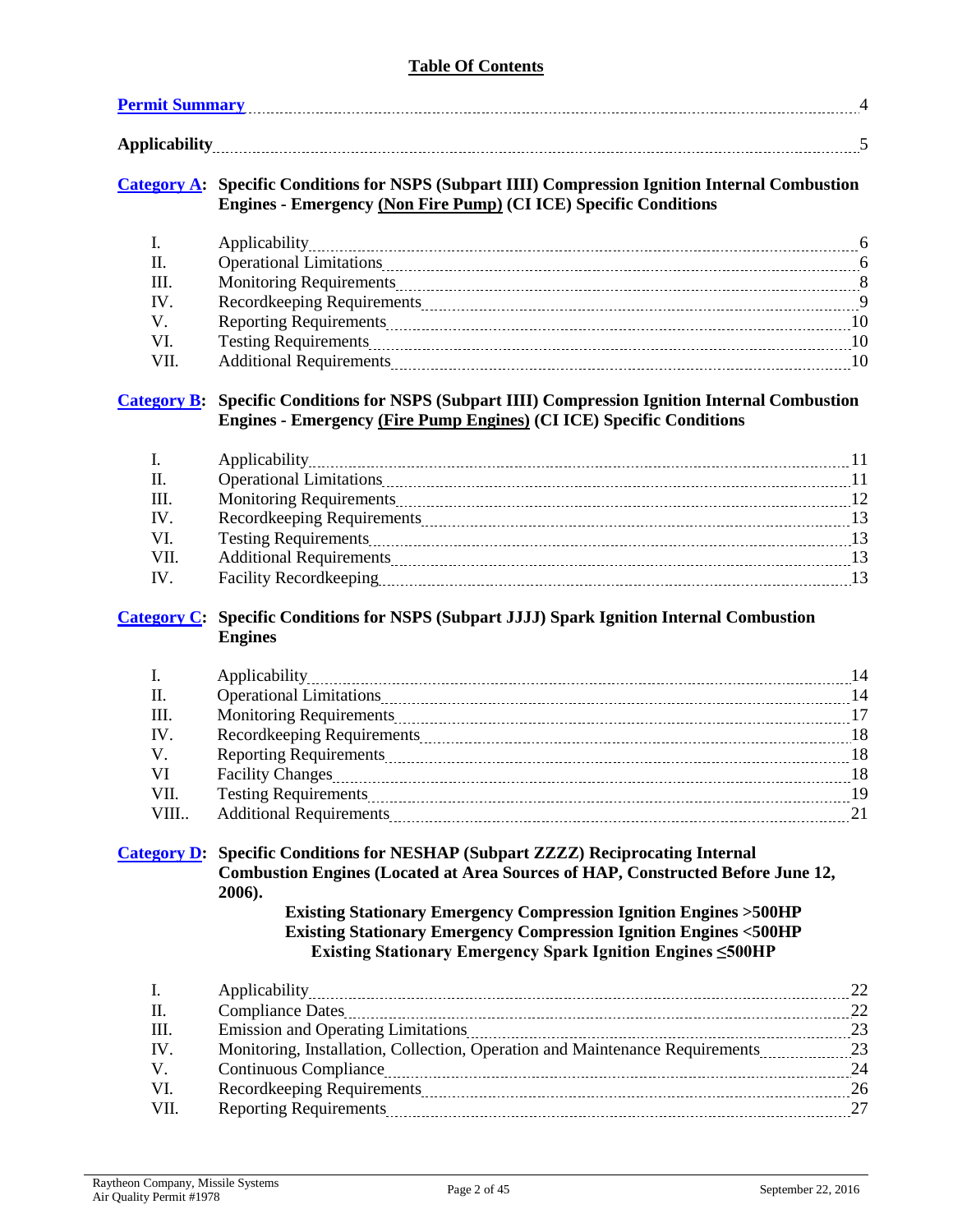#### **[Category E:](#page-27-0) Specific Conditions for Material Issues**

| <b>Emission Limitation and Standards</b> |    |
|------------------------------------------|----|
| <b>Monitoring Requirements</b>           | 28 |
| Recordkeeping Requirements               | 30 |
|                                          |    |
| <b>Facility Changes</b>                  |    |
| <b>Testing Requirements</b>              |    |

#### **[Category F:](#page-31-0) Facility Wide Specific Conditions**

|      | <b>Conditions for Generators</b>                                       |  |
|------|------------------------------------------------------------------------|--|
|      | Conditions for Boilers and Evaporators                                 |  |
|      | Additional Conditions for All NSPS and Non NSPS Generators and Boilers |  |
| - IV | <b>Facility Changes</b>                                                |  |
|      | <b>Testing Requirements</b>                                            |  |

#### **[Additional Permit Requirements](#page-33-0)**

|    | Compliance with Permit Conditions [11] [2010] The Compliance with Permit Conditions [11] [2010] The Complete Register of the Conditions [2010] The Complete Register of the Conditions [2010] The Complete Register of the Con |     |
|----|--------------------------------------------------------------------------------------------------------------------------------------------------------------------------------------------------------------------------------|-----|
| П. | Permit Revision, Reopening, Revocation and Reissuance, or Termination for Cause37                                                                                                                                              |     |
| Ш. |                                                                                                                                                                                                                                | 37  |
| IV |                                                                                                                                                                                                                                | 37  |
|    | <b>Attachment 1: Applicable Regulations</b>                                                                                                                                                                                    | -38 |
|    | <b>Attachment 2: Equipment List</b>                                                                                                                                                                                            | 40  |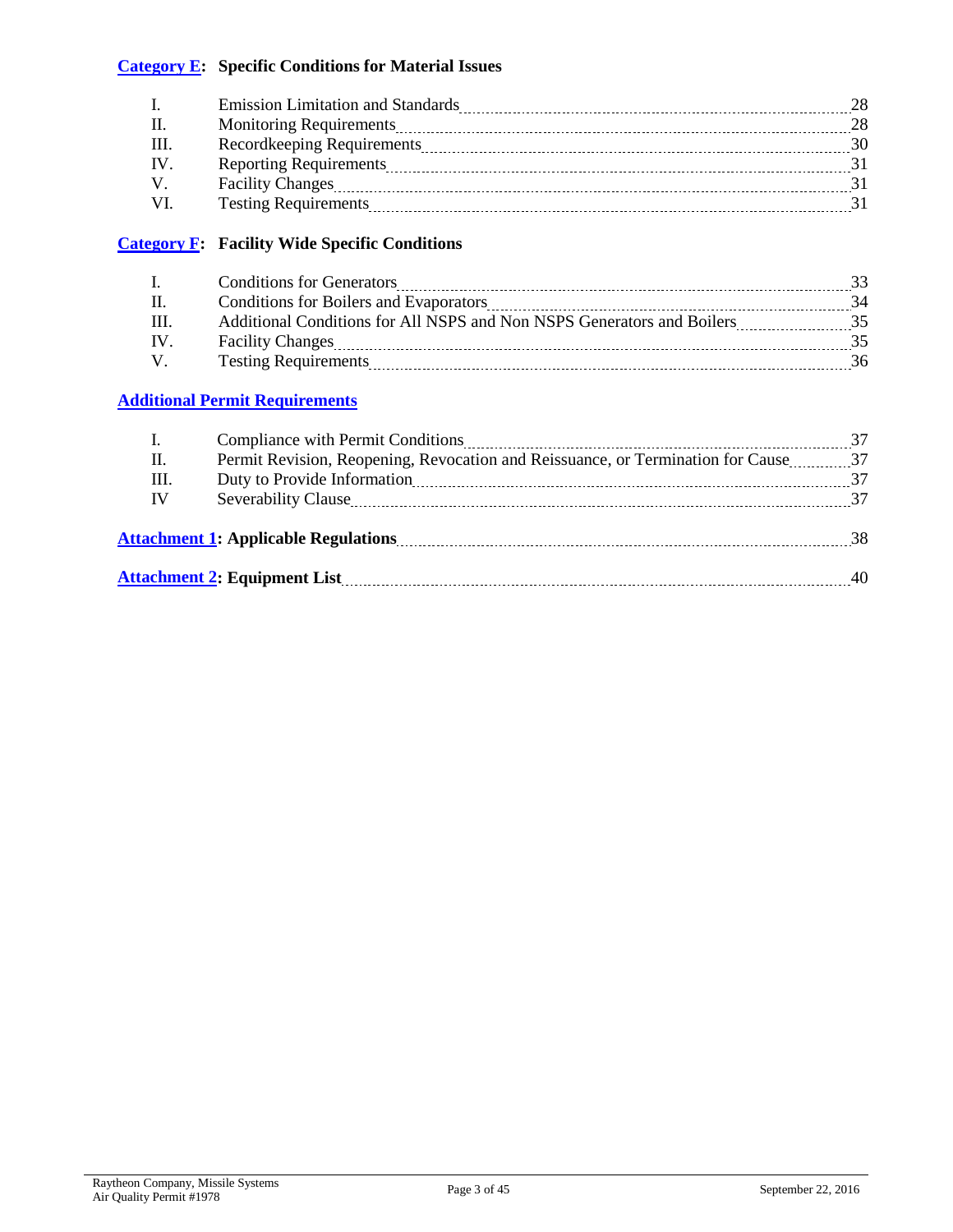#### **Permit Summary**

<span id="page-3-0"></span>Raytheon Company, Missile Systems (RMS) designs, develops and assembles defense systems. RMS operates within facilities and property leased from the Air Force and the Tucson Airport Authority, located at 1151 East Hermans Road, Tucson, Arizona 85756. Significant process related activities which produce air emissions include plant-wide chemical usage, fuel fired equipment and other spray coating related activities.

Potential emissions resulting from the facility operations include  $N_{\rm OX}$ , VOC, HAPs, PM<sub>10</sub>, SO<sub>X</sub> and CO. This facility is a true minor source for all regulated air pollutants.

The following emission rates are for reference purposes only and are not intended to be enforced by direct measurement unless otherwise noted in the Specific Conditions of this permit.

| <b>Pollutant</b>                                 | <b>Potential Emissions</b><br>(Tons per Year) |
|--------------------------------------------------|-----------------------------------------------|
| Nitrogen Oxides $(NOx)$                          | 21                                            |
| Carbon Monoxide (CO)                             | *Q                                            |
| Volatile Organic Compounds (VOC)                 | $*$ *63                                       |
| Particulate Matter (as $PM_{10}$ )               | $*2$                                          |
| Sulfur Oxides $(SO_X)$                           | $*<1$                                         |
| Hazardous Air Pollutants (HAPs – individual)     | $\leq 5$                                      |
| Hazardous Air Pollutants (HAPs – total combined) | $\leq$                                        |

- <sup>\*</sup> RMS predominantly generates the potential emissions of  $NO<sub>X</sub>$ , CO,  $PM<sub>10</sub>$ , and SO<sub>X</sub> solely from the combustion of fossil fuels. The newer federal regulations associated to internal combustion engines limit the maintenance and non-emergency use to 100 hours in any 12 month period. The regulation effectively eliminates the need for synthetic minor limitations on these regulated air pollutants. Potential emissions of  $NO<sub>X</sub>$ , CO, and  $SO<sub>X</sub>$ will remain below 90 tons per year. The emission factors used to determine the potential to emit are taken from EPA, AP-42, Volume I, Fifth Edition.
- \*\* Potential emissions of VOC and combined HAPs are calculated using current hourly operations multiplied by a factor of 1.73 to represent 8760 operating hours per year. Actual (2012) emissions of VOC and combined HAPs based on current hourly operations are 38.19 TPY and 4.00 TPY respectively.

All requirements of this permit that are Federally Enforceable or Material Permit Conditions are specifically indicated as such.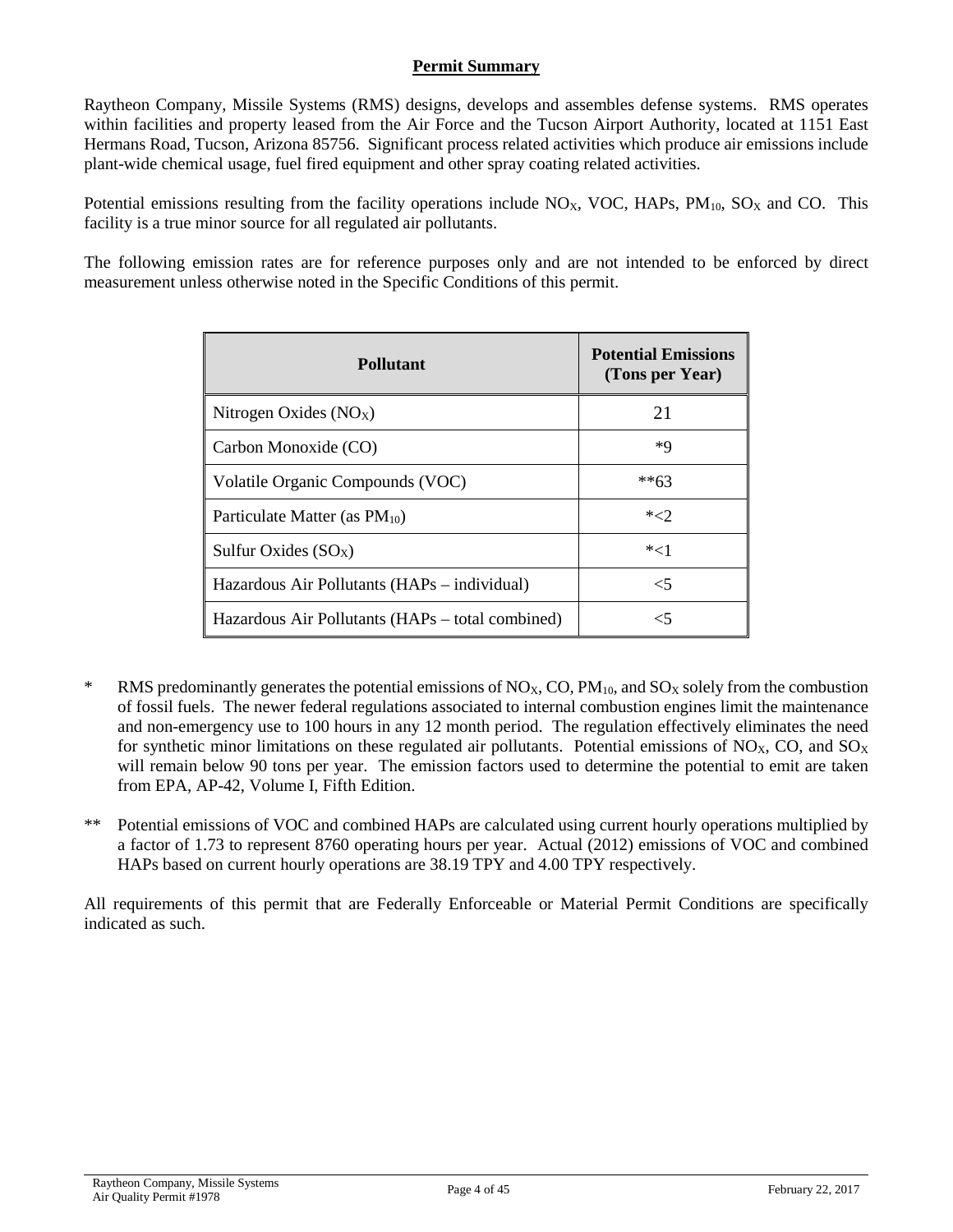#### **Applicability**

The affected sources at the facility to which this air quality permit applies are grouped into the following emission categories:

- Category A New Source Performance Standards (NSPS) Standards of Performance for Stationary Compression Ignition Internal Combustion Engines (40 CFR Part 60 Subpart IIII). Emergency (Non Fire Pump) (CI ICE) Specific Conditions
- Category B New Source Performance Standards (NSPS) Standards of Performance for Stationary Compression Ignition Fire Pump Engines (40 CFR Part 60 Subpart IIII).
- Category C New Source Performance Standards (NSPS) Standards of Performance for Spark Ignition Internal Combustion Engines (40 CFR Part 60 Subpart JJJJ).
- Category D National Emission Standards for Hazardous Air Pollutants for Reciprocating Internal Combustion Engines (40 CFR Part 63 Subpart ZZZZ).
- Category E Material Issues (Applies to all chemical purchases made by RMS for process related activities).
- Category F Other Facility Operations (Applies to all other operations at the facility specifically non-NSPS generators and boilers).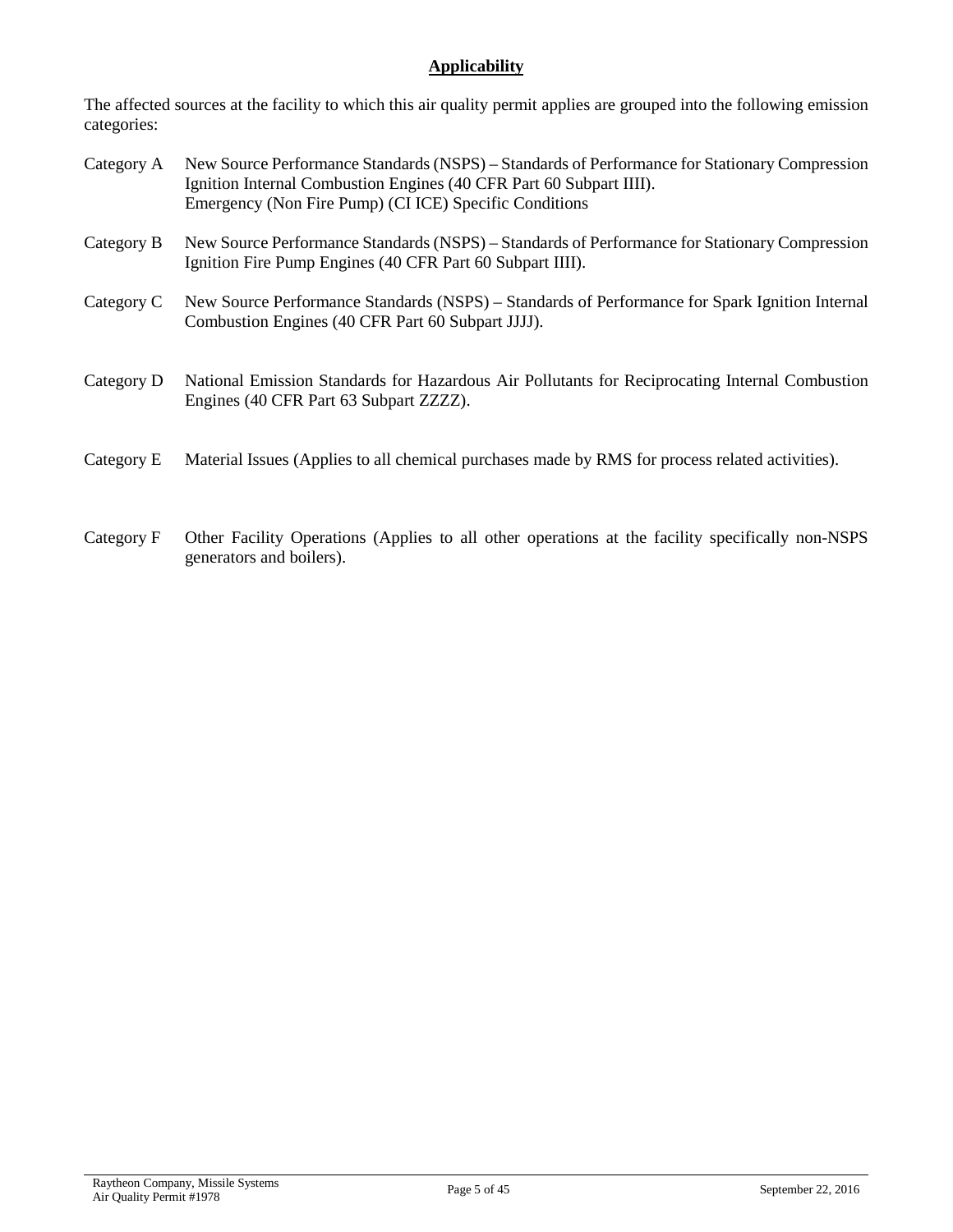#### **Category A**

#### <span id="page-5-0"></span>**New Source Performance Standards (NSPS) for Stationary Compression Ignition Internal Combustion Engines (CI ICE) (40 CFR Part 60, Subpart IIII)**

#### **Emergency (non fire pump) (CI ICE) Specific Conditions**

#### **I. Applicability** [40 CFR 60.4200]

The provisions of this Category apply to:

40 CFR 60, Subpart IIII – Standards of Performance for Stationary Compression Ignition (CI) Internal Combustion Engines (ICE) [PCC 17.16.490.A.81]

#### **[Federally Enforceable Conditions]**

- 1. Applicable to manufacturers, owners and operators of stationary CI ICE and other persons as specified below. For the purpose of this Category, the date that construction commences is the date the engine is ordered by the owner or operator. [40 CFR 60.4200(a)]
	- a. Manufacturers of stationary CI ICE with a displacement less than 30 liters per cylinder, where the model year is: [40 CFR 60.4200(a)(1)]
		- i. 2007 or later, for engines that are not fire pump engines.
	- b. Owners and Operators of stationary CI ICE that commence construction after July 11, 2005 where the stationary CI ICE are:  $[40 \text{ CFR } 60.4200(a)(2)]$ 
		- i. Manufactured after April 1, 2006, and are not fire pump engines.
	- c. Owners and operators of any stationary CI ICE that are modified or reconstructed after July 11, 2005 and any person that modifies or reconstructs any stationary CI ICE after July 11, 2005.

[40 CFR 60.4200(a)(3)]

#### **II. Operational Limitations**

A. Emission Standards

All subject stationary CI ICE identified in Table 1 through Table 3 of Attachment 2, must comply with the emission standards identified in Table A of this Category, for all pollutants, for the same model year and maximum engine power.  $[40 \text{ CFR } 60.4205(a) \& (b)]$ 

B. Operational Condition

The Permittee must operate and maintain all subject stationary CI ICE according to the manufacturer's written instructions, or procedures developed by the Permittee that are approved by the engine manufacturer, over the entire life of the engine. The Permittee may only change those settings that are permitted by the manufacturer. [40 CFR 60.4206 & 40 CFR 60.4211(a)]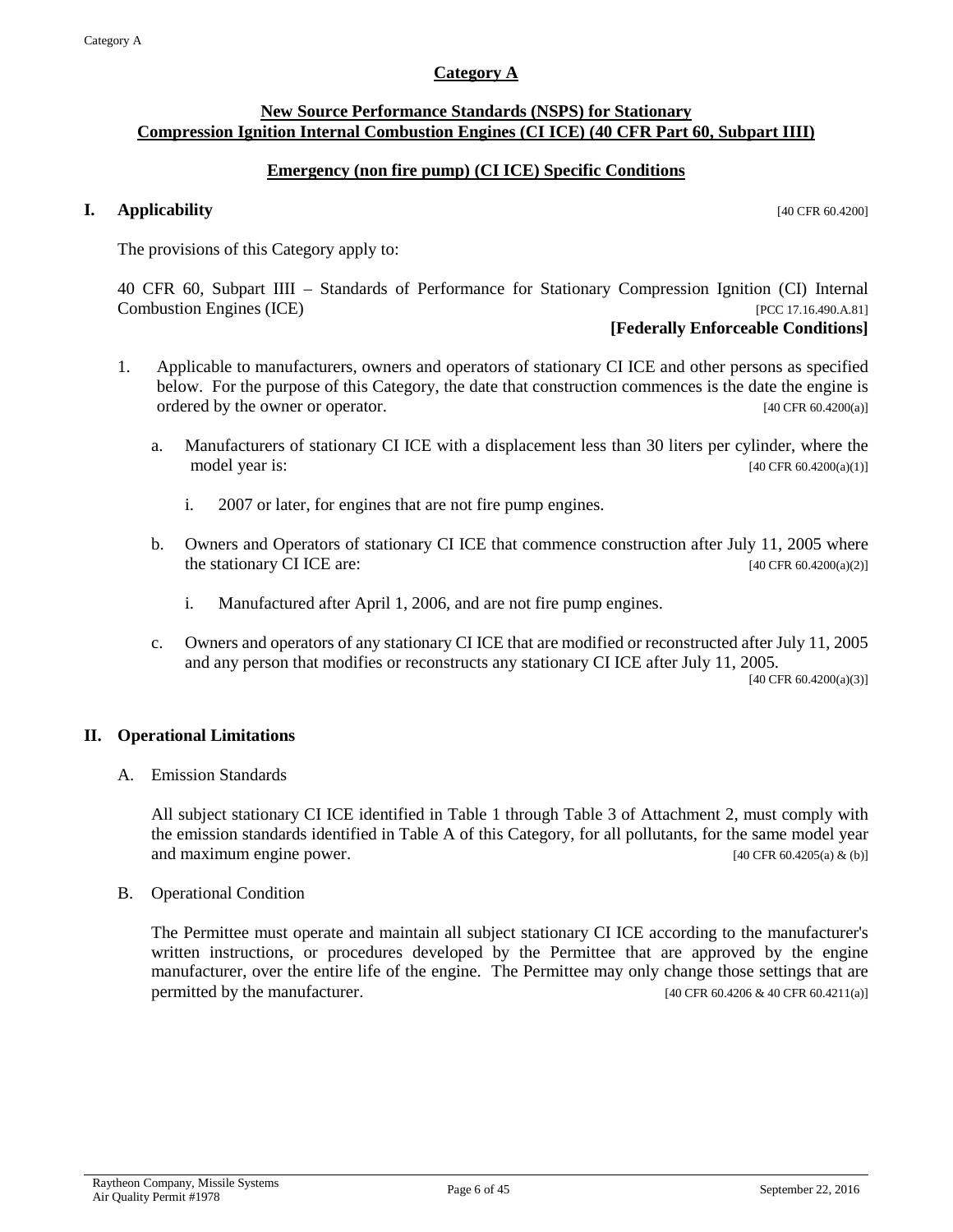| ٠ |  |
|---|--|
|   |  |

| Emission Standards based on Model Year per 40 CFR 89.112 (Table 1), and<br>40 CFR 60 Subpart IIII (Tables 1 & 2)<br>$[g/kW-hr(g/hp-hr)]$ |                    |            |           |                             |                 |           |
|------------------------------------------------------------------------------------------------------------------------------------------|--------------------|------------|-----------|-----------------------------|-----------------|-----------|
| <b>Maximum</b> engine<br>power                                                                                                           | <b>Model</b> years | <b>PM</b>  | <b>HC</b> | NO <sub>X</sub><br>$+N$ MHC | NO <sub>X</sub> | CO        |
|                                                                                                                                          | $Pre-2007$         | 1.0(0.75)  |           | 10.5(7.8)                   |                 | 8.0(6.0)  |
| $kW < 8$ (<11 hp)                                                                                                                        | 2007               | 1.0        |           | 10.5                        |                 | 8.0       |
|                                                                                                                                          | 2008 and later     | 0.40(0.30) |           | 7.5(5.6)                    |                 | 8.0(6.0)  |
|                                                                                                                                          | Pre-2007           | 0.80(0.60) |           | 9.5(7.1)                    |                 | 6.6(4.9)  |
| $8 \leq$ kW < 19<br>$(11 \le hp < 25)$                                                                                                   | 2007               | 0.80       |           | 7.5                         |                 | 6.6       |
|                                                                                                                                          | 2008 and later     | 0.40(0.30) |           | 7.5(5.6)                    |                 | 6.6(4.9)  |
|                                                                                                                                          | Pre-2007           | 0.80(0.60) |           | 9.5(7.1)                    |                 | 5.5(4.1)  |
| 19 \ kW \ 37<br>$(25 \le hp < 50)$                                                                                                       | 2007               | 0.60       |           | 7.5                         |                 | 5.5       |
|                                                                                                                                          | 2008 and later     | 0.30(0.22) |           | 7.5(5.6)                    |                 | 5.5(4.1)  |
|                                                                                                                                          | Pre-2007           |            |           |                             | 9.2(6.9)        |           |
| $37 \leq$ kW < 75<br>$(50 \le hp < 100)$                                                                                                 | 2007               | 0.40       |           | 7.5                         |                 | 5.0       |
|                                                                                                                                          | 2008 and later     | 0.40       |           | 4.7                         |                 | 5.0       |
|                                                                                                                                          | Pre-2007           |            |           |                             | 9.2(6.9)        |           |
| $(100 \le hp < 175)$                                                                                                                     | 2007 and later     | 0.30       |           | 4.0                         |                 | 5.0       |
| $130 \leq$ kW $\leq 560$                                                                                                                 | Pre-2007           | 0.54(0.40) | 1.3(1.0)  |                             | 9.2(6.9)        | 11.4(8.5) |
| $(175 \le hp \le 750)$                                                                                                                   | 2007 and later     | 0.20       |           | 4.0                         |                 | 3.5       |
| kW > 560                                                                                                                                 | Pre-2007           | 0.54(0.40) | 1.3(1.0)  |                             | 9.2(6.9)        | 11.4(8.5) |
| $($ >750 hp)                                                                                                                             | 2007 and later     | 0.20       |           | 6.4                         |                 | 3.5       |

#### **II. Operational Limitations (continued)**

C. Fuel Requirements [40 CFR 60.4207]

1. For stationary diesel fired CI ICE with a displacement of less than 30 liters per cylinder subject to this Category, the Permittee shall use diesel fuel that meets the following requirements on a pergallon basis for nonroad diesel fuel:  $[40 \text{ CFR } 60.4207 \text{ (b) } \& 40 \text{ CFR } 80.510 \text{ (b)}]$ 

| а. – |     | Sulfur content 15 ppm maximum for Non Road diesel fuel. | [40 CFR $80.510(b)(1)(i)$ ] |
|------|-----|---------------------------------------------------------|-----------------------------|
|      |     | b. Cetane index or aromatic content, as follows:        | [40 CFR $80.510(b)(2)$ ]    |
|      |     | i. A minimum cetane index of 40; or                     | [40 CFR $80.510(b)(2)(i)$ ] |
|      | 11. | A maximum aromatic content of 35 volume percent.        | [40 CFR 80.510(b)(2)(ii)]   |

2. With respect to pre-2011 model year stationary CI ICE subject to this Category, the Permittee may petition the Administrator for approval to use remaining non-compliant fuel that does not meet the fuel requirements of II.C.1 of this Category, beyond the dates required for the purpose of using up existing fuel inventories. If approved, the petition will be valid for a period of up to 6 months. If additional time is needed, the Permittee shall be required to submit a new petition.

[40 CFR 60.4207(c)]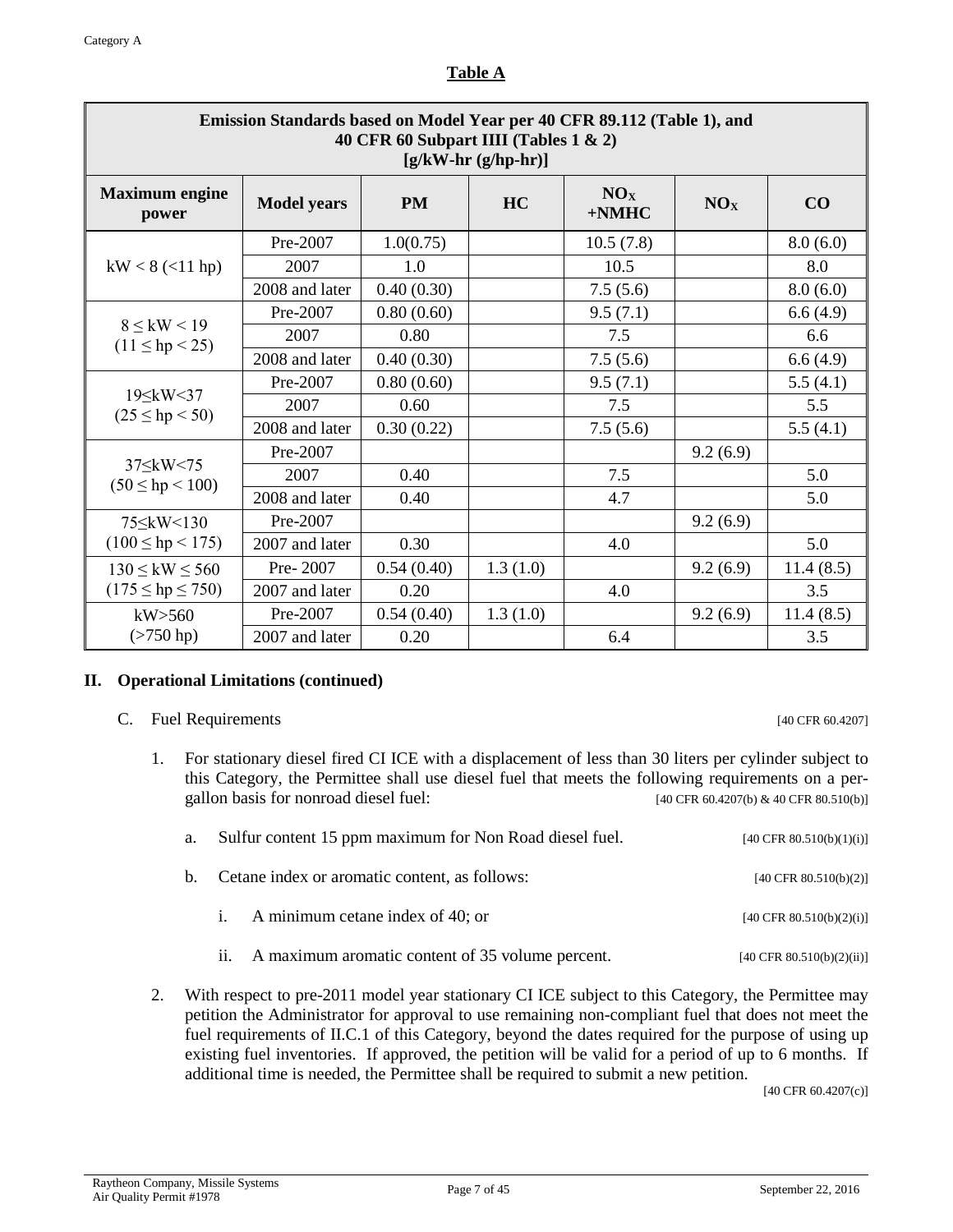- 1. The Permittee may not install stationary CI ICE (excluding fire pump engines) that do not meet the applicable requirements for 2007 model year engines in 40 CFR 60, Subpart IIII, as applicable. [40 CFR 60.4208(a)]
- 2. After December 31, 2009, the Permittee may not install stationary CI ICE with a maximum engine power of less than 25 HP (excluding fire pump engines) that do not meet the applicable requirements for 2008 model year engines in 40 CFR 60, Subpart IIII, as applicable.

[40 CFR 60.4208(b)]

- 3. The requirements of II.D.1 through 2 of this Category do not apply to stationary CI ICE that have been modified or reconstructed, and do not apply to engines that were removed from one existing location and reinstalled at a new location. This provision does not extend to imported units which shall be treated as new sources. [40 CFR 60.4208(g)  $\&$  (h)]
- E. Operational Hours (Emergency Designation) [40 CFR 60.4211(e)]

Emergency stationary ICE may be operated for the purpose of maintenance checks and readiness testing, provided that the tests are recommended by Federal, State, or local government, the manufacturer, the vendor, or the insurance company associated with the engine. Maintenance checks and readiness testing of such units is limited to 100 hours per year. There is no time limit on the use of emergency stationary ICE in emergency situations. The Permittee may petition the Control Officer for approval of additional hours to be used for maintenance checks and readiness testing, but a petition is not required if the Permittee maintains records indicating that Federal, State, or local standards require maintenance and testing of emergency ICE beyond 100 hours per year. Any operation other than emergency operation, and maintenance and testing as permitted in this Category, is prohibited.

- F. Compliance Requirements [40 CFR 60.4211]
	- 1. Engine Maintenance

The Permittee must operate and maintain the applicable stationary CI ICE and control device according to the manufacturer's written instructions or procedures developed by the Permittee that are approved by the engine manufacturer. In addition, the Permittee may only change those settings that are permitted by the manufacturer. [40 CFR 60.4211(a)]

2. Hour Meter Installation

The Permittee must install a non-resettable hour meter on each applicable stationary CI ICE prior to startup of each engine. [40 CFR 60.4209(a)]

#### **III. Monitoring Requirements IPCC 17.12.185.A.3**]

None Required.

#### D. Installation Restrictions [40 CFR 60.4208]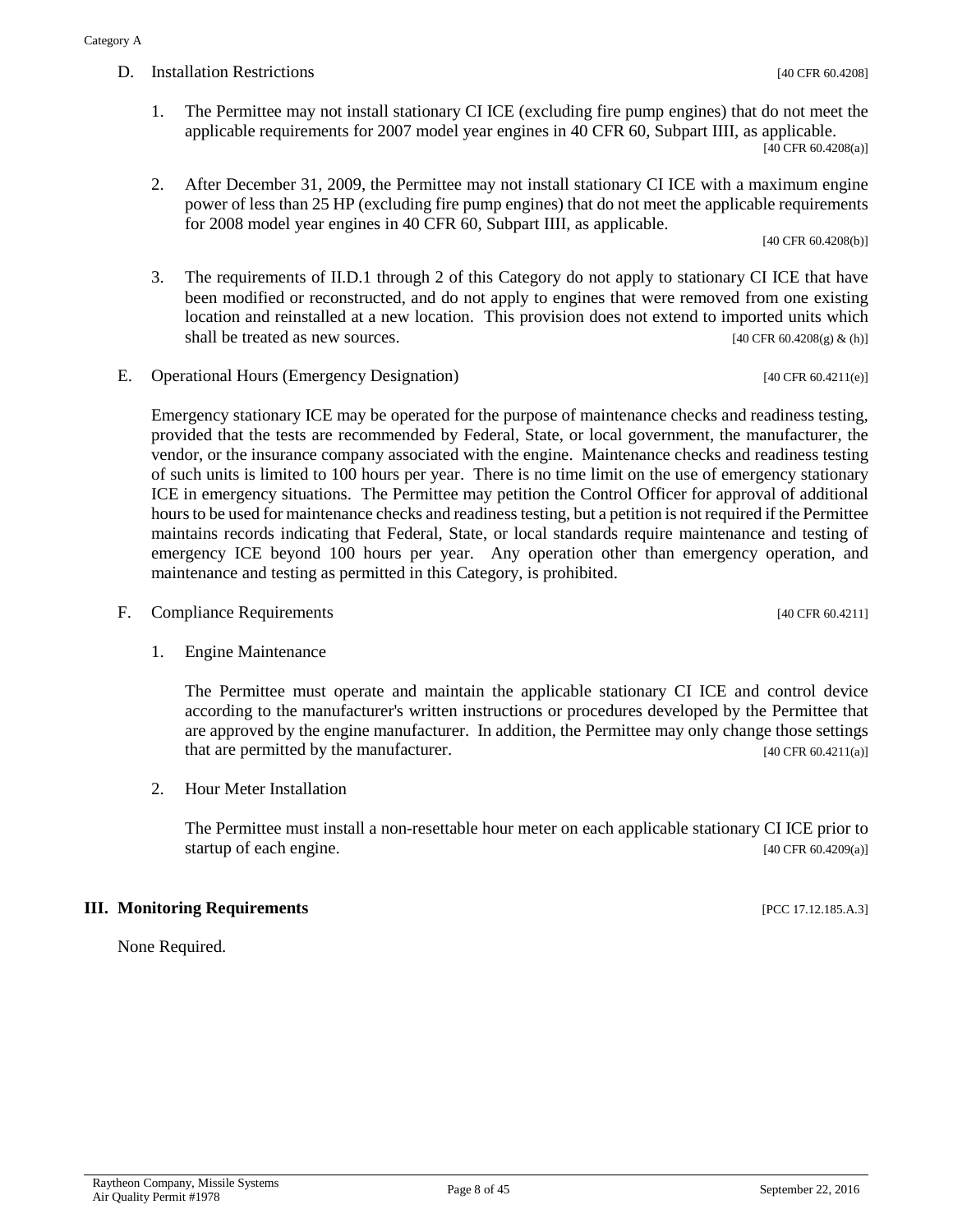#### **IV. Recordkeeping Requirements**

- A. Compliance Requirements (Emission Standards)
	- 1. All subject pre-2007 model year stationary CI ICE that comply with the emission standards specified in II.A of this Category must demonstrate compliance according to one of the methods specified in paragraphs 'a.' through 'e.' of this section: [40 CFR 60.4211(b)]
		- a. Purchasing an engine certified according to 40 CFR part 89 or 40 CFR part 94, as applicable, for the same model year and maximum engine power. The engine must be installed and configured according to the manufacturer's specifications. [40 CFR 60.4211(b)(1)]
		- b. Keeping records of performance test results for each pollutant for a test conducted on a similar engine. The test must have been conducted using the same methods specified in 40 CFR 60.4212 and these methods must have been followed correctly. [40 CFR 60.4211(b)(2)]
		- c. Keeping records of engine manufacturer data indicating compliance with the standards. [40 CFR 60.4211(b)(3)]
		- d. Keeping records of control device vendor data indicating compliance with the standards. [40 CFR 60.4211(b)(4)]
		- e. Conducting an initial performance test to demonstrate compliance with the emission standards according to the requirements specified in 40 CFR  $60.4212$ , as applicable.  $[40 \text{ CFR } 60.4211(b)(5)]$
	- 2. All subject 2007 model year and later stationary CI ICE must comply with the emission standards specified in II.A of this Category by demonstrating that the engine is certified to the emission standards in Table A of this Category, for the same model year and maximum engine power. The CI ICE engine must be installed and configured according to the manufacturer's specifications.

[40 CFR 60.4211(c)]

- B. Hourly Operational Records
	- 1. In order to demonstrate compliance with operational hour limitation in II.E of this Category, the Permittee shall record the monthly maintenance checks and readiness testing operating hours for each subject engine. In addition, the Permittee shall recalculate a rolling twelve (12) month total within 30 calendar days of the end of the month. [PCC 17.12.185.A.4]
	- 2. Starting with the model years in Table B of this Category, if the emergency engine does not meet the standards identified in Table A of this Category in the applicable model year, the Permittee must keep records of the operation of the engine in emergency and non-emergency service that are recorded through the non-resettable hour meter. The Permittee shall record the time of operation of the engine and the reason the engine was in operation during that time. [40 CFR 60.4214(b)]

| <b>Record keeping Requirements for New Stationary Emergency Engines</b><br>(40 CFR 60, Subpart IIII, Table 5) |      |  |  |  |  |  |  |
|---------------------------------------------------------------------------------------------------------------|------|--|--|--|--|--|--|
| <b>Starting model year</b><br><b>Engine Power</b>                                                             |      |  |  |  |  |  |  |
| $19 \leq {\rm kW} \leq 56$ (25 $\leq$ HP $\leq$ 75)                                                           | 2013 |  |  |  |  |  |  |
| $56 \leq \text{kW} < 130$ $(75 \leq \text{HP} < 175)$                                                         | 2012 |  |  |  |  |  |  |
| kW $\ge$ 130 (HP $\ge$ 175)                                                                                   | 2011 |  |  |  |  |  |  |

#### **Table B**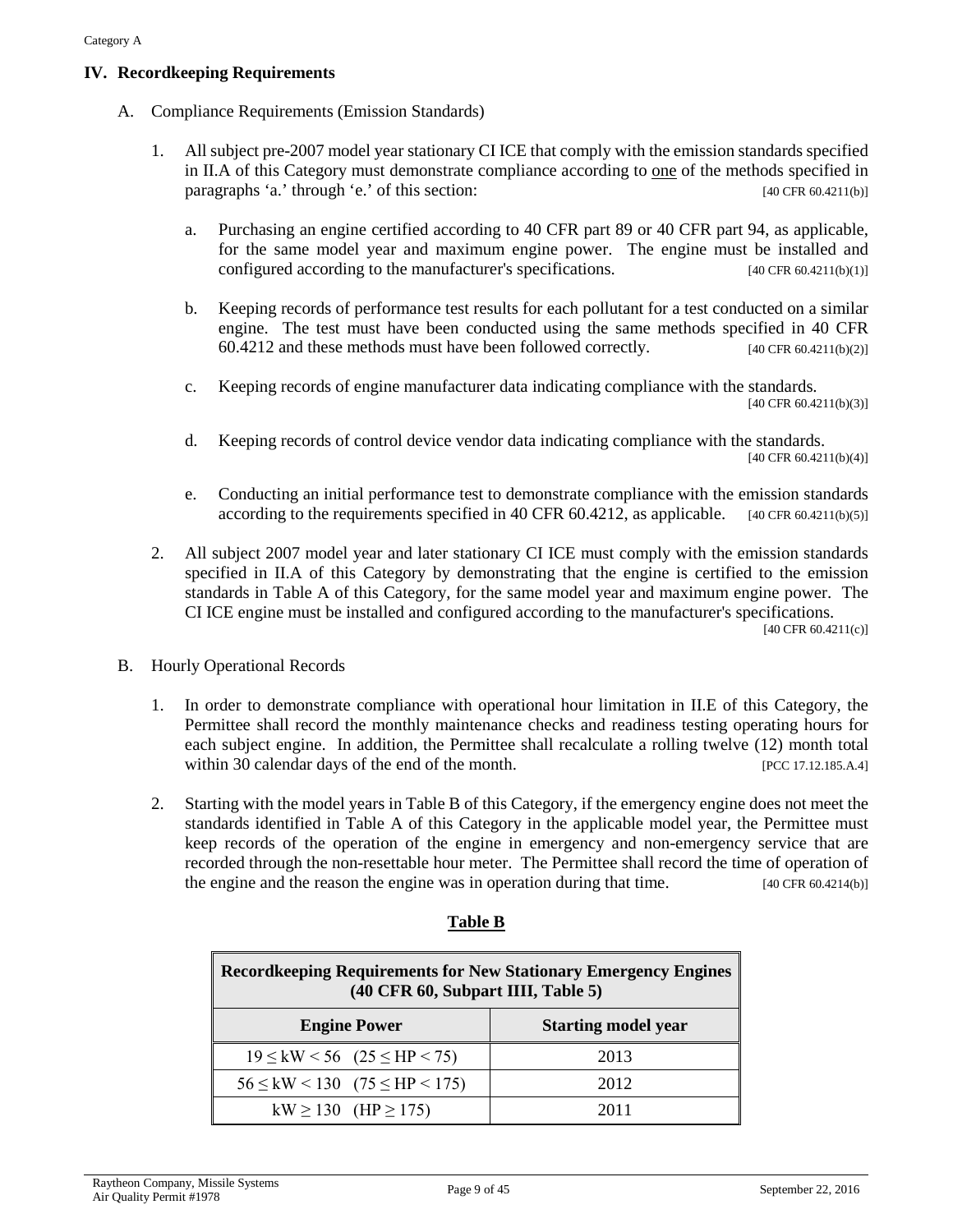C. Manufacturer Certifications

The Permittee shall maintain records of manufacturer certifications that identify the applicable emission limits for the appropriate model year and maximum engine power and certify the applicable engines to those standards. [PCC 17.12.185.A.4]

D. Diesel Fuel Recordkeeping

The Permittee shall maintain records that verify compliance with the diesel fuel requirements in II.C of this Category. [PCC 17.12.185.A.4]

E. Facility Recordkeeping

All records required by, or generated to verify compliance with this Category shall be maintained for five years. [PCC 17.12.185.A.4]

#### **V. Reporting Requirements**

The Permittee shall report to the Control Officer any emissions in excess of the limits established by this permit according to Additional Permit Requirements of this permit. [40 CFR 60.4214 (a)(1) & PCC 17.12.185.A.5]

#### **VI. Testing Requirements**

Should the Permittee elect to or be required to conduct performance testing to demonstrate compliance with the applicable standards of this Category, the Permittee shall do so in accordance with 40 CFR 60.4212. [40 CFR 60.4212 & PCC 17.12.185.A.3.a]

#### **VII. Additional Requirements**

The General Provisions of 40 CFR 60.1 through 19 apply to applicable sources as indicated in Table 8 of 40 CFR Subpart IIII except that the Permittee is not required to submit an initial notification.

[40 CFR 60.4218 & 40 CFR 60.4214(b)]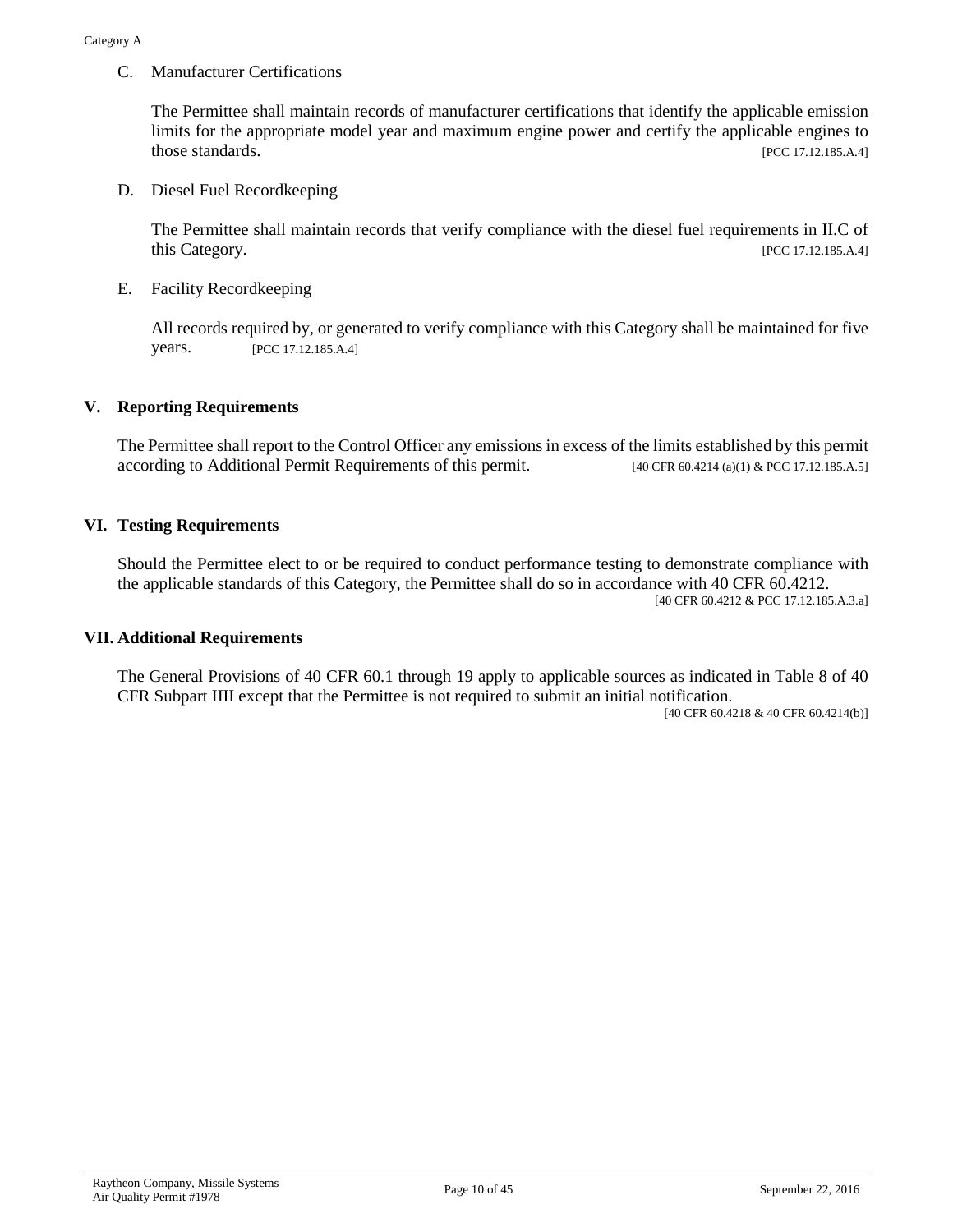#### **Category B**

#### <span id="page-10-0"></span>**New Source Performance Standards (NSPS) for Stationary Compression Ignition Internal Combustion Engines (CI ICE) (40 CFR Part 60, Subpart IIII)**

#### **Emergency (Fire Pump) (CI ICE) Specific Conditions**

#### **I. Applicability** [40 CFR 60.4200(a)(2)(ii)]

The standards contained in this Attachment apply to owners/operators of stationary compression ignition engines that are manufactured as a certified National Fire Protection Association (NFPA) fire pump engine after July 1, 2006. These standards are required in addition to those in the Facility Wide Specific Conditions and Additional Permit Requirements. **All conditions in this attachment are Federally Enforceable Conditions.**

**II. Operational Limitations** [PCC 17.12.185.A.2]

- A. Emission Limitations
	- 1. CI ICE subject to this Attachment must be certified by the manufacturer at or below the applicable emission standards and shall continue to meet them for the certified emissions life of the engine. Applicable emission standards and the certified emissions life of the engine are identified in Table 2 of Attachment 2. [40 CFR 60.4203, 60.4205(c), & Table 4 of Subpart IIII]
	- 2. The Permittee must operate and maintain applicable units according to the manufacturer's written instructions or procedures developed by the Permittee that are approved by the engine manufacturer, over the entire life of the engine. [40 CFR 60.4206]
- B. Fuel Requirements [40 CFR 60.4207]

Beginning October 1, 2010, fire pump engines with a displacement of less than 30 liters per cylinder that use diesel fuel must purchase diesel fuel that meets the following requirements on a per-gallon **basis:**  $[40 \text{ CFR } 60.4207 \text{ (b)} \& 40 \text{ CFR } 80.510 \text{ (b)}]$ 

- a. Sulfur content: 15 ppm maximum;
- b. Cetane index or aromatic content, as follows:
	- i. A minimum cetane index of 40; or
	- ii. A maximum aromatic content of 35 volume percent.
- C. Emergency Designation  $[40 \text{ CF } 60.4211(f)]$

Emergency fire pump engines may be operated for the purpose of maintenance checks and readiness testing, provided that the tests are recommended by Federal, State, or local government, the manufacturer, the vendor, or the insurance company associated with the engine. Maintenance checks and readiness testing of such units are limited to 100 hours per year. There is no time limit on the use of emergency stationary ICE in emergency situations. The Permittee may petition the Control Officer for approval of additional hours to be used for maintenance checks and readiness testing, but a petition is not required if the Permittee maintains records indicating that Federal, State, or local standards require maintenance and testing of emergency ICE beyond 100 hours per year. Emergency stationary ICE may operate up to 50 hours per year in non-emergency situations, but those 50 hours are counted towards the 100 hours per year provided for maintenance and testing. The 50 hours per year for nonemergency situations cannot be used for peak shaving or to generate income for a facility to supply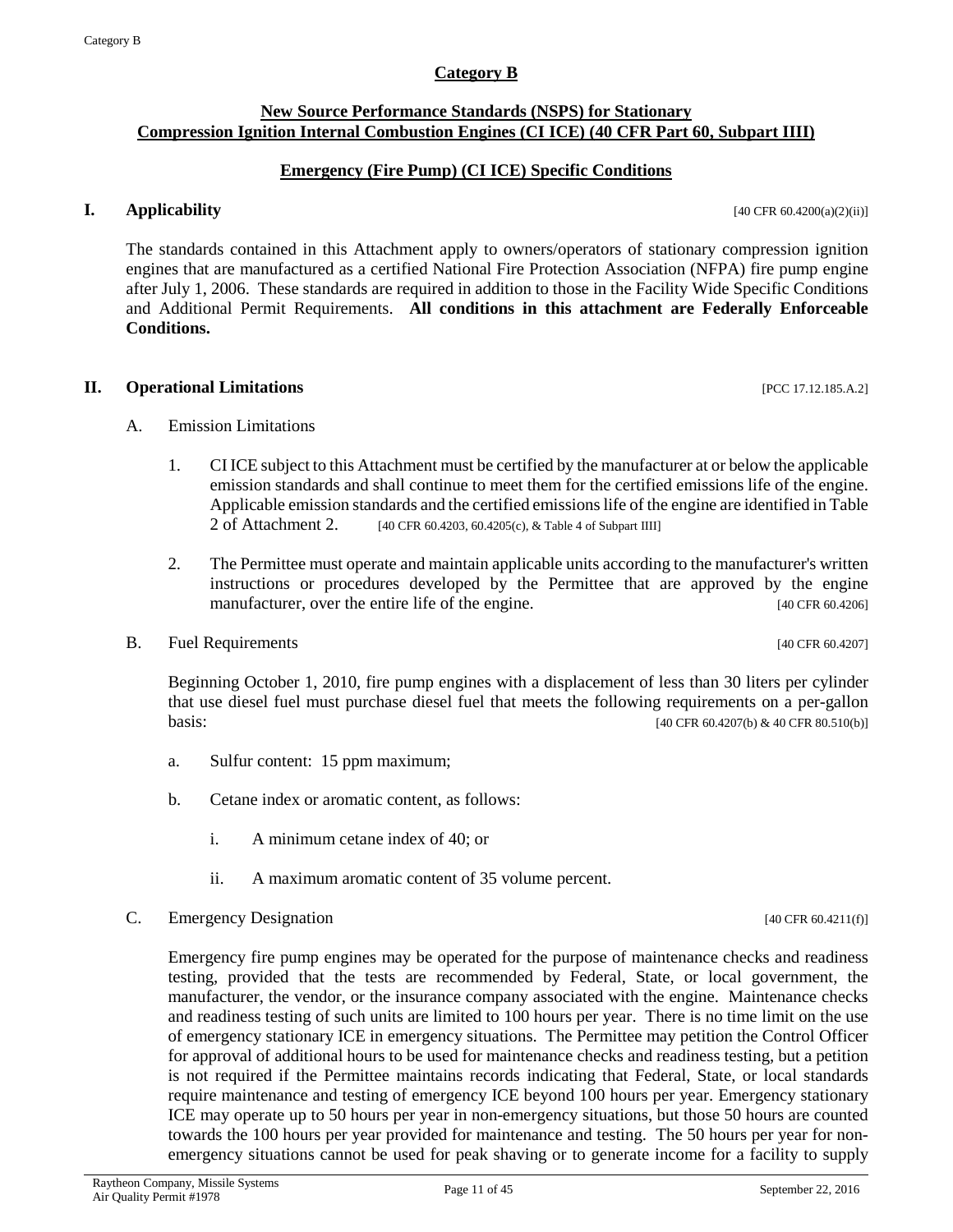power to an electric grid or otherwise supply non-emergency power as part of a financial arrangement with another entity. For owners and operators of emergency engines, any operation other than emergency operation, maintenance and testing, and operation in non-emergency situations for 50 hours per year, as permitted in II.D of this Category, is prohibited.

D. Compliance [40 CFR 60.4211]

1. The Permittee must operate and maintain the fire pump engine(s) and control device (if applicable) according to the manufacturer's emission-related written instructions or procedures developed by the Permittee that are approved by the engine manufacturer. In addition, the Permittee may only change those settings that are permitted by the manufacturer.

[40 CFR 60.4211(a)]

2. With respect to CI fire pump engines manufactured prior to the model years in the following table, the Permittee must demonstrate compliance according to one of the following methods: [40 CFR 60.4211(b) & Table 3 of Subpart IIII]

| <b>Engine Power</b>           | <b>Model Year</b> |
|-------------------------------|-------------------|
| HP <sub>100</sub>             | 2011              |
| $100$ $H$ P $<$ 175           | 2010              |
| $175 \leq \text{HP} \leq 750$ | 2009              |
| HP > 750                      | 2008              |

- a. Purchasing an engine certified according to 40 CFR part 89 or 40 CFR part 94, as applicable, for the same model year and maximum engine power. The engine must be installed and configured according to the manufacturer's specifications.
- b. Keeping records of performance test results for each pollutant for a test conducted on a similar engine. The test must have been conducted using the same methods specified in 40 CFR 60.4212 and the methods must have been followed correctly.
- c. Keeping records of engine manufacturer data indicating compliance with the standards.
- d. Keeping records of control device vendor data indicating compliance with the standards.
- e. Conducting an initial performance test to demonstrate compliance with the emission standards according to the requirements specified in 40 CFR 60.4212, as applicable.
- 3. With respect to CI fire pump engines manufactured during or after the model years in the table in II.D.2 of this Category, the Permittee must demonstrate compliance with the emission standards specified in Table 2 of Attachment 2 by purchasing an engine certified to those emission standards. The engine must be installed and configured according to the manufacturer's emission-related specifications, except as permitted in 40 CFR 60.4211(g).

[40 CFR 60.4211(c)]

#### **III. Monitoring Requirement** [PCC 17.12.185.A.3.d]

The Permittee must install a non-resettable hour meter on each CI fire pump engine prior to startup of each engine.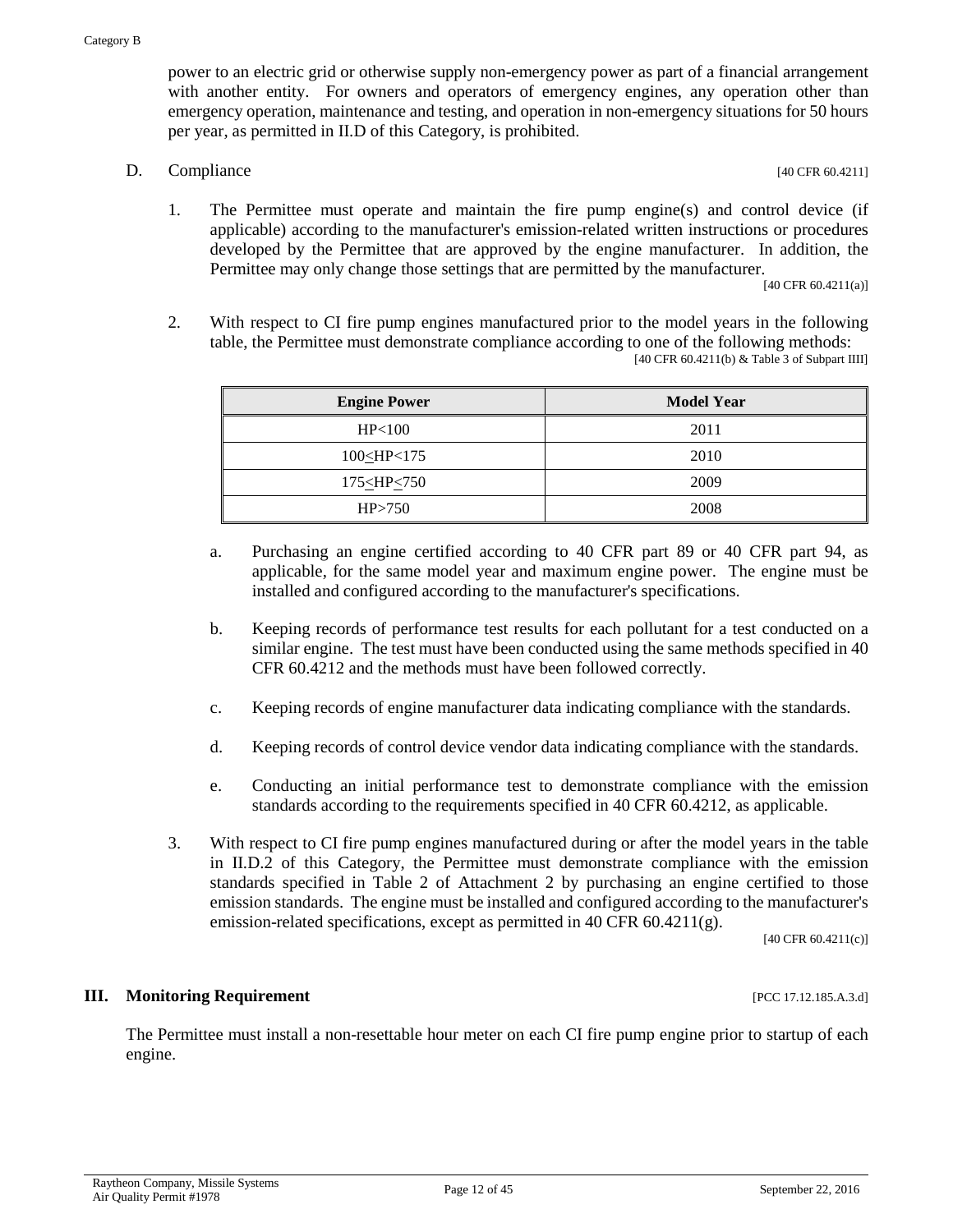#### **IV. Recordkeeping Requirements IV. Property Requirements [PCC 17.12.185.A.4]**

#### A. Hourly Operational Records [40 CFR 60.4214(b)]

Starting with the model years in the following table, if the emergency fire pump engine(s) does not meet the standards applicable to a non-emergency unit for the same model year and horsepower, the Permittee must keep records of the operation of the engine in emergency and non-emergency service that are recorded through the non-resettable hour meter. The Permittee must also record the time of operation of the engine and the reason the engine was in operation during that time.

| <b>Engine Power</b>                       | <b>Model Year</b> |  |  |  |  |
|-------------------------------------------|-------------------|--|--|--|--|
| $25<$ HP $<$ 75                           | 2013              |  |  |  |  |
| 75 <hp<175< td=""><td>2012</td></hp<175<> | 2012              |  |  |  |  |
| HP > 175                                  | 2011              |  |  |  |  |

#### B. Diesel Fuel Recordkeeping

The Permittee shall maintain records that verify compliance with the diesel fuel requirements in II.B of this Category.

#### **V. Testing Requirements** [40 CFR 60.4212 & PCC 17.12.185.A.3.a]

Should the Permittee elect to or be required to conduct performance testing to demonstrate compliance with the applicable standards of this Attachment, the Permittee must do so in accordance with 40 CFR 60.4212.

#### **VI. Additional Requirements** [40 CFR 60.4218 & 40 CFR 60.4214(b)]

The General Provisions of 40 CFR 60.1 through 19 apply to all applicable fire pump engine(s) as indicated in Table 8 of 40 CFR Subpart IIII except that the Permittee is not required to submit an initial notification.

#### **VII Facility Recordkeeping** *IPCC 17.12.185.A.4***]**

All records required by, or generated to verify compliance with this attachment shall be maintained for five years.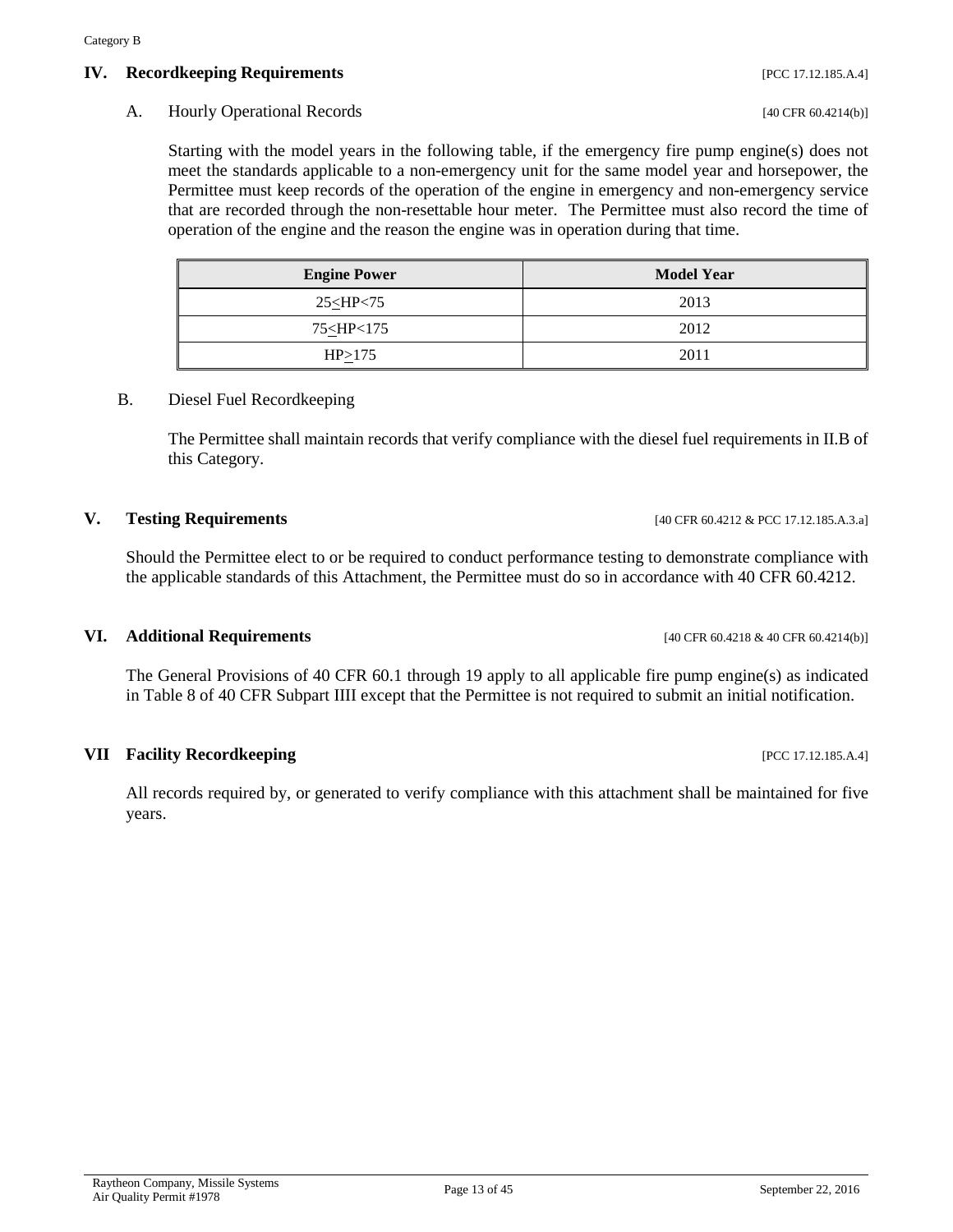#### **Category C**

#### <span id="page-13-0"></span>**New Source Performance Standards (NSPS) for Stationary Spark Ignition Internal Combustion Engines (SI ICE) (40 CFR Part 60, Subpart JJJJ)**

#### **I. Applicability**

The provisions of this Category apply to SI ICE that commenced construction after June 12, 2006, where the SI ICE are manufactured on or after January 1, 2009, for emergency engines with a maximum engine power greater than 19 KW (25 HP). For the purposes of Subpart JJJJ, the date that construction commences is the date the engine is ordered by the owner or operator. The applicable SI ICE are identified in Table 4, Attachment 2 of this permit.  $[40 \text{ CFR } 60.4230(a)(4)(iv)]$ 

All terms and conditions of this permit are Federally Enforceable by the Administrator of the United States Environmental Protection Agency (U.S. EPA) under the Clean Air Act, except as otherwise noted.

#### **II. Operational Limitations**

A. Emission Standards [40 CFR 60.4233]

1. NO<sub>X</sub>, CO and VOC

The Permittee must comply with the emission standards in Table 1 of Subpart JJJJ (shown below) for their stationary SI ICE. [40 CFR 60.4233(d) & 40 CFR 60.4233(e)]

|                    |                                                    |                                                 |                            | <b>Emission Standards</b><br>$g/HP-hr$<br><sub>or</sub><br>[ppmvd at $15\%$ O <sub>2</sub> ] |              |                  |  |
|--------------------|----------------------------------------------------|-------------------------------------------------|----------------------------|----------------------------------------------------------------------------------------------|--------------|------------------|--|
| <b>Engine Type</b> | <b>RMS SI ICE</b><br><b>Equipment ID</b>           | <b>Maximum</b><br><b>Engine</b><br><b>Power</b> | <b>Manufacture</b><br>Date |                                                                                              |              |                  |  |
|                    |                                                    |                                                 |                            | NO <sub>x</sub>                                                                              | CO           | VOC <sup>a</sup> |  |
| Emergency          | 24733401<br>25 > H P < 130<br>24709186<br>23699517 |                                                 | January 1, 2009            | 10 <sup>b</sup>                                                                              | 387          | N/A              |  |
| Emergency          | 24739807<br>24365423<br>24071374<br>25956153       | $HP \geq 130$                                   | January 1, 2009            | 2.0<br>$[160]$                                                                               | 4.0<br>[540] | 1.0<br>[86]      |  |

#### **Emission Standards for SI ICE (Ref: Table 1 to 40 CFR Part 60, Subpart JJJJ)**

<sup>a</sup> For purposes of 40 CFR 60, Subpart JJJJ, when calculating emissions of volatile organic compounds, emissions of formaldehyde should not be included.

 $<sup>b</sup>$  The emission standards applicable to emergency engines between 25 HP and 130 HP are in terms</sup> of  $NOx+HC$ .

2. Opacity

The Permittee shall not cause, allow, or permit the effluent from any stationary SI ICE to have an average opacity density equal to or greater than 20 percent. [PCC 17.16.040.A]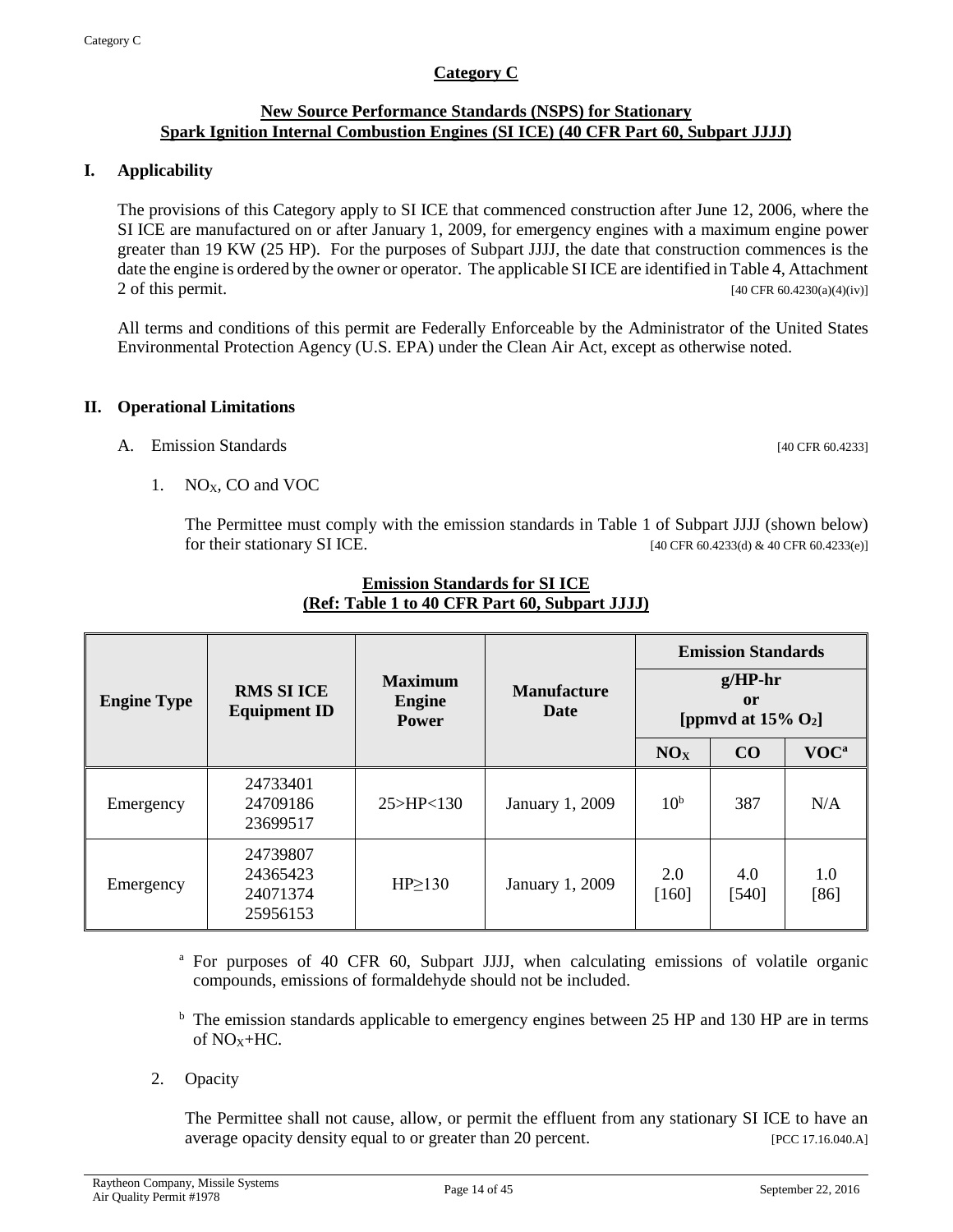B. Operational Condition

The Permittee must operate and maintain stationary SI ICE that achieves the emission standards as required in II.A.1 of this Category over the entire life of the engine. [40 CFR 60.4234]

C. Fuel Requirements

The Permittee shall burn only the specified fuel allowed for the stationary SI ICE in Table 5, Attachment 2 of this permit. [PCC 17.12.185.A.2]

#### **[Material Permit Condition]**

D. Installation Restrictions [40 CFR 60.4236]

1. After July 1, 2010, the Permittee may not install stationary SI ICE with a maximum engine power of less than 500 HP that do not meet the applicable requirements in 40 CFR 60.4233.

[40 CFR 60.4236(a)]

- 2. After July 1, 2009, the Permittee may not install stationary SI ICE with a maximum engine power of greater than or equal to 500 HP that do not meet the applicable requirements in 40 CFR 60.4233, except that lean burn engines with a maximum engine power greater than or equal to 500 HP and less than 1,350 HP that do not meet the applicable requirements in 40 CFR 60.4233 may not be installed after January 1, 2010. [40 CFR 60.4236(b)]
- 3. For emergency stationary SI ICE with a maximum engine power of greater than 19 KW (25 HP), the Permittee may not install engines that do not meet the applicable requirements in 40 CFR 60.4233 after January 1, 2011. [40 CFR 60.4236(c)]
- 4. In addition to the requirements specified in 40 CFR 60.4231 and 40 CFR 60.4233, it is prohibited to import stationary SI ICE less than or equal to 19 KW (25 HP), stationary rich burn LPG SI ICE, and stationary gasoline SI ICE that do not meet the applicable requirements specified in paragraphs II.D.1, II.D.2 and II.D.3 of this Category, after the date specified in paragraph II.D.1, II.D.2 and II.D.3 of this Category. [40 CFR 60.4236(d)]
- 5. The requirements of section II.D of this Category do not apply to stationary SI ICE that have been modified or reconstructed, and they do not apply to engines that were removed from one existing location and reinstalled at a new location. **Example 20** (40 CFR 60.4236(e)]

#### E. Compliance Requirements [40 CFR 60.4243]

1. The Permittee must demonstrate compliance with the emission standards specified in section II.A.1 of this Category according to one of the methods II.E.1.a and II.E.1.b of this Category:

[40 CFR 60.4243(b)]

- a. Purchasing an engine certified according to procedures specified in Subpart JJJJ, for the same model year and demonstrating compliance according to one of the methods specified below: [40 CFR 60.4243(b)(1)]
	- i. Certified stationary SI internal combustion engine and control device operated and maintained according to the manufacturer's emission-related written instructions, the Permittee must keep records of conducted maintenance to demonstrate compliance, but no performance testing is required.  $[40 \text{ CFR } 60.4243(a)(1)]$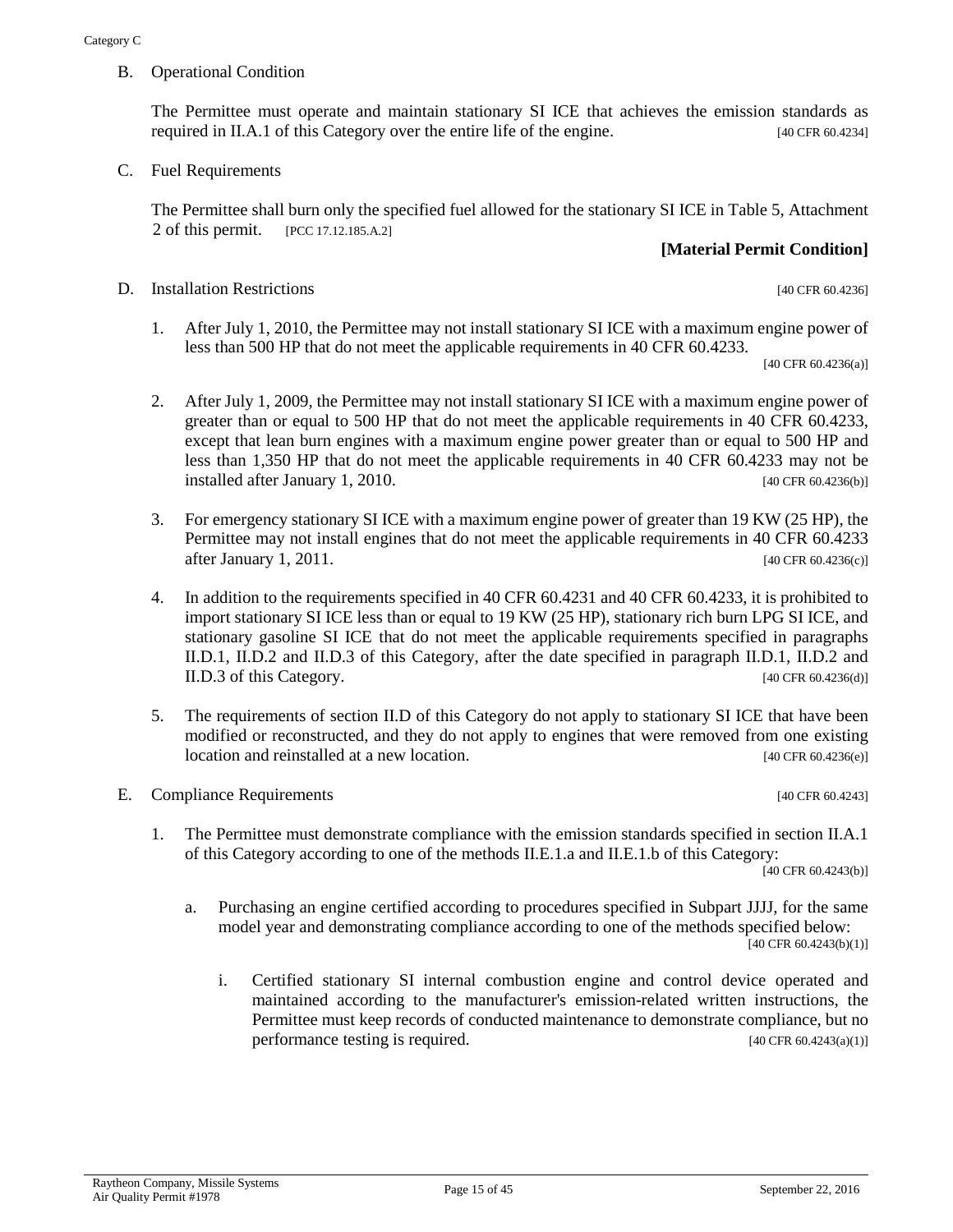- ii Certified stationary SI internal combustion engine and control device not operated and maintained according to the manufacturer's emission-related written instructions, is considered a non-certified engine, and the Permittee must demonstrate compliance according to II.E.1.a.ii.(A) through II.E.1.a.ii.(C) of this Category, as appropriate. [40 CFR 60.4243(a)(2)]
	- (A) Owner or operator of a stationary SI internal combustion engine less than 100 HP:

The Permittee must keep a maintenance plan and records of conducted maintenance to demonstrate compliance and must, to the extent practicable, maintain and operate the engine in a manner consistent with good air pollution control practice for minimizing emissions, but no performance testing is required if you are an owner or operator.  $[40 \text{ CFR } 60.4243(a)(2)(i)]$ 

(B) Owner or operator of a stationary SI internal combustion engine greater than or equal to 100 HP and less than or equal to 500 HP:

The Permittee must keep a maintenance plan and records of conducted maintenance and must, to the extent practicable, maintain and operate the engine in a manner consistent with good air pollution control practice for minimizing emissions. In addition, the Permittee must conduct an initial performance test within 1 year of engine startup to demonstrate compliance. [40 CFR 60.4243(a)(2)(ii)]

(C) Owner or operator of a stationary SI internal combustion engine greater than 500 HP:

The Permittee must keep a maintenance plan and records of conducted maintenance and must, to the extent practicable, maintain and operate the engine in a manner consistent with good air pollution control practice for minimizing emissions. In addition, the Permittee must conduct an initial performance test within 1 year of engine startup and conduct subsequent performance testing every 8,760 hours or 3 years, whichever comes first, thereafter to demonstrate compliance.

[40 CFR 60.4243(a)(2)(iii)]

b. Purchasing a non-certified SI ICE greater than 25 HP and less than or equal to 500 HP, that is in compliance with the emission standards specified in II.A.1 of this Category and according to the requirements specified in IV.E of this Category, then the Permittee must keep a maintenance plan and records of conducted maintenance and must, to the extent practicable, maintain and operate the engine in a manner consistent with good air pollution control practice for minimizing emissions. In addition, the Permittee must conduct an initial performance test to demonstrate compliance.  $[40 \text{ CFR } 60.4243(b)(2) \& 40 \text{ CFR } 60.4243(b)(2)(i)]$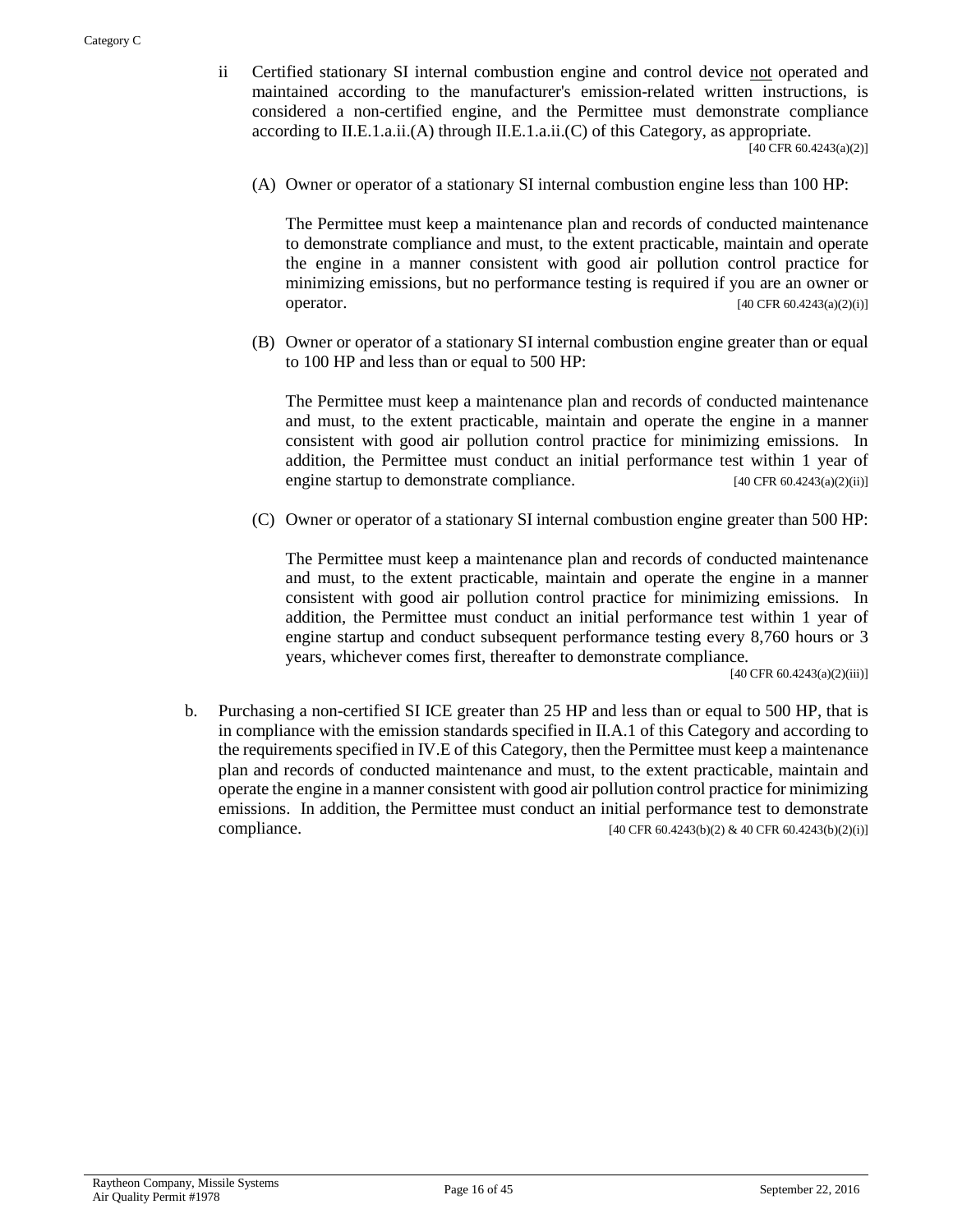#### Category C

2. Emergency stationary SI ICE may be operated for the purpose of maintenance checks and readiness testing, provided that the tests are recommended by Federal, State or local government, the manufacturer, the vendor, or the insurance company associated with the engine. Maintenance checks and readiness testing of such units is limited to 100 hours per year. There is no time limit on the use of emergency stationary SI ICE in emergency situations. The Permittee may petition the Control Officer for approval of additional hours to be used for maintenance checks and readiness testing, but a petition is not required if the Permittee maintains records indicating that Federal, State, or local standards require maintenance and testing of emergency SI ICE beyond 100 hours per year. Emergency stationary SI ICE may operate up to 50 hours per year in non-emergency situations, but those 50 hours are counted towards the 100 hours per year provided for maintenance and testing. The 50 hours per year for non-emergency situations cannot be used for peak shaving or to generate income for a facility to supply power to an electric grid or otherwise supply power as part of a financial arrangement with another entity. For owners and operators of emergency engines, any operation other than emergency operation, maintenance and testing, and operation in non-emergency situations for 50 hours per year, as permitted in this section, is prohibited.

[40 CFR 60.4243(d)]

- 3. The Permittee may operate their stationary SI natural gas fired engines using propane for a maximum of 100 hours per year as an alternative fuel solely during emergency operations, but must keep records of such use. If propane is used for more than 100 hours per year in an engine that is not certified to the emission standards when using propane, the Permittee is required to conduct a performance test to demonstrate compliance with the emission standards in II.A of this Category. [40 CFR 60.4243(e) & 40 CFR 60.4233]
- 4. Stationary SI internal combustion engines at the facility less than or equal to 500 HP, purchased noncertified or not operated and maintained certified stationary SI internal combustion engine and control device according to the manufacturer's written emission-related instructions, the Permittee is required to perform initial performance testing as indicated in this section, but the Permittee is not required to conduct subsequent performance testing unless the stationary engine is rebuilt or undergoes major repair or maintenance. A rebuilt stationary SI ICE means an engine that has been rebuilt as that term is defined in 40 CFR 94.11(a). (See Technical Support Document accompanying this permit for the definition of a rebuilt stationary SI ICE).  $[40 \text{ CFR } 60.4243(f)]$
- 5. It is expected that air-to-fuel ratio (AFR) controllers will be used with the operation of three-way catalysts/non-selective catalytic reduction. The AFR controller must be maintained and operated appropriately in order to ensure proper operation of the engine and control device to minimize emissions at all times.  $[40 \text{ CFR } 60.4243(g)]$

#### **III. Monitoring Requirements**

#### A. Opacity

A demonstration to show compliance with the emission limitation for opacity in II.A.2 of this Category shall not be required since the percent of opacity of visible emissions from the stationary SI ICE while combusting natural gas fuel is inherently low. The Permittee shall operate and maintain the stationary SI ICE at all times - including periods of startup, shutdown, and malfunction - in a manner consistent with good air pollution control practices and consistent with manufacturer's guidelines. [PCC 17.12.185.A.3]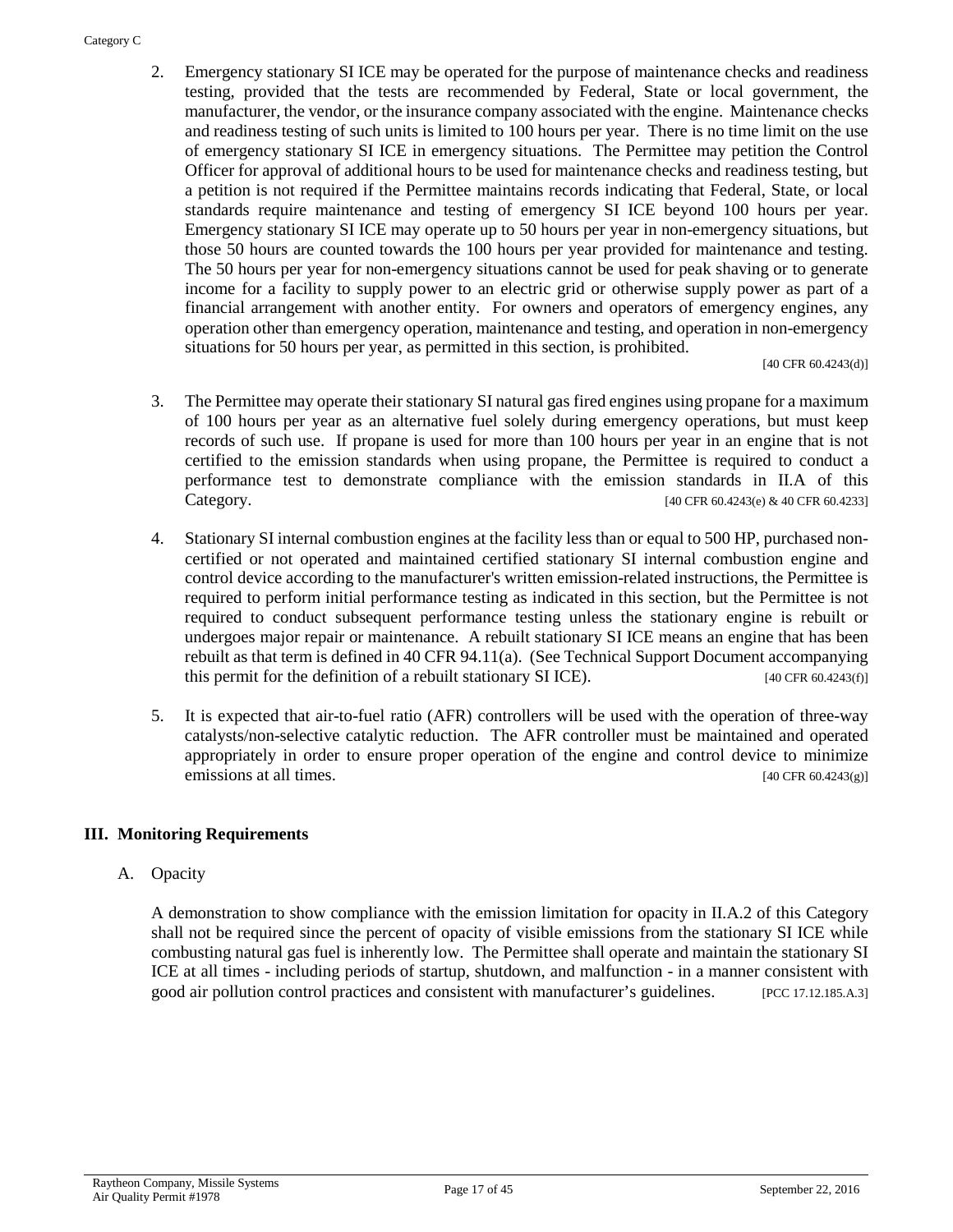B. Fuel Limitation

The Permittee shall be considered in compliance with the fuel limitation in II.C of this Category by demonstrating that only commercially available pipeline quality natural gas was fired in the stationary SI ICE listed. Such a demonstration may be made by making available to the Control Officer for his inspection, documentation, such as invoices or statements from the fuel supplier, showing that only commercial natural gas was purchased for use in the equipment. [PCC 17.12.185.A.3]

#### **IV. Recordkeeping Requirements**

Notifications, Reports and Records

The Permittee must keep records of all stationary SI ICE, the information in paragraphs A through D of this section. [40 CFR 60.4245(a)]

- A. All notifications submitted to comply with this subpart and all documentation supporting any notification.
- B. Records of conducted maintenance to demonstrate compliance. [40 CFR 60.4245(a)(2)]
- C. If the stationary SI internal combustion engine is a certified engine, documentation from the manufacturer that the engine is certified to meet the emission standards and information as required in 40 CFR Parts 90 and 1048. [40 CFR 60.4245(a)(3)]
- D. If the stationary SI internal combustion engine is not a certified engine or is a certified engine operating in a non-certified manner and subject to II.E.1.a.ii of this permit, documentation that the engine meets the emission standards.[40 CFR 60.4245(a)(4) & 40 CFR 60.4243(a)(2)]

#### **V. Reporting Requirements**

For all SI ICE that are subject to performance testing, the Permittee must submit a copy of each performance test as conducted in 40 CFR 60.4244 within 60 days after the test has been completed. [40 CFR 60.4245(d)]

#### **VI. Facility Changes**

A. Equipment changes/relocation

Raytheon Company, Missile Systems (RMS) may implement equipment changes, and/or on site relocation of equipment provided that the proposed equipment changes do not trigger the applicability of a federally enforceable condition. [PCC 17.12.185.A.2]

B. Revision Notification

When applicable, the Permittee shall submit the proper notification and follow the required permit revision procedures pursuant to PCC 17.12.240, PCC 17.12.255.B or PCC 17.12.260.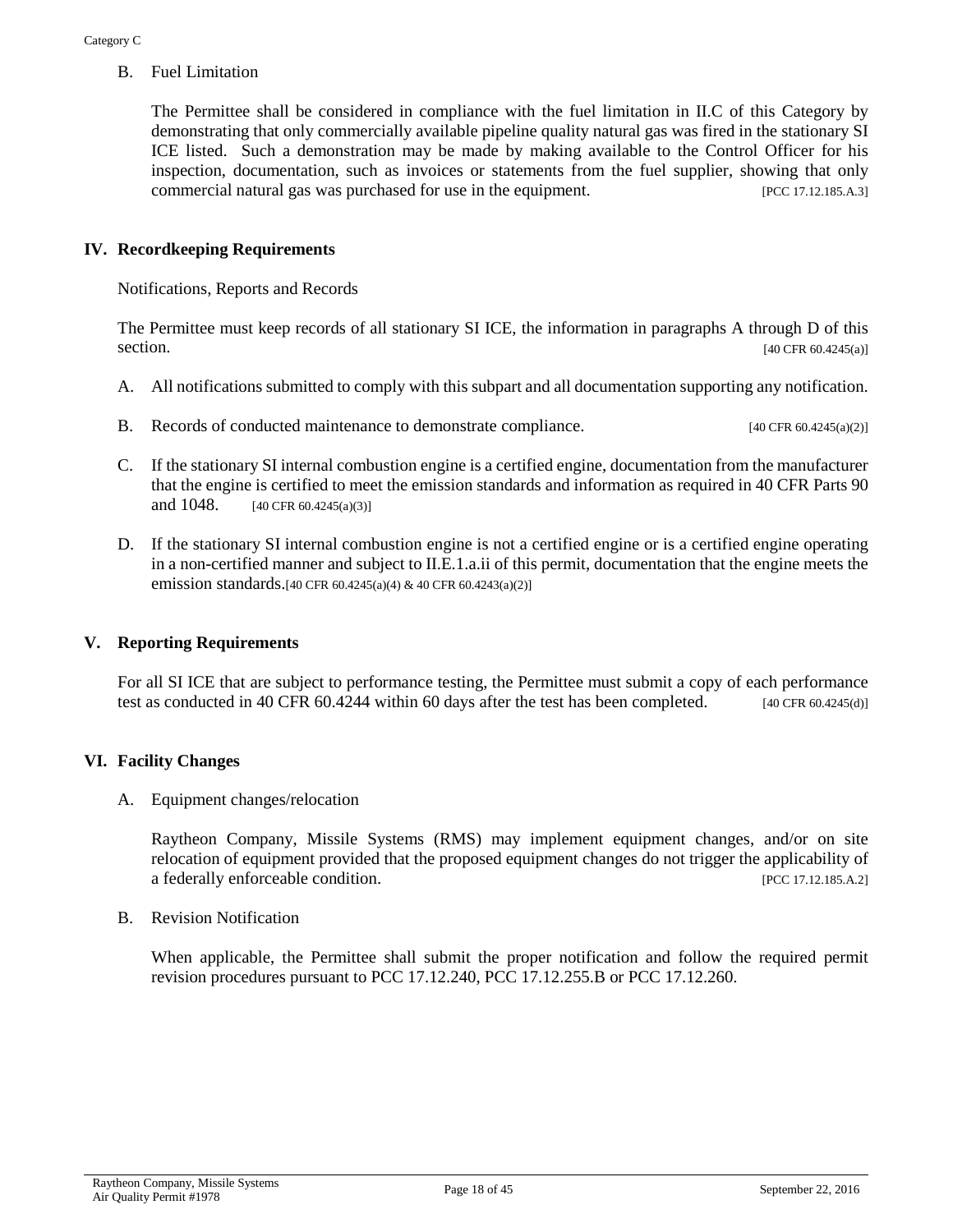#### **VII. Testing Requirements**

For purposes of demonstrating compliance, these test methods shall be used, provided that for the purpose of establishing whether or not the facility has violated or is in violation of any provision of this permit, nothing in this permit shall preclude the use, including the exclusive use, of any credible evidence or information relevant to whether a facility would have been in compliance with applicable federal requirements if the appropriate performance or compliance procedures or methods had been performed. [PCC 17.20.010]

A. Opacity

When required by the Control Officer, the Permittee shall perform EPA Reference Method 9 visible emissions observations on the stationary SI ICE units identified in Table 4 of Attachment 2 to demonstrate compliance with the opacity standard in II.A.2 of this Category. [PCC 17.16.130.B]

B. Fuel Limitation

When required by the Control Officer, the Permittee need only demonstrate that pipeline quality natural gas was fired exclusively since the sulfur content of pipeline quality natural gas is regulated by the Federal Energy Regulatory Commission. [PCC 17.12.185.A.3 & PCC 17.20.010]

C. Alternative Test Method

The Permittee may submit an alternate and equivalent test method(s) that is listed in 40 CFR Subpart 60, Appendix A, to the Control Officer in a test plan, for approval by the Control Officer. [PCC 17.12.045.D]

- D. Owners and operators of stationary SI ICE who conduct performance tests must follow the procedures in paragraphs (i) through (vi) of this section. [40 CFR 60.4244]
	- i. Each performance test must be conducted within 10 percent of 100 percent peak (or the highest achievable) load and according to the requirements in 40 CFR 60.8 and under the specific conditions that are specified by Table 2 to 40 CFR 60, Subpart JJJJ.
	- ii. You may not conduct performance tests during periods of startup, shutdown, or malfunction, as specified in 40 CFR 60.8(c). If your stationary SI internal combustion engine is non-operational, you do not need to start up the engine solely to conduct a performance test; however, you must conduct the performance test immediately upon startup of the engine.
	- iii. You must conduct three separate test runs for each performance test required in this section, as specified in 40 CFR 60.8(f). Each test run must be conducted within 10 percent of 100 percent peak (or the highest achievable) load and last at least 1 hour.
	- iv. To determine compliance with the  $NO<sub>X</sub>$  mass per unit output emission limitation, convert the concentration of  $NO<sub>X</sub>$  in the engine exhaust using Equation 1 below:

$$
ER = \frac{C_d \times 1.912 \times 10^{-3} \times Q \times T}{HP - hr} \quad (Equation 1)
$$

Where:

| ER      | = Emission rate of NO <sub>X</sub> in g/HP-hr.                                                               |
|---------|--------------------------------------------------------------------------------------------------------------|
| $C_{d}$ | $=$ Measured NO <sub>X</sub> concentration in parts per million by volume (ppmv).                            |
|         | $1.912 \times 10^{-3}$ = Conversion constant for ppm NO <sub>x</sub> to grams per standard cubic meter at 20 |
|         | degrees Celsius.                                                                                             |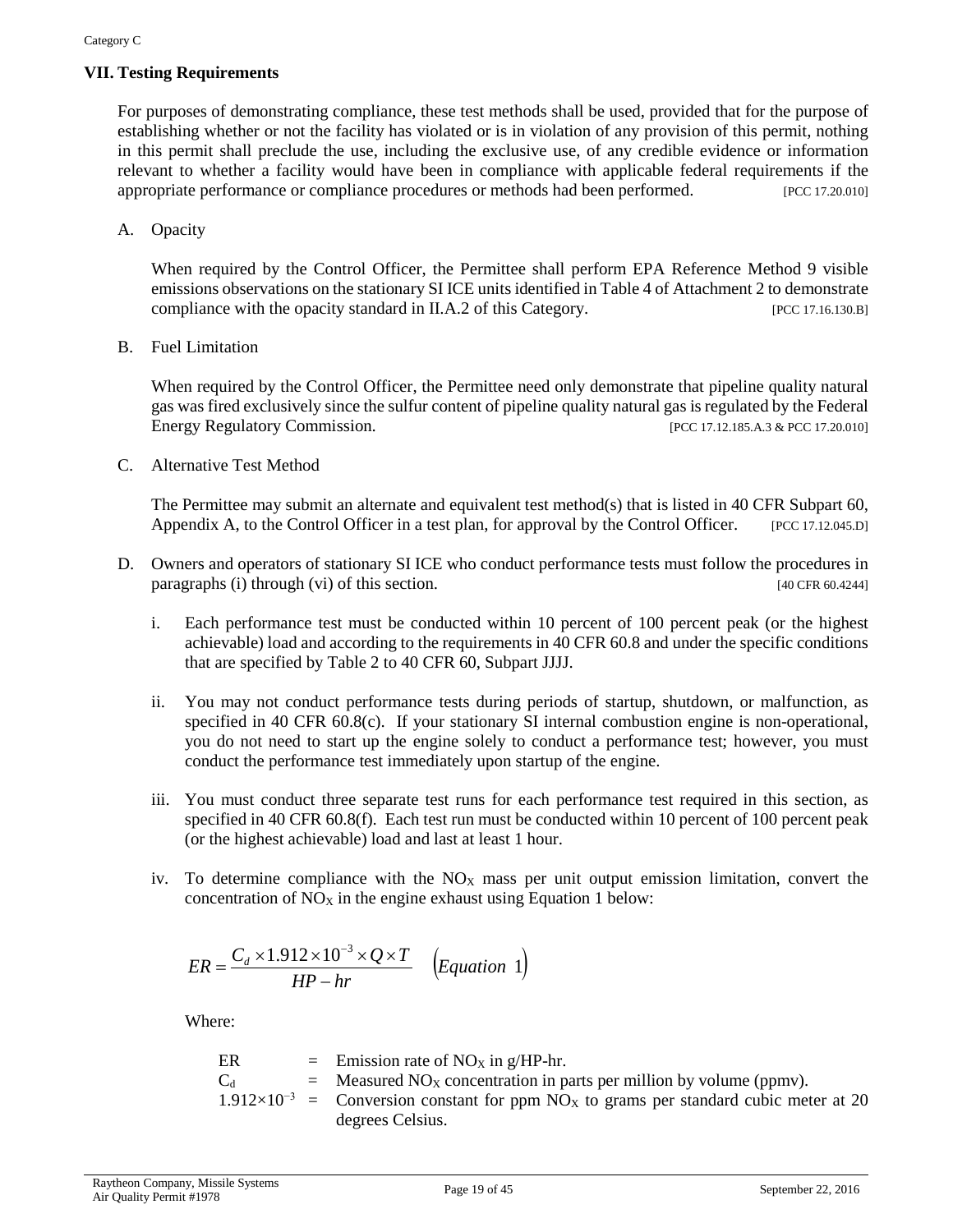| О     | $=$ Stack gas volumetric flow rate, in standard cubic meter per hour, dry basis. |
|-------|----------------------------------------------------------------------------------|
|       | $=$ Time of test run, in hours.                                                  |
| HP-hr | $=$ Brake work of the engine, horsepower-hour (HP-hr).                           |

v. To determine compliance with the CO mass per unit output emission limitation, convert the concentration of CO in the engine exhaust using Equation 2 below:

$$
ER = \frac{C_d \times 1.164 \times 10^{-3} \times Q \times T}{HP - hr} \quad \left( Equation \quad 2 \right)
$$

Where:

| ER                      | $=$ Emission rate of CO in g/HP-hr.                                                             |
|-------------------------|-------------------------------------------------------------------------------------------------|
| $\mathrm{C}_\mathrm{d}$ | $=$ Measured CO concentration in ppmv.                                                          |
|                         | $1.164 \times 10^{-3}$ = Conversion constant for ppm CO to grams per standard cubic meter at 20 |
|                         | degrees Celsius.                                                                                |
| Q.                      | $=$ Stack gas volumetric flow rate, in standard cubic meters per hour, dry basis.               |
| T                       | $=$ Time of test run, in hours.                                                                 |
| HP-hr                   | $=$ Brake work of the engine, in HP-hr.                                                         |
|                         |                                                                                                 |

vi. For purposes of 40 CFR 60, Subpart JJJJ, when calculating emissions of VOC, emissions of formaldehyde should not be included. To determine compliance with the VOC mass per unit output emission limitation, convert the concentration of VOC in the engine exhaust using Equation 3 below:

$$
ER = \frac{C_d \times 1.833 \times 10^{-3} \times Q \times T}{HP - hr} \quad \left( Equation \quad 3 \right)
$$

Where:

| ER          | $=$ Emission rate of VOC in g/HP-hr.                                                          |
|-------------|-----------------------------------------------------------------------------------------------|
| $C_d$       | $=$ VOC concentration measured as propane in ppmv.                                            |
|             | $1.833\times10^{-3}$ = Conversion constant for ppm CO to grams per standard cubic meter at 20 |
|             | degrees Celsius.                                                                              |
| Q           | $=$ Stack gas volumetric flow rate, in standard cubic meters per hour, dry basis.             |
| $\mathbf T$ | $=$ Time of test run, in hours.                                                               |
| HP-hr       | $=$ Brake work of the engine, in HP-hr.                                                       |
|             |                                                                                               |

vii. If the Permittee chooses to measure VOC emissions using either Method 18 of 40 CFR part 60, Appendix A, or Method 320 of 40 CFR part 63, Appendix A, then the Permittee has the option of correcting the measured VOC emissions to account for the potential differences in measured values between these methods and Method 25A. The results from Method 18 and Method 320 can be corrected for response factor differences using Equations 4 and 5 of this section. The corrected VOC concentration can then be placed on a propane basis using Equation 6 of this section.

$$
RF_i = \frac{C_{Mi}}{CA_i} \quad \left(Equation \quad 4\right)
$$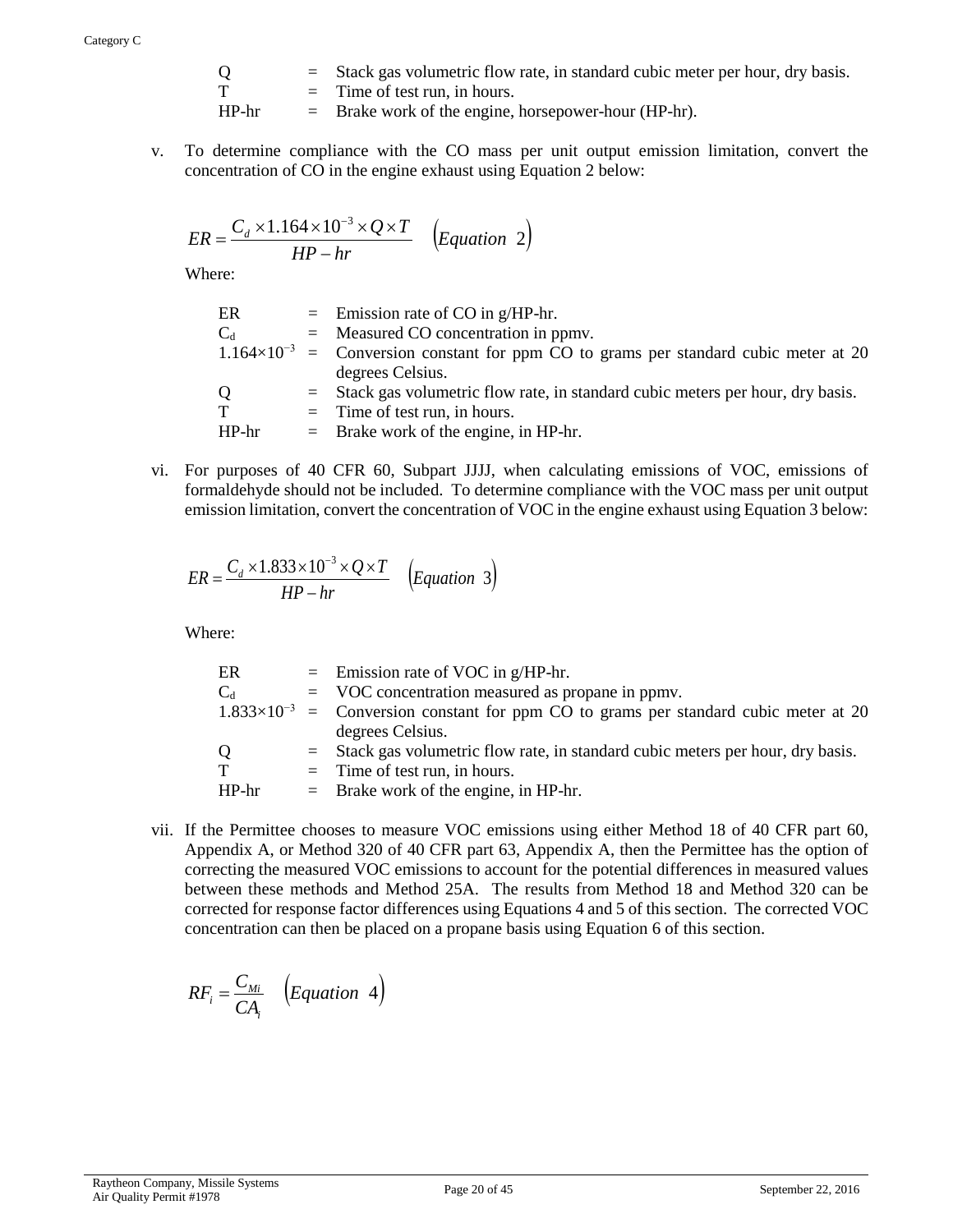Where:

- $RF_i$  = Response factor of compound i when measured with EPA Method 25A.
- $C_{\text{Mi}}$  = Measured concentration of compound i in ppmv as carbon.
- $C_{Ai}$  = True concentration of compound i in ppmv as carbon.

$$
C_{\text{icorr}} = RF_i \times C_{\text{imears}} \quad (Equation \ 5)
$$

Where:

- $C<sub>icorr</sub> = concentration of compound i corrected to the value that would have been measured$ by EPA Method 25A, ppmv as carbon.
- $C<sub>imes</sub>$  = Concentration of compound i measured by EPA Method 320, ppmv as carbon.

$$
C_{Peq} = 0.6098 \times C_{\text{imears}} \left( Equation \ 6 \right)
$$

Where:

 $C_{Peq}$  = Concentration of compound i in mg of propane equivalent per DSCM.

#### **VIII. Additional Requirements**

The Permittee is subject to the general provisions in 40 CFR 60.1 through 60.19, identified in Table 3 of 40 CFR 60, Subpart JJJJ. [40 CFR 60.4246]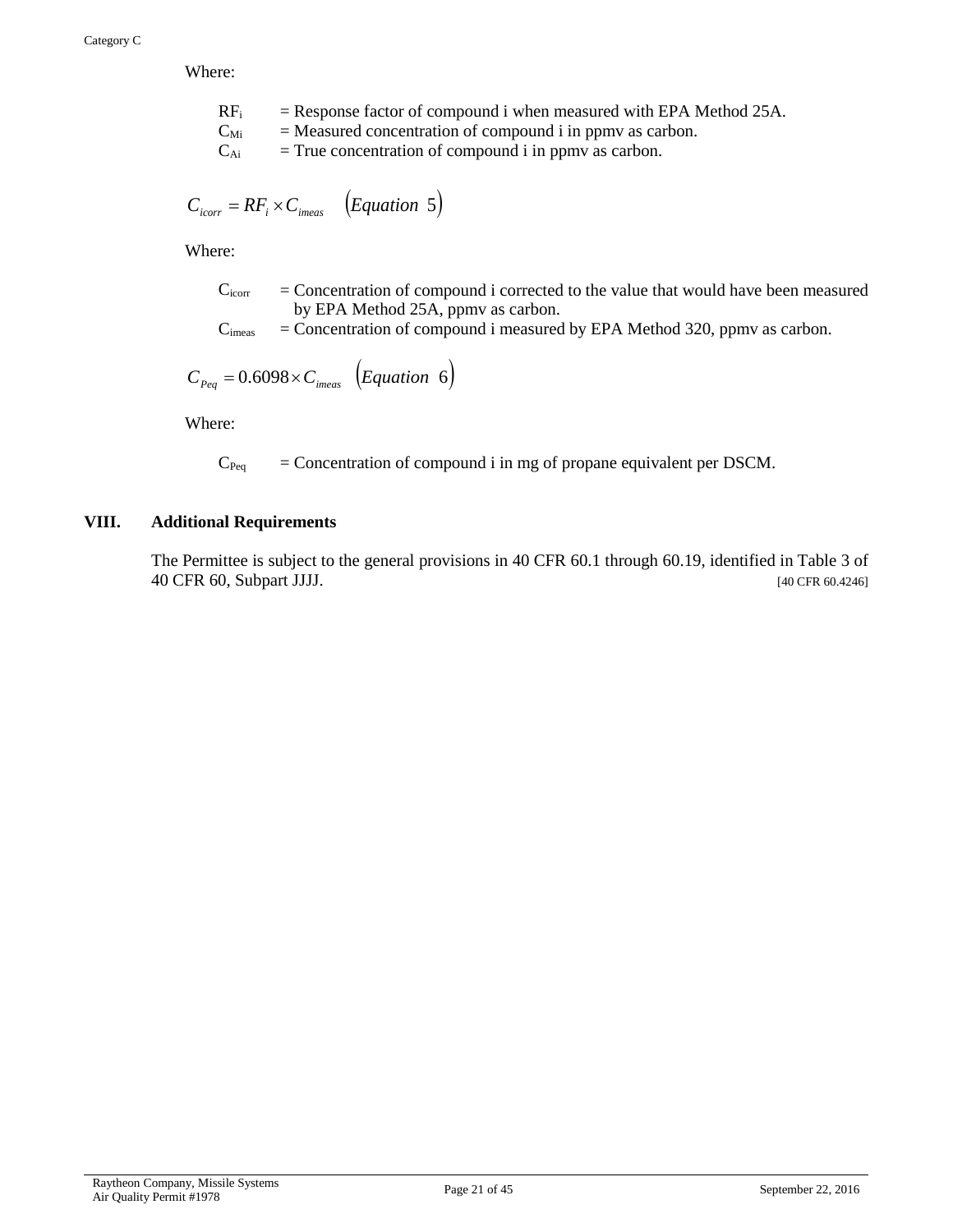#### **Category D**

#### <span id="page-21-0"></span>**National Emission Standards for Hazardous Air Pollutants (NESHAP) for Reciprocating Internal Combustion Engines 'RICE' (40 CFR Part 63, Subpart ZZZZ)**

#### **I. Applicability** [40 CFR 63.6585]

This Section contains emission limitations and operating limitations for hazardous air pollutants (HAP) emitted from stationary reciprocating internal combustion engines (RICE) located at area sources of HAP emissions. This Section also contains requirements to demonstrate initial and continuous compliance with the emission limitations and operating limitations.

The applicable affected units subject to this Category are as follows:

- Existing Stationary Emergency Compression Ignition (CI) Engines >500 HP Located at Area Sources of HAP, Constructed before June 12, 2006. See Table 5, Attachment 2 of this permit for a list of the applicable emission units.
- Existing Stationary Emergency Compression (CI) Ignition Engines <500 HP Located at Area Sources of HAP, Constructed before June 12, 2006. See Table 6, Attachment 2 of this permit for a list of the applicable emission units.
- Existing Stationary Emergency Spark Ignition (SI) RICE ≤500 HP Located at Area Sources of HAP, Constructed Before June 12, 2006. See Table 7, Attachment 2 of this permit for a list of the applicable emission units.

#### **II. Compliance Dates**

The Permittee shall comply with the applicable emission limitations and operating limitations identified within this Category no later than the dates indicated below: [40 CFR 60.6595(a)]

| <b>Affected Source</b> | <b>Compliance Date</b> | <b>Attachment 2</b><br><b>Equipment List</b> |  |  |
|------------------------|------------------------|----------------------------------------------|--|--|
| CI RICE $>500$ HP      | May 3, 2013            | Table 4                                      |  |  |
| CI RICE $<$ 500 HP     | May 3, 2013            | Table 5                                      |  |  |
| SI RICE $\leq$ 500 HP  | October 19, 2013       | Table 6                                      |  |  |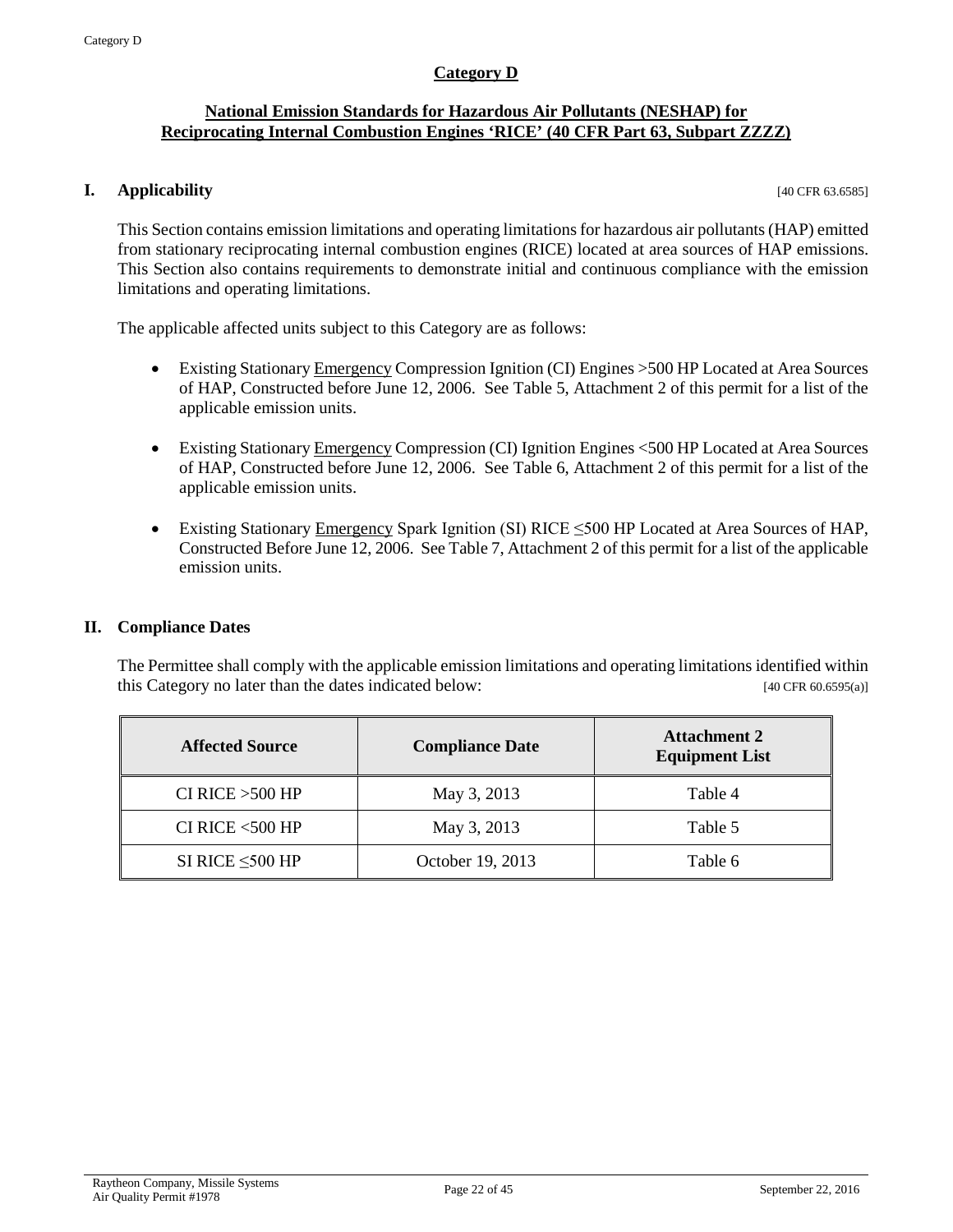#### **III. Emission and Operating Limitations**

A. Applicable Compliance Requirements

The Permittee must comply with the requirements in IV of this Category which apply. [40 CFR 63.6603(a), 40 CFR Subpart ZZZZ, Table 2d & Table 2b]

|    | <b>B.</b> Initial Compliance           | No Requirements |
|----|----------------------------------------|-----------------|
| C. | <b>Numerical Emissions Limitations</b> | No Requirements |
|    | D. Operating Limitations               | No Requirements |
|    | E. Fuel Requirements                   | No Requirements |
|    | F. Performance Tests                   | No Requirements |

#### **IV. Monitoring, Installation, Collection, Operation and Maintenance Requirements**

- A. Maintenance Requirements
	- 1. The Permittee must meet the following requirements, except during periods of start-up: [40 CFR Subpart ZZZZ, Table 2d]
		- a. For Each Emergency Stationary CI RICE
			- i. Change oil and filter every 500 hours of operation or annually, whichever comes first, [40 CFR Subpart ZZZZ, Table 2d, 4.a]
			- ii. Inspect air cleaner every 1,000 hours of operation or annually, whichever comes first; and [40 CFR Subpart ZZZZ, Table 2d, 4.b]
			- iii. Inspect all hoses and belts every 500 hours of operation or annually, whichever comes first, and replace as necessary. [40 CFR Subpart ZZZZ, Table 2d, 4.c]
		- b. For Each Emergency Stationary SI RICE
			- i. Change oil and filter every 500 hours of operation or annually, whichever comes first, [40 CFR Subpart ZZZZ, Table 2d, 5.a]
			- ii. Inspect spark plugs every 1,000 hours of operation or annually, whichever comes first; and [40 CFR Subpart ZZZZ, Table 2d, 5.b]
			- iii. Inspect all hoses and belts every 500 hours of operation or annually, whichever comes first, and replace as necessary. [40 CFR Subpart ZZZZ, Table 2d, 5.c]
	- 2. The Permittee must meet the following requirement during periods of start-up:

[40 CFR Subpart ZZZZ, Table 2d]

Minimize the engine's time spent at idle and minimize the engine's startup time at startup to a period needed for appropriate and safe loading of the engine, not to exceed 30 minutes, after which time the non-startup emission limitations apply.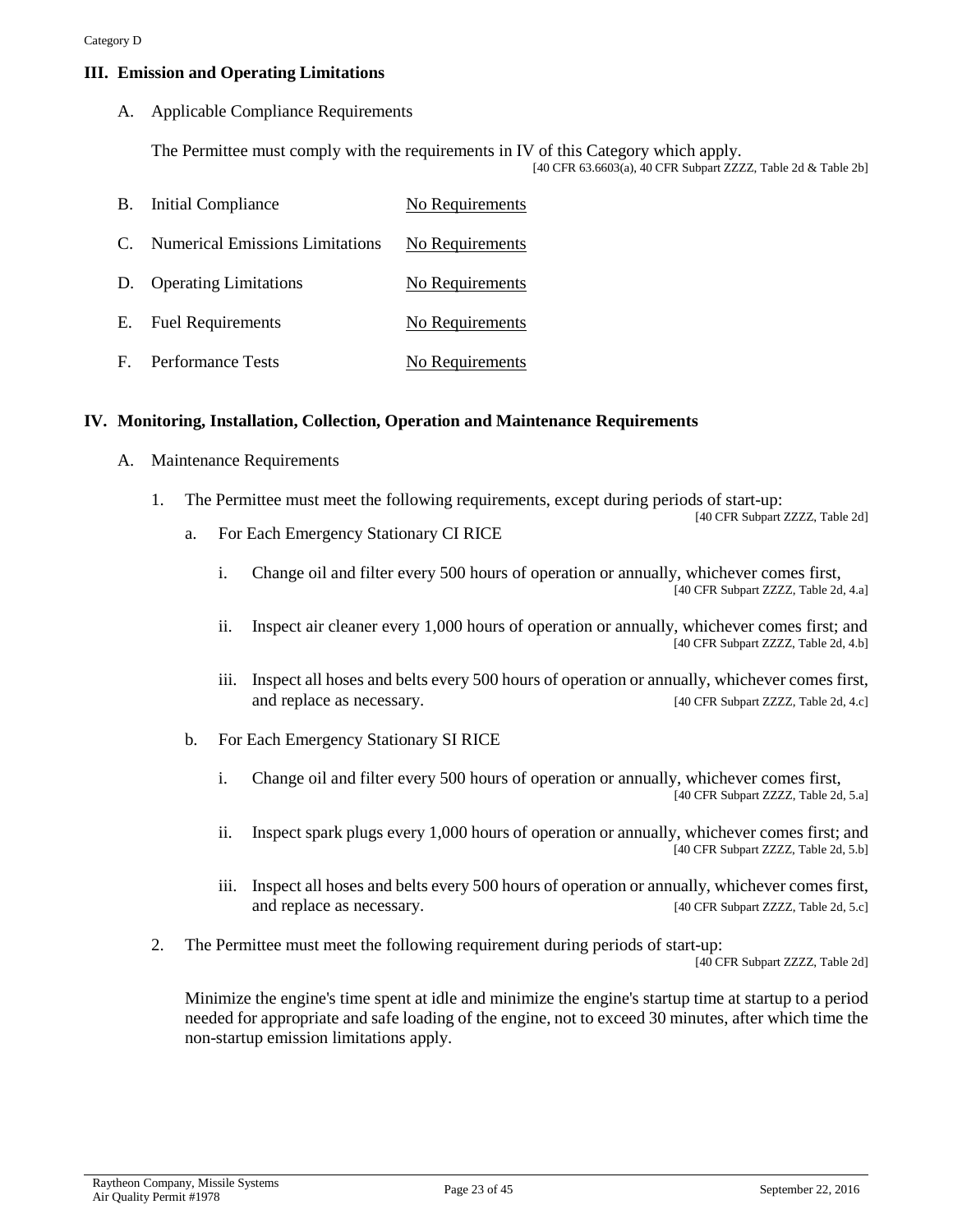B. Minimizing Emissions

The Permittee must operate and maintain all applicable stationary RICE and after-treatment control device (if any) according to the manufacturer's emission-related written instructions or develop your own maintenance plan which must provide to the extent practicable for the maintenance and operation of the engine in a manner consistent with good air pollution control practice for minimizing emissions.

[40 CFR 63.6625(e)]

C. Non-Resettable Hour Meter

The Permittee must install a non-resettable hour meter (if one is not already installed) on all existing emergency stationary RICE located at an area source of HAP emissions. [40 CFR 63.6625(f)]

D. Engine Idle and Startup Time Minimization

The Permittee must minimize the engine's time spent at idle during startup and minimize the engine's startup time to a period needed for appropriate and safe loading of the engine, not to exceed 30 minutes, after which time the non-startup emission standards applicable to all times.

[40 CFR 60.6625(h) & Table 2d to Subpart ZZZZ of Part 63]

E. Alternate Oil Change Requirement

The Permittee may utilize an oil analysis program in order to extend the specified oil change requirement in IV.A.1.a.i and IV.A.1.b.i of this Category. The oil analysis must be performed at the same frequency specified for changing the oil in IV.A.1.a.i and IV.A.1.b.i of this permit. The analysis program must at a minimum analyze the following three parameters: Total Acid Number, viscosity, and percent water content. The condemning limits for these parameters are as follows: Total Acid Number increases by more than 3.0 milligrams of potassium hydroxide (KOH) per gram from Total Acid Number of the oil when new; viscosity of the oil has changed by more than 20 percent from the viscosity of the oil when new; or percent water content (by volume) is greater than 0.5. If all of these condemning limits are not exceeded, the Permittee is not required to change the oil. If any of the limits are exceeded, the Permittee must change the oil within 2 days of receiving the results of the analysis; if the engine is not in operation when the results of the analysis are received, the Permittee must change the oil within 2 days or before commencing operation, whichever is later. The Permittee must keep records of the parameters that are analyzed as part of the program, the results of the analysis, and the oil changes for the engine. The analysis program must be part of the maintenance plan for the engine.

[40 CFR 60.6625(j)]

#### **V. Continuous Compliance**

- A. General Requirements
	- 1. The Permittee shall comply with the emission limitations, operating limitations and other requirements in this Category at all times. [40 CFR 63.6605(a)]
	- 2. The Permittee must at all times, operate and maintain any affected source, including associated air pollution control equipment and monitoring equipment, in a manner consistent with safety and good air pollution control practices for minimizing emissions. The general duty to minimize emissions does not require the Permittee to make any further efforts to reduce emissions if levels required by this standard have been achieved. Determination of whether such operation and maintenance procedures are being used will be based on information available to the Control Officer which may include, but is not limited to, monitoring results, review of operation and maintenance procedures, review of operation and maintenance records, and inspection of the source. [40 CFR 63.6605(b)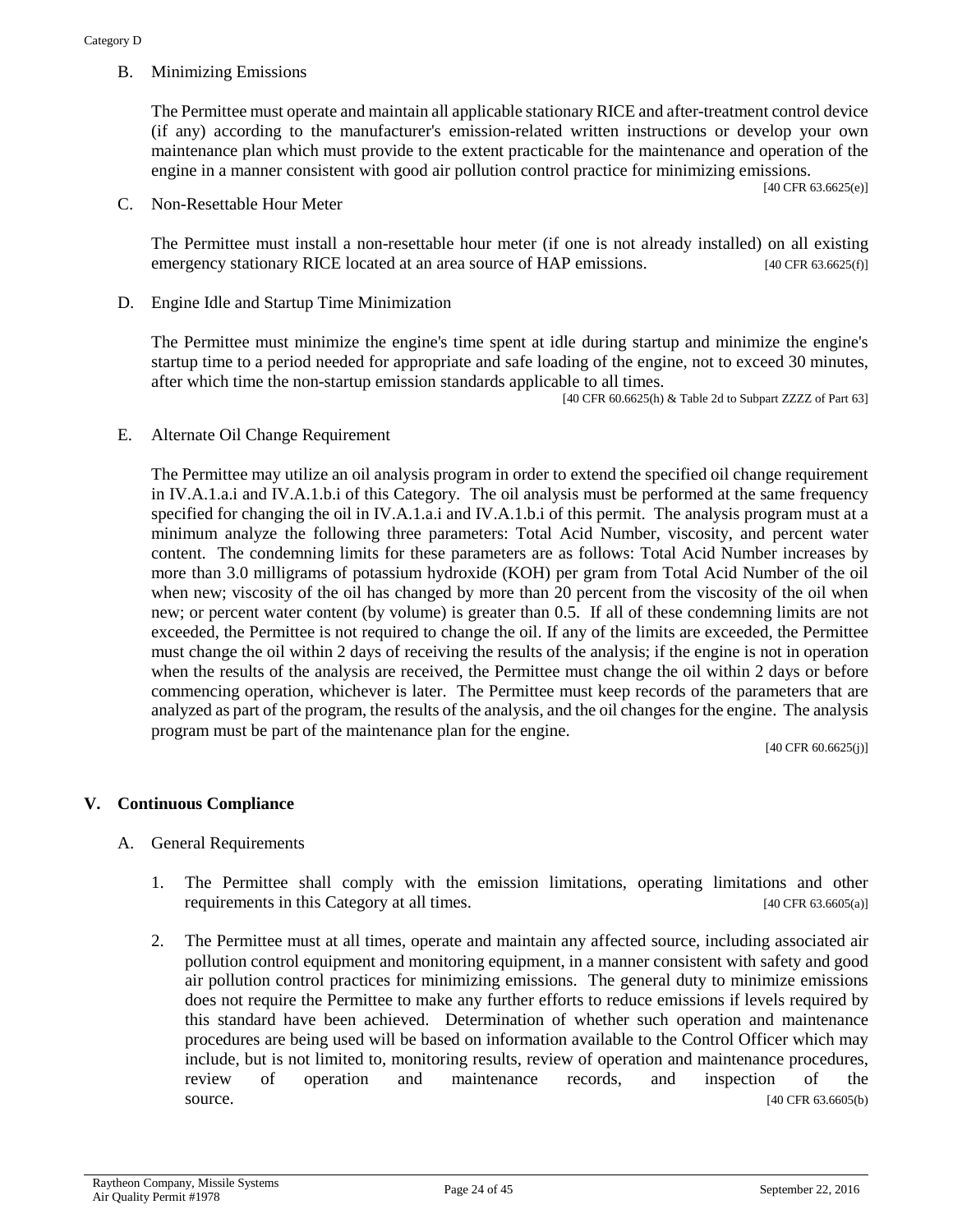B. Demonstration of Continuous Compliance with the emission limitations and operating limitations.

[40 CFR 63.6640]

- 1. The Permittee must demonstrate continuous compliance with each emission limitation, operating limitation, and other requirements in this Category according to the following work or management practices: [40 CFR 63.6640(a), Subpart ZZZZ : Table 6, 9.a]
	- a. Operate and maintain the stationary RICE according to the manufacturer's emission-related operation and maintenance instructions; or [Subpart ZZZZ : Table 6, 9.a.i.]
	- b. Develop and follow your own maintenance plan which must provide to the extent practicable for the maintenance and operation of the engine in a manner consistent with good air pollution control practice for minimizing emissions. [Subpart ZZZZ : Table 6, 9.a.ii.]
- 2. The Permittee must report each instance in which the Permittee did not meet each emission limitation or operating limitation in this Category (Tables 2b and Table 2d in subpart ZZZZ as applicable). These instances are deviations from the emission and operating limitations in this subpart ZZZZ. These deviations must be reported according to the requirements in the Additional Permit Conditions of this Permit. If you change your catalyst, you must re-establish the values of the operating parameters measured during the initial performance test. When you re-establish the values of your operating parameters, you must also conduct a performance test to demonstrate that you are meeting the required emission limitation applicable to your stationary RICE.

[40 CFR 63.6640(b)]

- C. Requirements for Emergency Stationary Engines. [40 CFR 63.6640(f)]
	- 1. The Permittee must operate the emergency stationary RICE according to the following requirements:  $[40 \text{ CFR } 63.6640(f)(1)]$ 
		- a. There is no time limit on the use of emergency stationary RICE in emergency situations.

 $[40 \text{ CFR } 63.6640(f)(1)(i)]$ 

b. The Permittee may operate the emergency stationary RICE for the purpose of maintenance checks and readiness testing, provided that the tests are recommended by Federal, State or local government, the manufacturer, the vendor, or the insurance company associated with the engine. Maintenance checks and readiness testing of such units is limited to 100 hours per year. The Permittee may petition the Control Officer for approval of additional hours to be used for maintenance checks and readiness testing, but a petition is not required if the Permittee maintains records indicating that Federal, State, or local standards require maintenance and testing of emergency RICE beyond 100 hours per year.

[40 CFR 63.6640(f)(1)(ii)]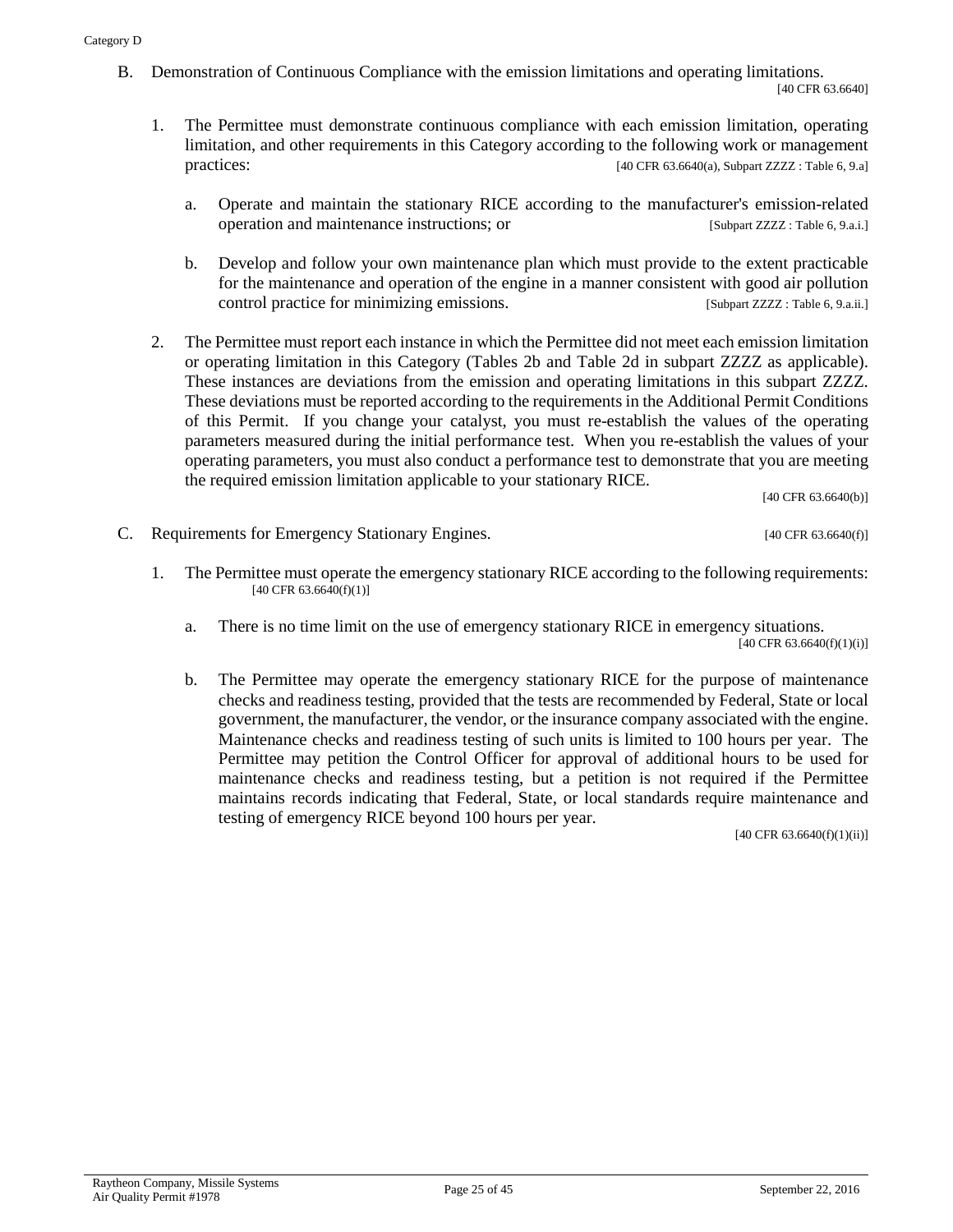- c. The Permittee may operate emergency stationary RICE up to 50 hours per year in nonemergency situations, but those 50 hours are counted towards the 100 hours per year provided for maintenance and testing. The 50 hours per year for non-emergency situations cannot be used for peak shaving or to generate income for a facility to supply power to an electric grid or otherwise supply power as part of a financial arrangement with another entity; except that the Permittee may operate the emergency engine for a maximum of 15 hours per year as part of a demand response program if the regional transmission organization or equivalent balancing authority and transmission operator has determined there are emergency conditions that could lead to a potential electrical blackout, such as unusually low frequency, equipment overload, capacity or energy deficiency, or unacceptable voltage level. The engine may not be operated for more than 30 minutes prior to the time when the emergency condition is expected to occur, and the engine operation must be terminated immediately after the facility is notified that the emergency condition is no longer imminent. The 15 hours per year of demand response operation are counted as part of the 50 hours of operation per year provided for non-emergency situations. The supply of emergency power to another entity or entities pursuant to financial arrangement is not limited by this paragraph, as long as the power provided by the financial arrangement is limited to emergency power. [40 CFR 63.6640(f)(1)(iii)]
- 2. Any operation other than emergency operation, maintenance and testing, and operation in nonemergency situations for 50 hours per year, as described in V.C.1.a through c of this Category, is prohibited. If the Permittee does not operate the engine according to the requirements in paragraphs V.C.1.a through c of this Category, the engine will not be considered an emergency engine under Subpart ZZZZ and will need to meet all requirements for non-emergency engines.

 $[40 \text{ CFR } 63.6640(f)(1)]$ 

D. Notification Requirements No Requirements

#### **VI. Recordkeeping Requirements**

A. The Permittee must keep the records described in VI.A.1 through A.5 of this Category.

[40 CFR 63.6655]

1. A copy of each notification and report that the Permittee submitted to comply with this subpart, including all documentation supporting any Initial Notification or Notification of Compliance Status that were submitted. The Permittee shall also maintain files of all information (including all reports and notifications) required by this Section recorded in a form suitable and readily available for expeditious inspection and review. The files shall be retained for at least 5 years following the date of each occurrence, measurement, maintenance, corrective action, report, or record. At a minimum, the most recent 2 years of data shall be retained on site. The remaining 3 years of data may be retained off site. Such files may be maintained on microfilm, on a computer, on computer floppy disks, on magnetic tape disks, or on microfiche.

[40 CFR 63.6655(a), 40 CFR 63.10(b)(2)(xiv), 40 CFR 63.9 & 40 CFR 63.10(b)]

- 2. Records of the occurrence and duration of each malfunction of operation (*i.e.,* process equipment) or the air pollution control and monitoring equipment.  $[40 \text{ CFR } 6655(a/2)]$
- 3. Records of all performance tests, performance evaluations and opacity and visible emission **observations.** [40 CFR 6655(a)(3) & 40 CFR 63.10(b)(2)(viii)]
- 4. Records of all required maintenance performed on the air pollution control and monitoring equipment.  $[40 \text{ CFR } 6655(a)(4)]$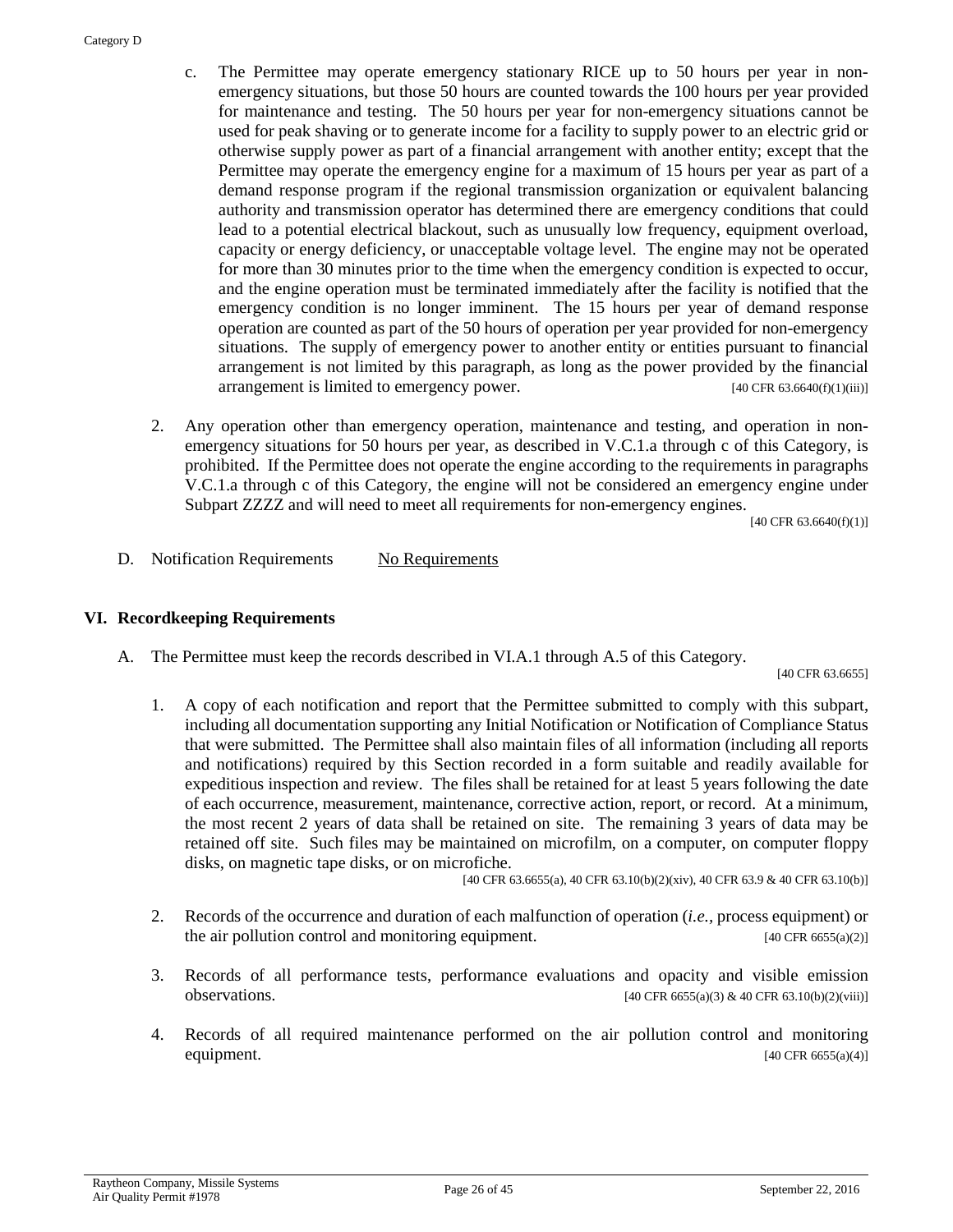5. Records of actions taken during periods of malfunction to minimize emissions in accordance with V.A.2 of this Category, including corrective actions to restore malfunctioning process and air pollution control and monitoring equipment to its normal or usual manner of operation.

 $[40 \text{ CFR } 6655(a)(5) \& 40 \text{ CFR } 63.6605(b)]$ 

- B. The Permittee must keep the records required in V.B of this Category to show continuous compliance with each emission or operating limitation that applies. [40 CFR 6655(d)]
- C. The Permittee must keep records of the maintenance conducted on all applicable existing emergency stationary RICE in order to demonstrate that the Permittee operated and maintained the stationary RICE and after-treatment control device (if any) according to the Permittee's own maintenance plan.

[40 CFR 6655(e) & 40 CFR 6655(e)(3)]

D. The Permittee must keep records of the hours of operation of the engine that is recorded through the nonresettable hour meter. The Permittee shall document how many hours are spent for emergency operation; including what classified the operation as emergency and how many hours are spent for non-emergency operation. If the engines are used for demand response operation, the Permittee shall keep records of the notification of the emergency situation, and the time the engine was operated as part of demand response.  $[40 \text{ CFR } 60.6655 \text{ (f)} \& 40 \text{ CFR } 6655 \text{ (f)} \text{ (2)}]$ 

#### **VII. Reporting Requirements**

If an emergency engine is operating during an emergency and it is not possible to shut down the engine in order to perform the management practice requirements on the schedule required in IV.A of this Category, or if performing the management practice on the required schedule would otherwise pose an unacceptable risk under Federal, State, or local law, the management practice can be delayed until the emergency is over or the unacceptable risk under Federal, State, or local law has abated. The management practice should be performed as soon as practicable after the emergency has ended or the unacceptable risk under Federal, State, or local law has abated. The Permittee must report any failure to perform the management practice on the schedule required and the Federal, State or local law under which the risk was deemed unacceptable. [Footnote 2 of Table 2 to Subpart ZZZZ of Part 63]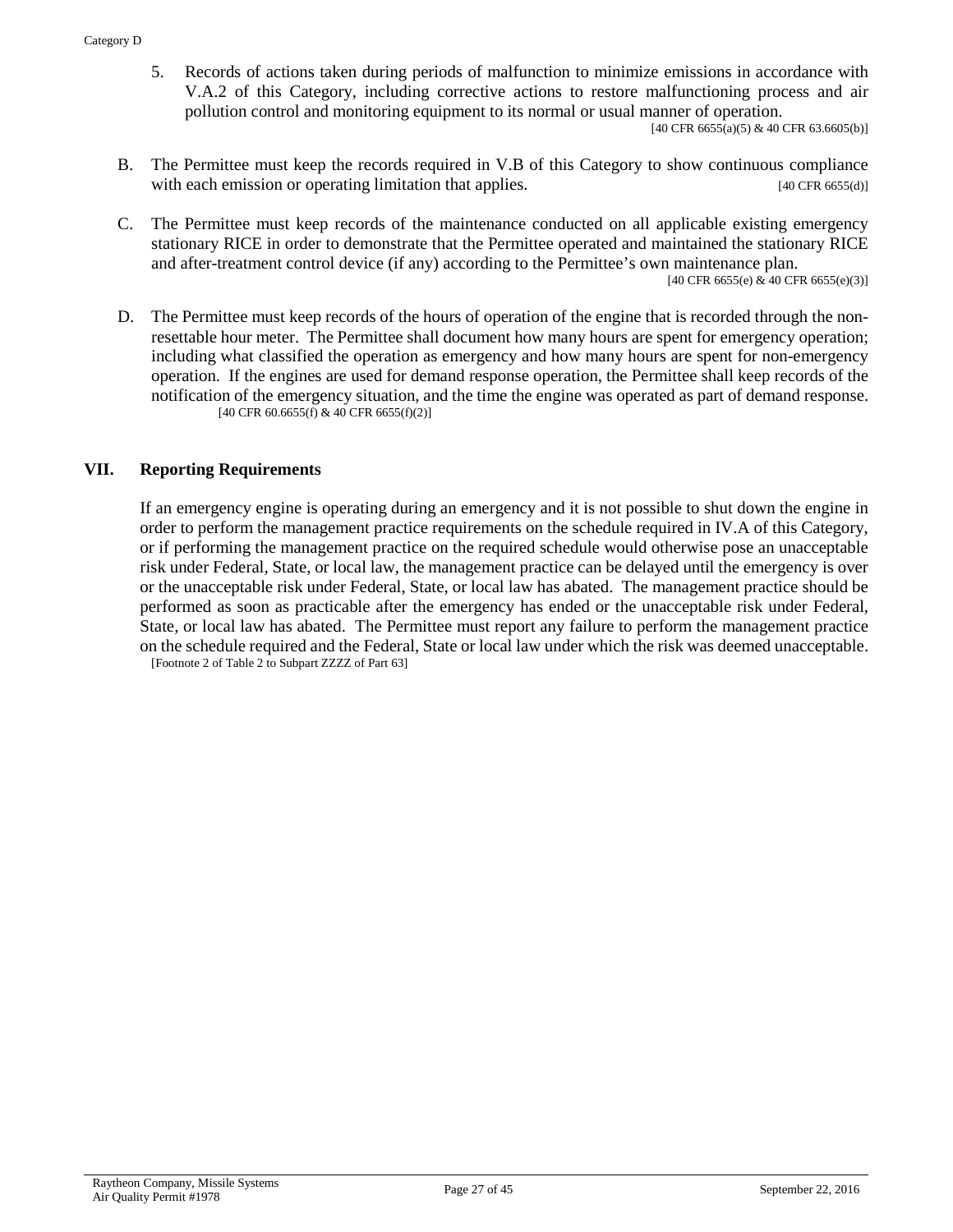#### **Category E**

#### **Material Issues - Specific Conditions**

<span id="page-27-0"></span>The provisions of this Category apply to all chemical purchases made by RMS for process related activities.

#### **I. Emission Limitations and Standards** [PCC 17.12.350.A.3.a]

**[Material Permit Condition]**

Hazardous Air Pollutant (HAP) and Volatile Organic Compound (VOC) Emission Limitations.

The Permittee shall not have emissions that equal or exceed the following rates:

- A. 9 tons or more of any single HAP or 22.5 tons or more of any combination of HAPs in any 12 consecutive month period.
- B. 90 tons in any 12-consecutive month period of VOC.

#### **II. Monitoring Requirements in the sequence of the sequence of the sequence of the sequence of the sequence of the sequence of the sequence of the sequence of the sequence of the sequence of the sequence of the sequence**

- A. HAPs Emissions
	- 1. The Permittee shall demonstrate compliance with the HAP emissions limitation of I.A of this Category by maintaining the approved Monthly Hazardous Air Pollutants Emissions Report (MHAPER) emissions reporting system at all times.
	- 2. The approved MHAPER shall account for the type and quantity of all HAPs (individual and combined) at the end of each calendar month. (An account of the individual HAPs shall not be required if the Permittee has maintained totals of combined HAPs below 10tpy). The following HAP emission operations and activities shall be evaluated:
		- a. All HAP containing materials purchased for use at the facility.
		- b. All HAPs emitted from fuel fired equipment combustion.
		- c. Activities defined as trivial per PCC 17.04.340.A are excluded from the MHAPER.
	- 3. The HAP content (percent by weight) of a material that is purchased for use at the facility shall be determined by one of the following methods:
		- i. Safety Data Sheets (SDS). If the HAP content for a material is specified as a range of concentrations in the SDS for that material, the highest concentration specified in the range shall be used to determine the HAP content of that material; or
		- ii. A manufacturer's certification of HAP content;
	- 4. The Permittee shall assume that 100 percent of the HAPs contained in each material purchased are emitted the month the material was purchased.
	- 5. HAPs emitted from fuel fired equipment (FFE) shall be calculated using the appropriate AP-42 emission factors or emission test data. The calculation to determine the HAPs emissions shall be determined by multiplying the AP-42 emission factor by the hours of operation and the quantity and type of fuel used by the FFE.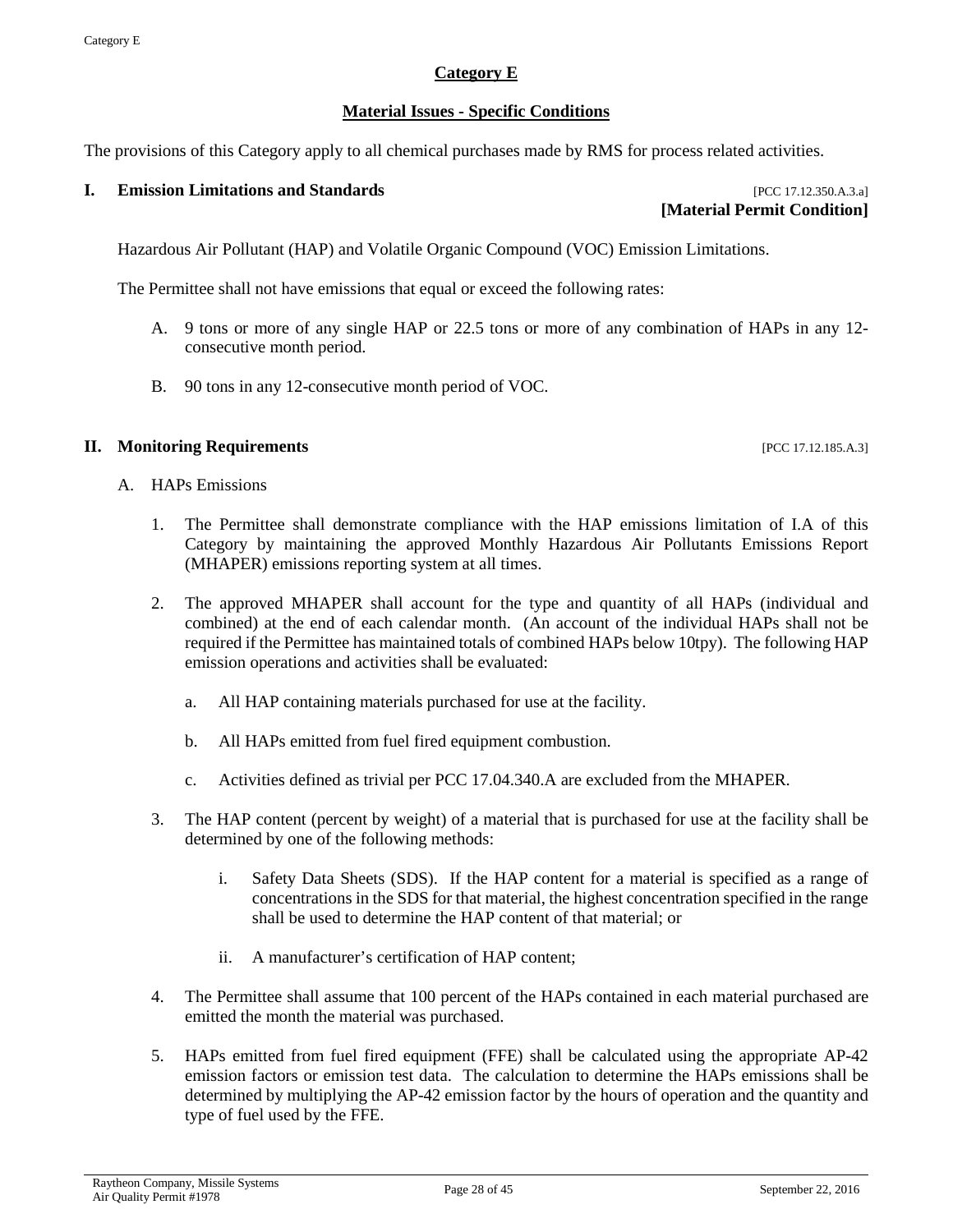- 6. A summary table of all the above HAP calculations shall be included in the MHAPER no later than 30 calendar days following the end of the month for which the emissions are to be determined.
- B. VOC Emissions [PCC 17.12.185.A.3]

- 1. The Permittee shall demonstrate compliance with the VOC emissions limitation in I.B of this Category by maintaining the approved Monthly Volatile Organic Compound Emissions Report (MVOCER) emissions reporting system at all times.
- 2. The approved MVOCER shall account for the type and quantity of all VOCs at the end of each calendar month. The following VOC emission operations and activities shall be evaluated:
	- a. All VOC containing materials purchased for use at the facility.
	- b. All VOCs emitted from fuel fired equipment combustion.
	- c. Activities defined as trivial per PCC 17.04.340.A are excluded from the MVOCER.
- 3. The VOC content (percent by weight) of a material that is purchased for use at the facility shall be determined by one of the following methods:
	- a. Safety Data Sheets (SDS). If the VOC content for a material is specified as a range of concentrations in the SDS for that material, the highest concentration specified in the range shall be used to determine VOC content of that material; or
	- b. A manufacturer's certification of VOC content;
- 4. The Permittee shall assume that 100 percent of the VOCs contained in each material purchased are emitted the month the material was purchased.
- 5. VOCs emitted from fuel fired equipment (FFE) shall be calculated using the appropriate AP-42 emission factors or emission test data. The calculation to determine the VOC emissions shall be determined by multiplying the AP-42 emission factor by the hours of operation and the quantity and type of fuel used by, the FFE.
- 6. A summary table of all the above VOC calculations shall be included in the MVOCER no later than 30 calendar days following the end of the month for which the emissions are to be determined.
- C. Organic Solvents and Other Organic Materials
	- 1. The Permittee shall not transport or store HAP or VOC containing materials without taking necessary and feasible measures to control evaporation, leakage, or other discharge into the atmosphere. [PCC 17.16.400.A]
	- 2. The Permittee shall not conduct any spray paint operation without minimizing the organic solvent emissions. Such operations other than architectural coating and spot painting shall be conducted in an enclosed area equipped with controls containing no less than 96 percent of the overspray.

[PCC 17.16.400.C.1]

3. The Permittee shall not employ, apply, evaporate or dry any architectural coating containing photochemically reactive solvents for industrial or commercial purposes; or thin or dilute any architectural coating with a photochemically reactive solvent. [PCC 17.16.400.C.2.a and b]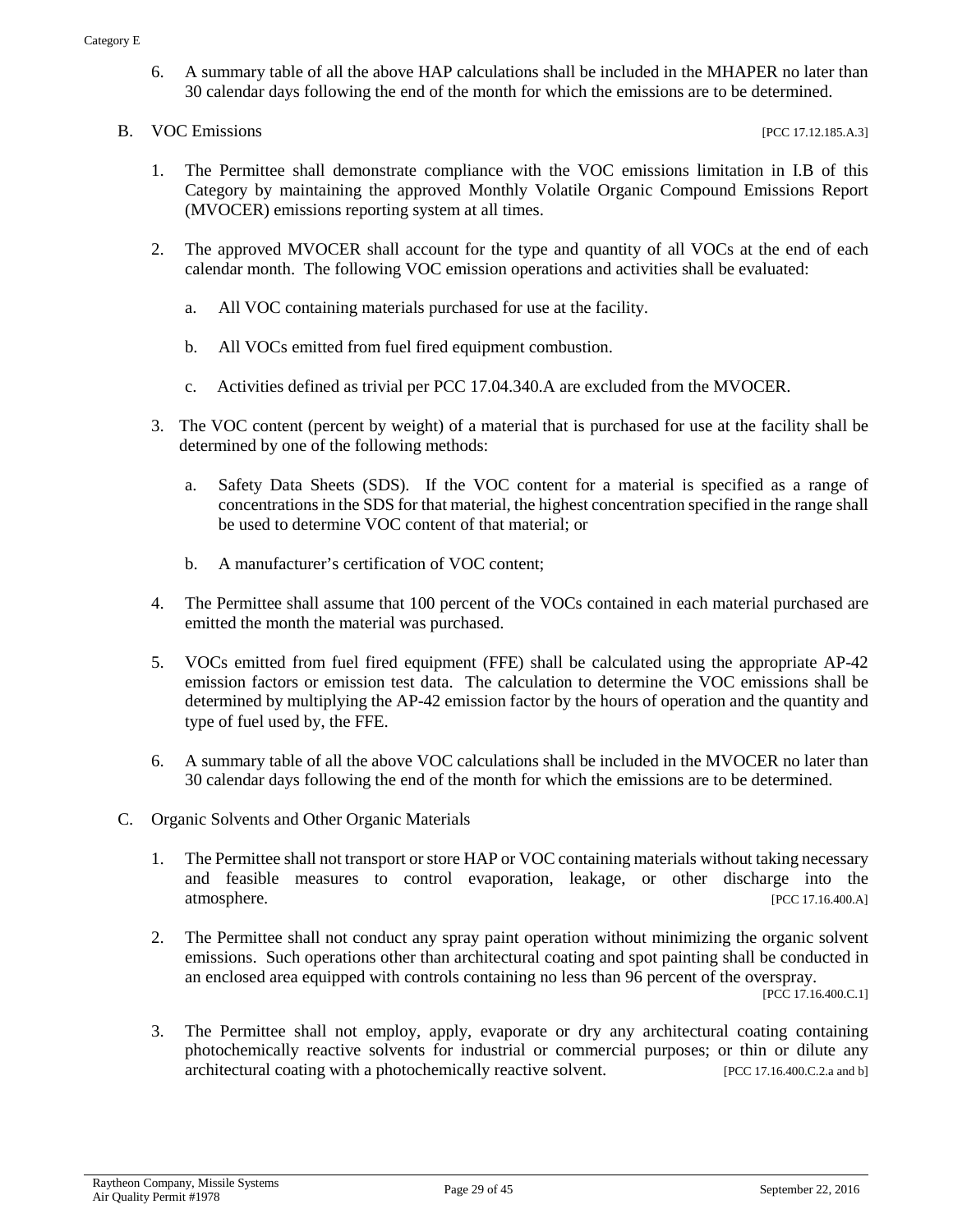- 4. For the purposes of subsection II.C.3 of this Category, a photochemically reactive solvent shall be any solvent with an aggregate of more than twenty percent of its total volume composed of the chemical compounds classified in subparagraphs a through c of this subsection (II.C.4), or which exceeds any of the following percentage composition limitations, referred to the total volume of solvent: [PCC 17.16.400.C.2.b & PCC 17.16.400.C.3]
	- a. A combination of the following types of compounds having an olefinic or cyclo-olefinic type of unsaturation - hydrocarbons, alcohols, aldehydes, esters, ethers, or ketones: five percent.
	- b. A combination of aromatic compounds with eight or more carbon atoms to the molecule, except ethyl benzene: eight percent.
	- c. A combination of ethylbenzene, ketones having branched hydrocarbon structures, trichloroethylene or toluene: twenty percent.
- 5. Whenever any organic solvent or any constituent of an organic solvent may be classified from its chemical structure into more than one of the groups of organic compounds described in II.C.3.a through II.C.3.c of this Category, it shall be considered to be a member of the group having the least allowable percent of the total volume of solvents. [PCC 17.16.400.C.4]
- 6. The Permittee shall not emit gaseous or odorous materials from equipment, operations, or premises under his control in such quantities or concentrations as to cause air pollution. [PCC 17.16.030]

#### **III. Recordkeeping Requirements** [PCC 17.12.185.A.4]

The Permittee shall retain the following records:

- A. The MHAPER as required by II.A.1 of Category.
- B. A rolling 12 calendar month emissions total of individual and total HAP shall be calculated for 12 consecutive months (as required by II.A.2 of this Category). This rolling total shall be the sum of the previous twelve calendar months of emissions data and shall be generated no later than 30 calendar days following the end of the month for which the emissions are to be determined.
- C. The MVOCER as required by paragraph II.B.1 of this Category.
- D. A rolling 12-calendar month VOC emissions total (as required by II.B.2 of this Category) using the data maintained in the MVOCER. This rolling total shall be the sum of the previous twelve calendar months of emissions data and shall be generated no later than 30 calendar days following the end of the month for which the emissions are to be determined.
- E. When requested by the Control Officer, the Permittee shall demonstrate compliance with the overspray control requirement in II.C.2 of this Category by making available to the Control Officer, the filter specification records of each paint spray booth exhaust system that confirm compliance to the applicable standard.
- F. When requested by the Control Officer, the Permittee shall demonstrate compliance with the architectural coating evaporation and drying, VOC limitation, in II.C.3 of this Category, by making available to the Control Officer the material safety data sheet(s) or equivalent documentation for the product(s) used in each architectural surface coating operation that confirm compliance to the applicable standard.
- G. Records shall be retained on-site by the Permittee for at least five years from the date of generation and shall be made available for review upon the Control Officer's request.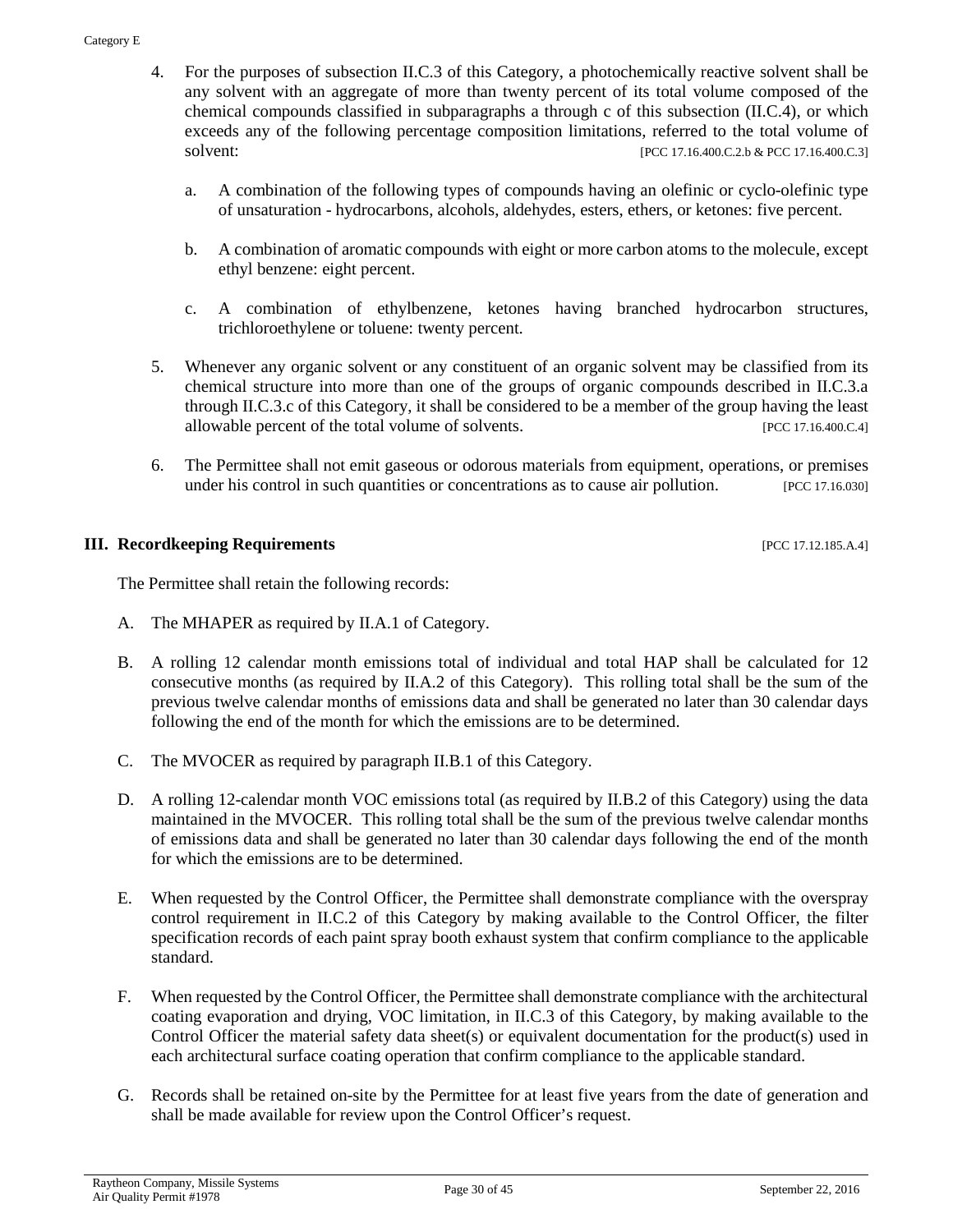#### **IV. Reporting Requirements IPCC 17.12.185.A.5**]

The Permittee shall fulfill all reporting requirements outlined in the Additional Permit Requirements of this air quality permit.

#### **V. Facility Changes**

- A. The Permittee may implement HAP containing material changes that reduces and/or maintains air emissions at the HAP permitted emission limit in I.A of this Category provided that the proposed equipment changes do not trigger the applicability of a federally enforceable condition.
- B. The Permittee may implement VOC containing material changes that reduces and/or maintains air emissions at the VOC permitted emission limit in I.B of this Category provided that the proposed equipment changes do not trigger the applicability of a federally enforceable condition.
- C. Modifications to existing and/ or installations of new equipment (including, but not limited to, usage of fuels not specified within this permit) that increase the VOC emissions above the emission limitations in this permit, shall require a significant permit revision.
- D. Unless otherwise specified in V.A and/ or V.B of this Category, the Permittee shall submit the required notification and follow the required permit revision procedures pursuant to PCC 17.12.240, PCC 17.12.255.B or PCC 17.12.260.
- E. Prior to making any modification to the MHAPER or MVOCER, the Permittee shall submit written notification of the proposed report changes to the Control Officer. Such notification shall include details of the proposed modification and the reason for the modification. The proposed modification cannot be made without prior approval by the Control Officer. Changes in report form or format or other changes which would not affect the approved methods for calculating emissions shall not require notification.

#### **VI. Testing Requirements** [PCC 17.20.010]

For purposes of demonstrating compliance, these test methods shall be used, provided that for the purpose of establishing whether or not the facility has violated or is in violation of any provision of this permit, nothing in this permit shall preclude the use, including the exclusive use, of any credible evidence or information relevant to whether a facility would have been in compliance with applicable federal requirements if the appropriate performance or compliance procedures or methods had been performed.

A. Odor Testing

Testing for odors at the facility to determine compliance with the standard in II.C.6 of this Category is not normally necessary because the use of good modern practices prevents the emission of odors beyond the property boundary. The Control Officer may require the Permittee to test for odor emissions if the Control Officer has reasonable cause to believe a violation of a standard has been committed.

B. Alternative Test Method

The Permittee may submit an alternate and equivalent test method(s) that is listed in 40 CFR Subpart 60, Appendix A, to the Control Officer in a test plan, for approval by the Control Officer. [PCC 17.12.045.D]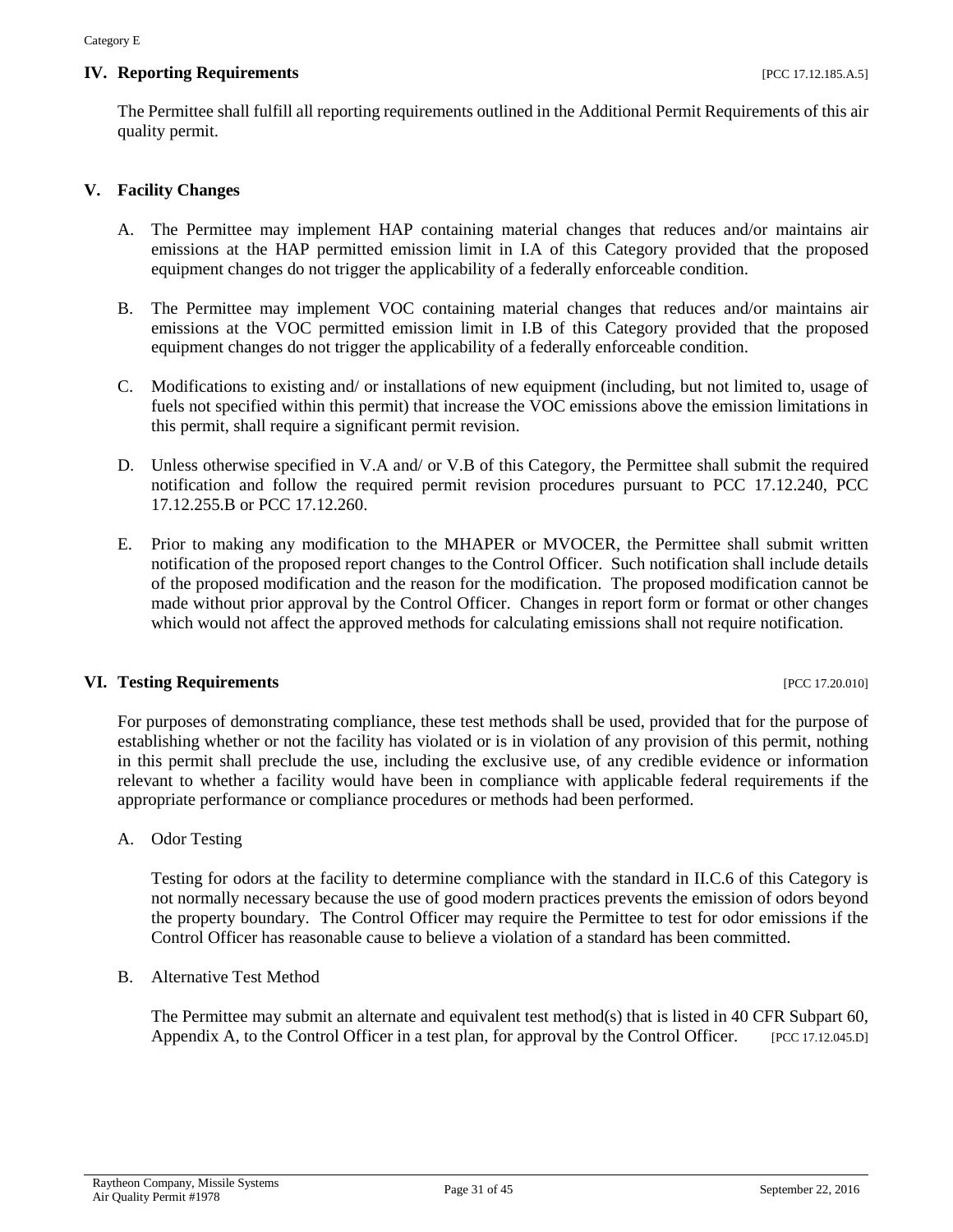#### **Category F**

#### **Facility Wide - Specific Conditions**

<span id="page-31-0"></span>Unless otherwise specified, the provisions of this Category apply to all other operations and equipment specifically listed in Table 8 of Attachment 2 (Non-NSPS equipment).

#### **I. Conditions for Boilers and Evaporators**

- A. Emission Limitations and Standards
	- 1. Opacity Standard

The Permittee shall not cause or permit the effluent from any boiler or evaporator to have an average optical density equal to or greater than twenty percent (20%) opacity. [PCC 17.16.040.A]

- 2. Fuel Limitation
	- a. The Permittee shall burn only the specified fuel allowed for the boiler(s) and evaporator(s) in Table 8 of Attachment 2. [PCC 17.12.190.B]

#### **[Federally Enforceable & Material Permit Condition]**

- b. The Permittee shall not use high sulfur oil (fuel sulfur content >0.90% by weight) as a fuel unless the Permittee demonstrates to the satisfaction of the Control Officer that sufficient quantities of low sulfur oil are not available for use by the source and that it has adequate facilities and contingency plans to insure that the sulfur dioxide ambient air quality standards set forth in PCC 17.08.020 will not be violated. [PCC 17.16.165.G]
- B. Monitoring Requirements
	- 1. Opacity Monitoring

A demonstration to show compliance with the emission limitation for opacity in I.A of this Category shall not be required since the percent of opacity of visible emissions while combusting natural gas is inherently low (less than 20% - Title 17 opacity standards). The Permittee shall operate and maintain the boilers and evaporators at all times - including periods of startup, shutdown, and malfunction - in a manner consistent with good air pollution control practices and consistent with manufacturer's guidelines. [PCC 17.12.185.A.3]

2. Fuel Limitation

The Permittee shall be considered in compliance with the fuel limitation in I.A.2 of this Category by demonstrating that each boiler and evaporator was fired only by the specified fuel allowed as listed in Table 8, of Attachment 2. Such a demonstration may be made by making available to the Control Officer for his inspection, documentation, such as invoices or statements from the fuel supplier, showing that only the specified fuel was purchased for use in the equipment. Alternatively, the demonstration may be made by actual inspection of the equipment showing that the specified fuel is the only fuel supply plumbed to the equipment for firing. [PCC 17.12.185.A.3]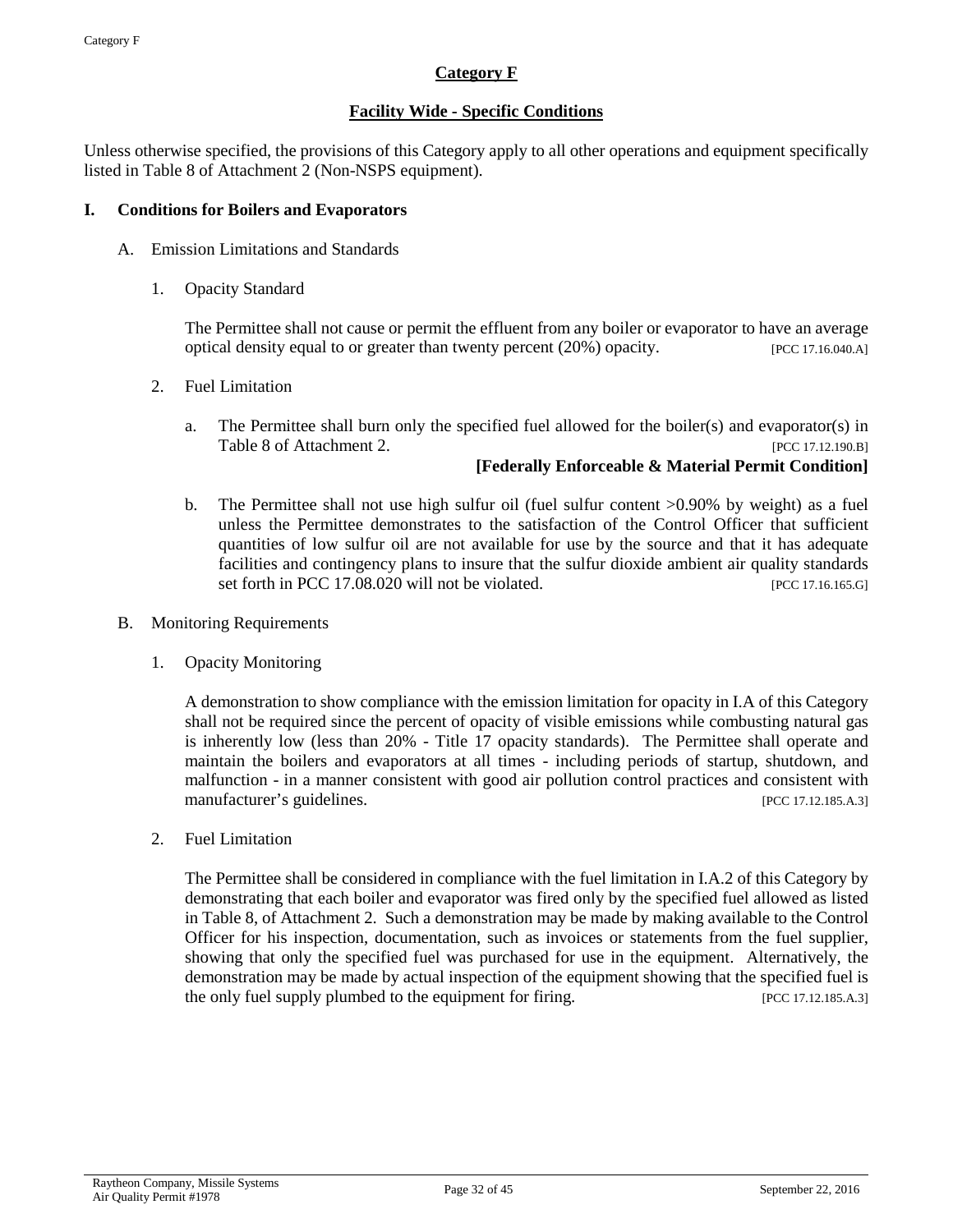#### **II. Additional Conditions for All NSPS and Non NSPS Generators and Boilers**

Recordkeeping Requirements [PCC 17.12.185.A.4]

A. Opacity Checks

No Requirements

B. Onsite Records

All boiler and evaporator maintenance records shall be retained on-site by the Permittee for at least five years from the date of generation and shall be made available for review upon the Control Officer's request.

#### **III. Facility Changes**

Should the Permittee desire to change the facility or operations in any way (including, but not limited to, addition of new equipment, modification of current equipment or usage of fuels not specified within this permit), the Permittee shall first submit the proper notifications and follow the required permit revision procedure pursuant to PCC 17.12.230, PCC 17.12.255, or PCC 17.12.260.

#### **IV. Testing Requirements**

For purposes of demonstrating compliance, these test methods shall be used, provided that for the purpose of establishing whether or not the facility has violated or is in violation of any provision of this permit, nothing in this permit shall preclude the use, including the exclusive use, of any credible evidence or information relevant to whether a facility would have been in compliance with applicable federal requirements if the appropriate performance or compliance procedures or methods had been performed. [PCC 17.20.010]

A. Opacity

No Requirements

B. Fuel Limitation

When required the Permittee need only demonstrate that pipeline quality natural gas was fired exclusively since the sulfur content of pipeline quality natural gas is regulated by the Federal Energy Regulatory Commission. [PCC 17.12.185.A.3 & PCC 17.20.010]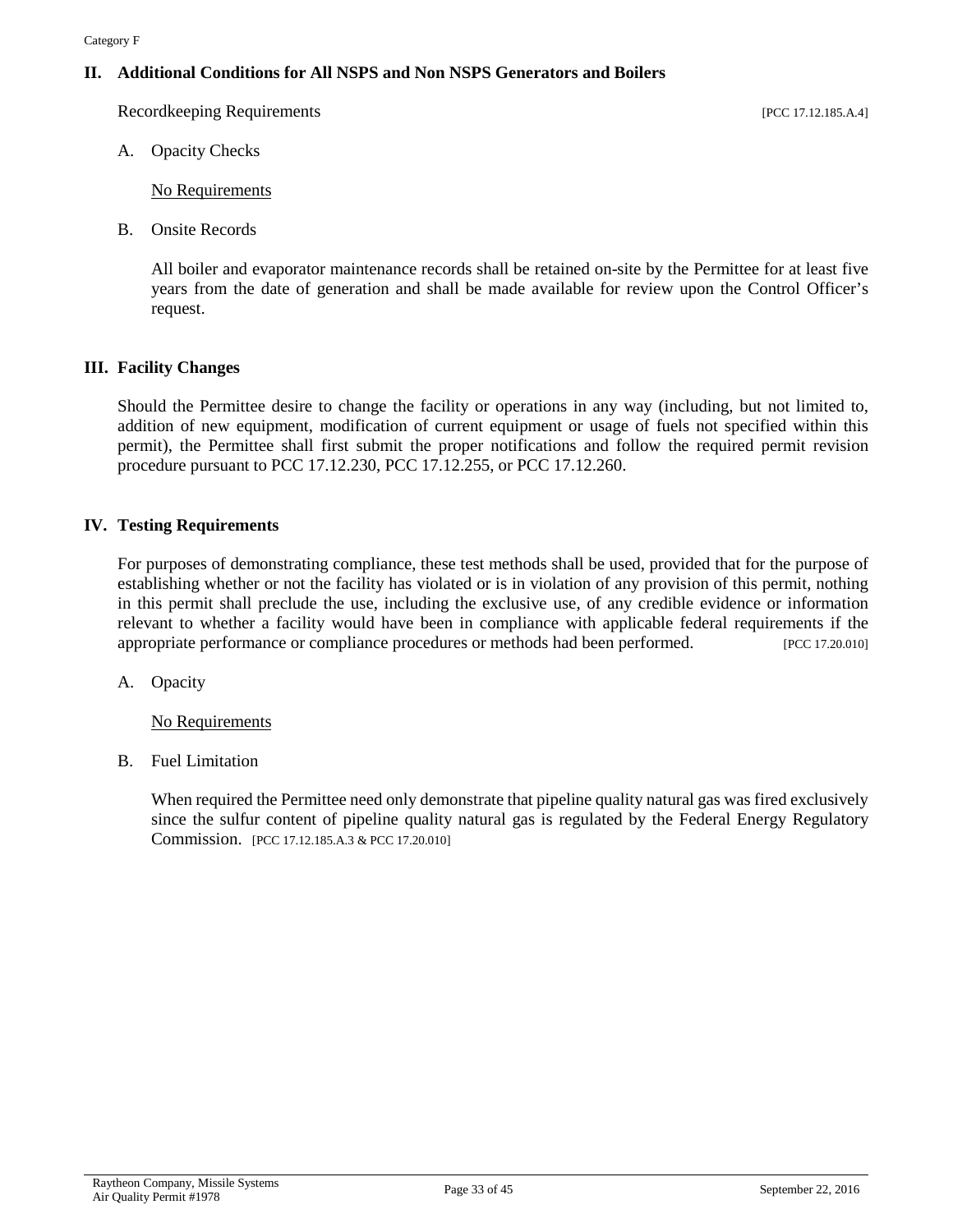#### **Additional Permit Requirements**

#### <span id="page-33-0"></span>**I. Compliance with Permit Conditions Example 2012 12:185.A.7.a & b]**

A. The Permittee shall comply with all conditions of this permit including all applicable requirements of Arizona air quality statutes and the air quality rules. Any permit noncompliance constitutes a violation of the Arizona Revised Statutes and is grounds for enforcement action; for permit termination, revocation and reissuance, or revision; or for denial of a permit renewal application. In addition, noncompliance with any federally enforceable requirement constitutes a violation of the Clean Air Act.

- B. The Permittee shall report to the Control Officer any emissions in excess of the limits established by this permit. The report shall be in 2 parts as specified below: [PCC 17.12.185.A.5 & PCC 17.12.040]
	- 1 Notification by telephone or facsimile within 24 hours of the time the Permittee first learned of the occurrence of excess emission that includes all available information pursuant to PCC 17.12.040.B. To report excess emissions call **520-724-7400** or fax to **520-838-7432.**
	- 2. Detailed written notification by submission of an excess emissions report within 72 hours of the notification in I.B.1 above. **Send to PDEQ 33 N Stone Avenue, Suite 700, Tucson, Arizona 85701.**
- C. It shall not be a defense for a Permittee in an enforcement action that it would have been necessary to halt or reduce the permitted activity in order to maintain compliance with the conditions of this permit.
- D. The permit does not convey any property rights of any sort, or any exclusive privilege to the permit holder.
- E. The Permittee shall pay fees to the Control Officer pursuant to PCC 17.12.510.

[PCC 17.12.185.A.9 & PCC 17.12.510]

#### **II. Permit Revision, Reopening, Revocation and Reissuance, or Termination for Cause** [PCC 17.12.185.A.7.c]

The permit may be revised, reopened, revoked and reissued, or terminated for cause pursuant to PCC 17.12.270. The filing of a request by the Permittee for a permit revision, revocation and reissuance, or termination; or of a notification of planned changes or anticipated noncompliance does not stay any permit condition.

#### **III. Duty to Provide Information** [PCC 17.12.165.G & PCC 17.12.185.A.7.e]

- A. The Permittee shall furnish to the Control Officer, within a reasonable time, any information that the Control Officer may request in writing to determine whether cause exists for revising, revoking and reissuing, or terminating the permit or to determine compliance with the permit. Upon request, the Permittee shall also furnish to the Control Officer copies of records required to be kept by the permit. For information claimed to be confidential, the Permittee shall furnish a copy of such records to the Control Officer along with a claim of confidentiality.
- B. If the Permittee has failed to submit any relevant facts or if the Permittee has submitted incorrect information in the permit application, the Permittee shall, upon becoming aware of such failure or incorrect submittal, promptly submit such supplementary facts or corrected information.

#### **IV. Severability Clause** [PCC 17.12.185.A.6]

The provisions of this permit are severable. If any provision of this permit is held invalid, the remainder of this permit shall not be affected thereby.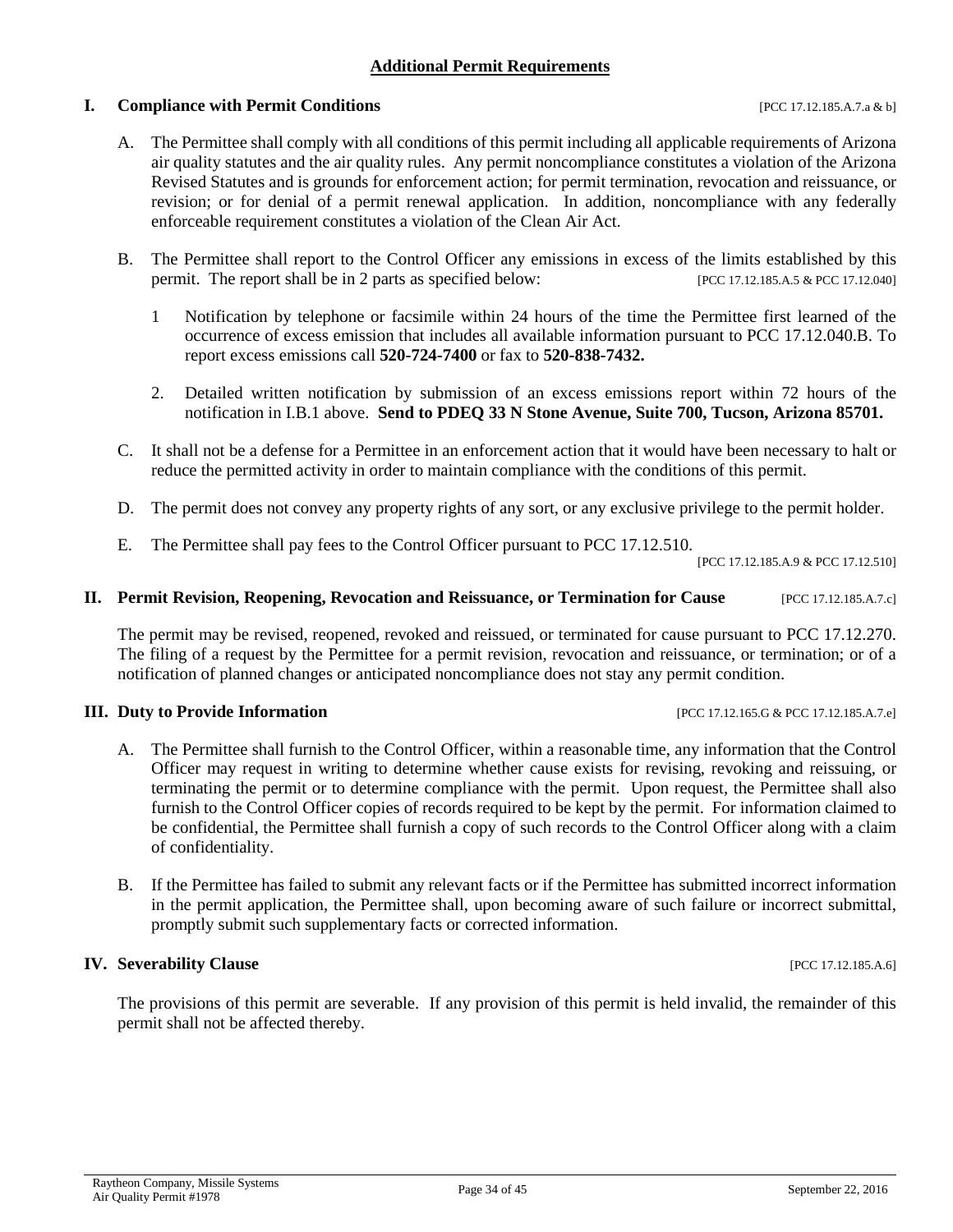#### **Attachment 1**

#### **Applicable Regulations**

#### <span id="page-34-0"></span>**Requirements Specifically Identified as Applicable:**

#### *Code of Federal regulations (CFR):*

```
40 CFR Part 60 Subpart IIII: New Source Performance Standards (NSPS) for Stationary Compression 
                  Ignition Internal Combustion Engines (Non-Fire Pump and Fire Pump 
                  Engines)
```
40 CFR 60.4203, 40 CFR 60.4204(a) & Table 1 of Subpart IIII, 40 CFR 60.4206, 60.4211(a), 40 CFR 60.4207(b) & 40 CFR 80.510(b), 40 CFR 60.4207(c), 40 CFR 60.4208,40 CFR 60.4208(a), 40 CFR 60.4208(b), 40 CFR 60.4208(c), 40 CFR 60.4208(d), 40 CFR 60.4208(e), 40 CFR 60.4208(f), 40 CFR 60.4208(g) & (h), 40 CFR 60.4211, 40 CFR 60.4211(a), PCC 17.12.180.A.2, PCC 17.12.180.A.4, 40 CFR 60.4214 (a)(1) and PCC 17.12.180.A.5, 40 CFR 60.4212 and PCC 17.12.180.A.3.a, 40 CFR 60.4218 & 40 CFR 60.4214(b), PCC 17.12.180.A.4.

40 CFR 60.4200(a)(2)(ii), PCC 17.12.185.A.2, 40 CFR 60.4203, 4205(c), & Table 4, 40 CFR 60.4206, 40 CFR 60.4207, 40 CFR 60.4207(b) & 40 CFR 80.510(b), 40 CFR 60.4211(f), 40 CFR 60.4211, 40 CFR 60.4211(a), 40 CFR 60.4211(b) & Table 3, 40 CFR 60.4211(c), PCC 17.12.185.A.3.d, PCC 17.12.185.A.4, 40 CFR 60.4214(b), 40 CFR 60.4212 & PCC 17.12.185.A.3.a, 40 CFR 60.4218 & 40 CFR 60.4214(b), PCC 17.12.185.A.4.

40 CFR Part 60 Subpart JJJJ: New Source Performance Standards (NSPS) for Stationary Spark Ignition Internal Combustion Engines

40 CFR 60.4233(e), 40 CFR 60.4234, 40 CFR 60.4236, 40 CFR 60.4243, 40 CFR 60.4243(d), 40 CFR 60.4243(e), 40 CFR 60.4243(f), 40 CFR 60.4243(g), 40 CFR 60.4245(a), 40 CFR 60.4245(d), 40 CFR 60.4246.

40 CFR Part 63 Subpart ZZZZ: Reciprocating Internal Combustion Engines (Located at Area Sources of HAP, Constructed Before June 12, 2006)

Existing Stationary Emergency Compression Ignition Engines >500HP Existing Stationary Emergency Compression Ignition Engines <500HP Existing Stationary Emergency Spark Ignition Engines ≤500HP

40 CFR 63.6585, 40 CFR 63.6595(a), 40 CFR 63.6603(a), Table 2d, Table 2b, Table 4.a, Table 4.b, Table 4.c, Table 5.a, 40 CFR 63.6625(e), 40 CFR 63.6625(f), 40 CFR 63.6625(h), 40 CFR 63.66259(j), 40 CFR 63.6605(a), 40 CFR 63.6605(b), 40 CFR 63.6640, 40 CFR 63.6640(a), Table 6, Table 9.a, Table 9.a.i, Table 9.a.ii., 40 CFR 63.6640(b), 40 CFR 63.6640(f), 40 CFR 63.6640(f)(1), 40 CFR 63.6640(f)(1)(i), 40 CFR 63.6640(f)(1)(iii), 40 CFR 63.6655, 40 CFR 63.6655(a), 40 CFR 63.10(b)(2)(xiv), 40 CFR 63.9, 40 CFR 63.10(b), 40 CFR 6655(a)(2), 40 CFR 6655(a)(3), 40 CFR 63.10(b)(2)(viii), 40 CFR 6655(a)(4), 40 CFR 6655(a)(5), 40 CFR 63.6605(b), 40 CFR 6655(d), 40 CFR 6655(e), 40 CFR 6655(e)(3), 40 CFR 60.6655(f), 40 CFR 6655(f)(2), Footnote 2 of Table 2.

#### *Pima County Code (PCC) Title 17, Chapters:*

- 17.16.040 Standards and Applicability (Includes NESHAP)
- 17.16.050 Visibility Limiting Standard
- 17.16.165 Standards of Performance for Fossil-Fuel Fired Industrial and Commercial Equipment
- 17.16.340 Standards of Performance for Stationary Rotating Machinery
- 17.16.400 Organic Solvents and Other Organic Materials
- 17.20.010 Source Sampling, Monitoring, and Testing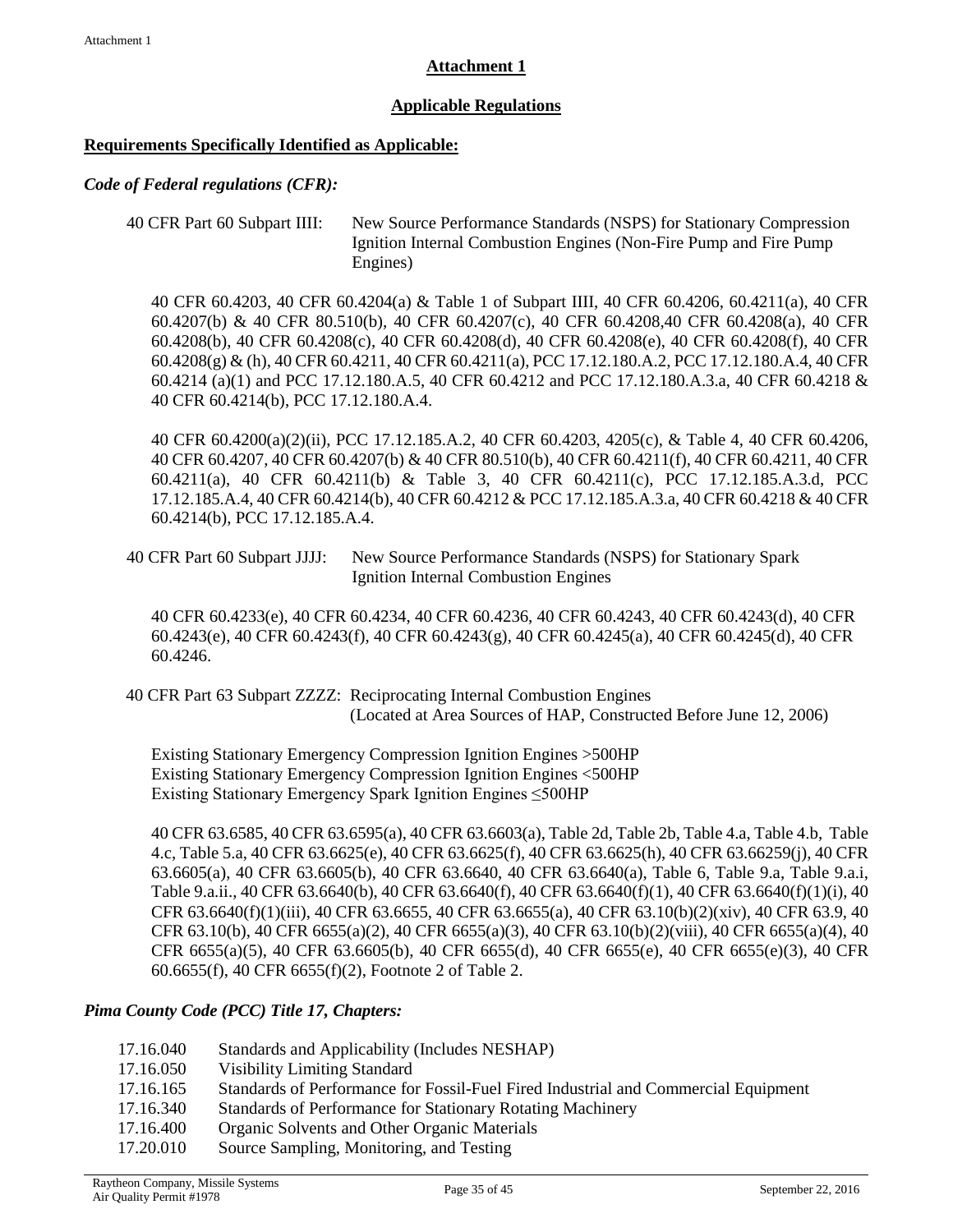#### **Attachment 2**

#### **Equipment List**

#### **Table 1: NSPS Compression Ignition Internal Combustion Engines**

<span id="page-35-0"></span>

| <b>BLDG</b> | <b>Type of</b><br><b>Equipment</b> | Equipment<br>ID | <b>Primary</b><br><b>Fuel</b> | <b>Manufacture</b> | <b>Model</b>      | <b>Serial</b><br><b>Number</b> | <b>Maximum</b><br><b>Rated</b><br>Capacity<br>(hp) | <b>Displacement</b><br>(Liters/<br><b>Cylinder</b> ) | <b>Engine</b><br>Category <sup>1</sup> | Model year/<br><b>Applicability</b><br>Date <sup>2</sup> |
|-------------|------------------------------------|-----------------|-------------------------------|--------------------|-------------------|--------------------------------|----------------------------------------------------|------------------------------------------------------|----------------------------------------|----------------------------------------------------------|
| 805         | Emergency<br>Generator             | 21984183        | Diesel                        | Cummins            | <b>DQGAB</b>      | G070082431                     | 2220                                               | 3.14                                                 | 1                                      | 2007                                                     |
| 807         | Emergency<br>Generator             | 24621475        | Diesel                        | Generac            | SD600             | 1231309                        | 804                                                | 1.83                                                 | 1                                      | 2010                                                     |
| 809(1)      | Emergency<br>Generator             | 24657265        | Diesel                        | Generac            | SD600             | 2107901                        | 2414                                               | 1.83                                                 | $\mathbf{1}$                           | 2010                                                     |
| 809(2)      | Emergency<br>Generator             | 24657369        | Diesel                        | Generac            | SD600             | 2107898                        | 2414                                               | 1.83                                                 | $\mathbf{1}$                           | 2010                                                     |
| 809(3)      | Emergency<br>Generator             | 24657377        | Diesel                        | Generac            | SD600             | 2107900                        | 2414                                               | 1.83                                                 | $\mathbf{1}$                           | 2010                                                     |
| 809(4)      | Emergency<br>Generator             | 31115444        | Diesel                        | Generac            | <b>MD600</b>      | 9255320                        | 805                                                | 3.02                                                 | $\mathbf{1}$                           | 2014                                                     |
| 814         | Emergency<br>Generator             | 22333812        | Diesel                        | Cummins            | <b>DOFAB</b>      | B090232591                     | 1490                                               | 2.54                                                 | 1                                      | Jan 2009                                                 |
| 828         | Emergency<br>Generator             | 24966973        | Diesel                        | Generac            | SD 500            | 2108498                        | 671                                                | 1.83                                                 | $\mathbf{1}$                           | 2010                                                     |
| 836         | Emergency<br>Generator             | 33417385        | Diesel                        | Generac            | F4HE9685A<br>J102 | 001442698                      | 201                                                |                                                      | 1                                      | Dec 2016                                                 |
| 842         | Emergency<br>Generator             | 20293100        | Diesel                        | Cummins            | DQDAC-<br>5769658 | I060967229                     | 433                                                | 1.48                                                 | 1                                      | Sept 2006                                                |
| 842         | Emergency<br>Generator             | 34094914        | Diesel                        | Cummins            | DFEK-<br>1330092  | F130525896                     | 670                                                | 2.48                                                 | $\mathbf{1}$                           | Jul 2013                                                 |
| 843         | Emergency<br>Generator             | 20724388        | Diesel                        | Cummins            | DFEK-<br>5860509  | E070065431                     | 732                                                | 2.48                                                 | 1                                      | May 2007                                                 |
| 847         | Emergency<br>Generator             | 20758522        | Diesel                        | Cummins            | DFLE-<br>5754276  | H06962805                      | 2,220                                              | 3.14                                                 | 1                                      | Aug 2006                                                 |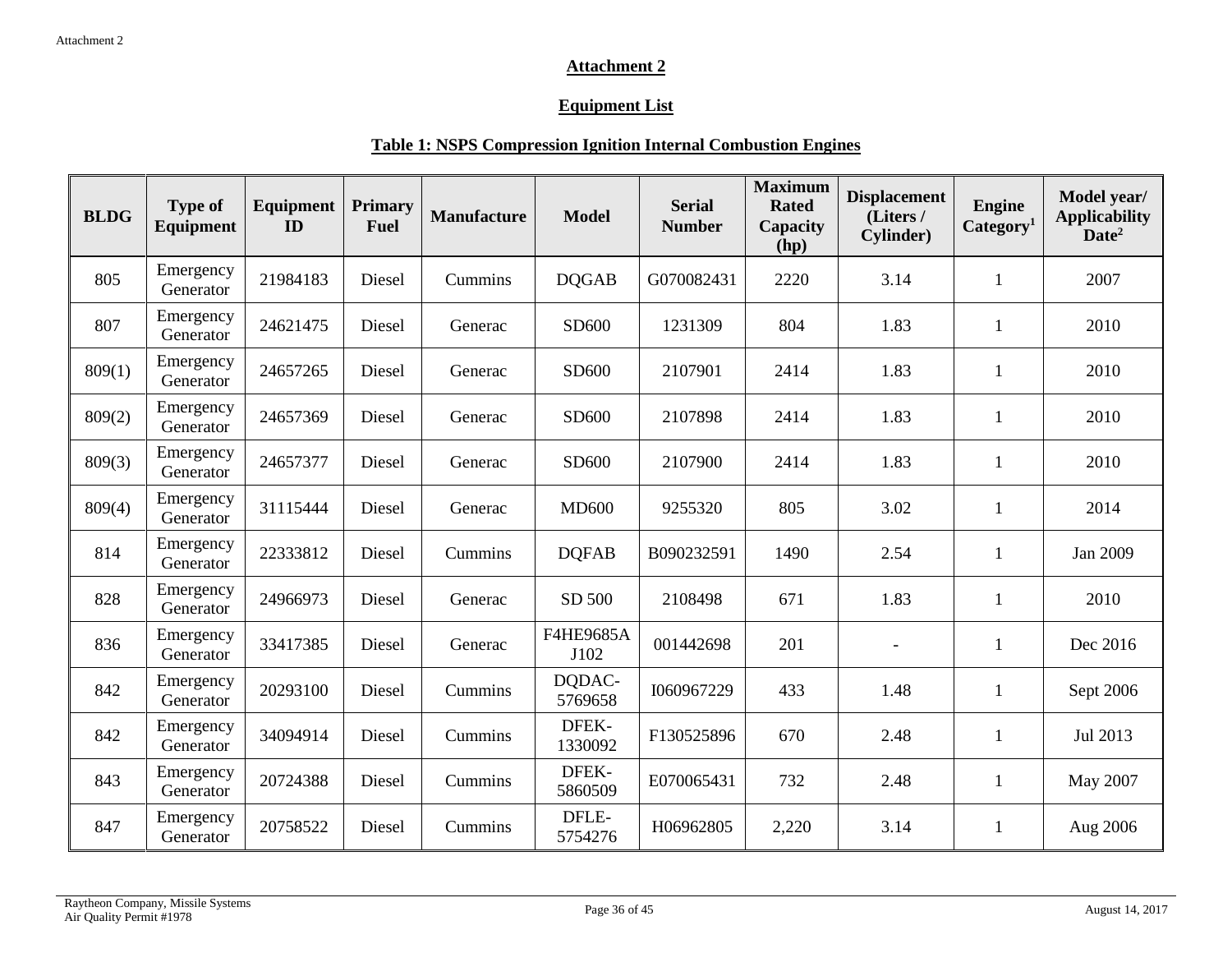#### **Table 1: NSPS Compression Ignition Internal Combustion Engines (continued)**

| <b>BLDG</b>     | <b>Type of</b><br>Equipment | Equipment<br>ID | <b>Primary</b><br><b>Fuel</b> | <b>Manufacture</b> | <b>Model</b>                          | <b>Serial</b><br><b>Number</b> | <b>Maximum</b><br><b>Rated</b><br>Capacity<br>(hp) | <b>Displacement</b><br>(Liters /<br><b>Cylinder</b> ) | <b>Engine</b><br>Category <sup>1</sup> | Model year/<br><b>Applicability</b><br>Date <sup>2</sup> |
|-----------------|-----------------------------|-----------------|-------------------------------|--------------------|---------------------------------------|--------------------------------|----------------------------------------------------|-------------------------------------------------------|----------------------------------------|----------------------------------------------------------|
| M <sub>05</sub> | Emergency<br>Generator      | 22212440        | Diesel                        | Cummins            | <b>DQHAB</b>                          | L080224180                     | 470                                                | 1.80                                                  | $\mathbf{1}$                           | <b>Nov 2008</b>                                          |
| $M06-A$         | Emergency<br>Generator      | 29660377        | Diesel                        | Caterpillar        | $C-15$                                | C5E03934                       | 762                                                | 2.53                                                  | 1                                      | 2013                                                     |
| $M06-B$         | Emergency<br>Generator      | 29660376        | Diesel                        | Caterpillar        | $C-15$                                | C5E003788                      | 762                                                | 2.53                                                  | $\mathbf{1}$                           | 2013                                                     |
| 917             | Emergency<br>Generator      | 32233710        | Diesel                        | Generac            | <b>MD1000</b>                         | $S12H-$<br>Y2PTAW-1            | 1341                                               | 3.09                                                  | $\mathbf{1}$                           | 2016                                                     |
| 917             | Emergency<br>Generator      | 32233711        | Diesel                        | Generac            | <b>MD1000</b>                         | $S12H-$<br>Y2PTAW-1            | 1341                                               | 3.09                                                  | $\mathbf{1}$                           | 2016                                                     |
| 917             | Emergency<br>Generator      | 34379350        | Diesel                        | Generac            | <b>MD1000</b>                         | 3002127000                     | 1341                                               | 3.09                                                  | $\mathbf{1}$                           | 2017                                                     |
| 917             | Emergency<br>Generator      | 34379351        | Diesel                        | Generac            | <b>MD1000</b>                         | 3002122904                     | 1341                                               | 3.09                                                  | $\mathbf{1}$                           | 2017                                                     |
| 918             | Emergency<br>Generator      | 34379598        | Diesel                        | Generac            | <b>IDLC 2000-2M</b><br><b>MPS8000</b> | 3003345532                     | 2923                                               | 4.09                                                  | $\mathbf{1}$                           | 2018                                                     |
| 918             | Emergency<br>Generator      | 34379599        | Diesel                        | Generac            | <b>IDLC 2000-2M</b><br><b>MPS800</b>  | 3003345534                     | 2923                                               | 4.09                                                  | $\mathbf{1}$                           | 2018                                                     |
| 918             | Emergency<br>Generator      | 3437600         | Diesel                        | Generac            | <b>IDLC 2000-2M</b><br><b>MPS8000</b> | 3003345535                     | 2923                                               | 4.09                                                  | 1                                      | 2018                                                     |
| 918             | Emergency<br>Generator      | 34379601        | Diesel                        | Generac            | <b>IDLC 2000-2M</b><br><b>MPS8000</b> | 3003345536                     | 2923                                               | 4.09                                                  | $\mathbf{1}$                           | 2018                                                     |
| 926             | Emergency<br>Generator      | 34379597        | Diesel                        | Generac            | <b>IDLC 2000-2M</b><br><b>MPS6000</b> | 3002954463                     | 2923                                               | 4.09                                                  | $\mathbf{1}$                           | 2018                                                     |
| 831A            | Fire Pump<br>Engine         | 30530831        | Diesel                        | John Deere         | JU4H-UFADY8                           | PE4045L226150                  | 157                                                | 1.12                                                  | $\mathbf{1}$                           | Aug 2012                                                 |
| 831A            | Fire Pump<br>Engine         | 30530882        | Diesel                        | John Deere         | JU4H-UFADY8                           | PE4045L224045                  | 157                                                | 1.12                                                  | -1                                     | Aug 2012                                                 |

<sup>1</sup> Category 1 Engines (Power > 37 kW and Displacement < 5.0 liters / cylinder)

 $2^2$  The most recent date of order, manufacture, reconstruction, or modification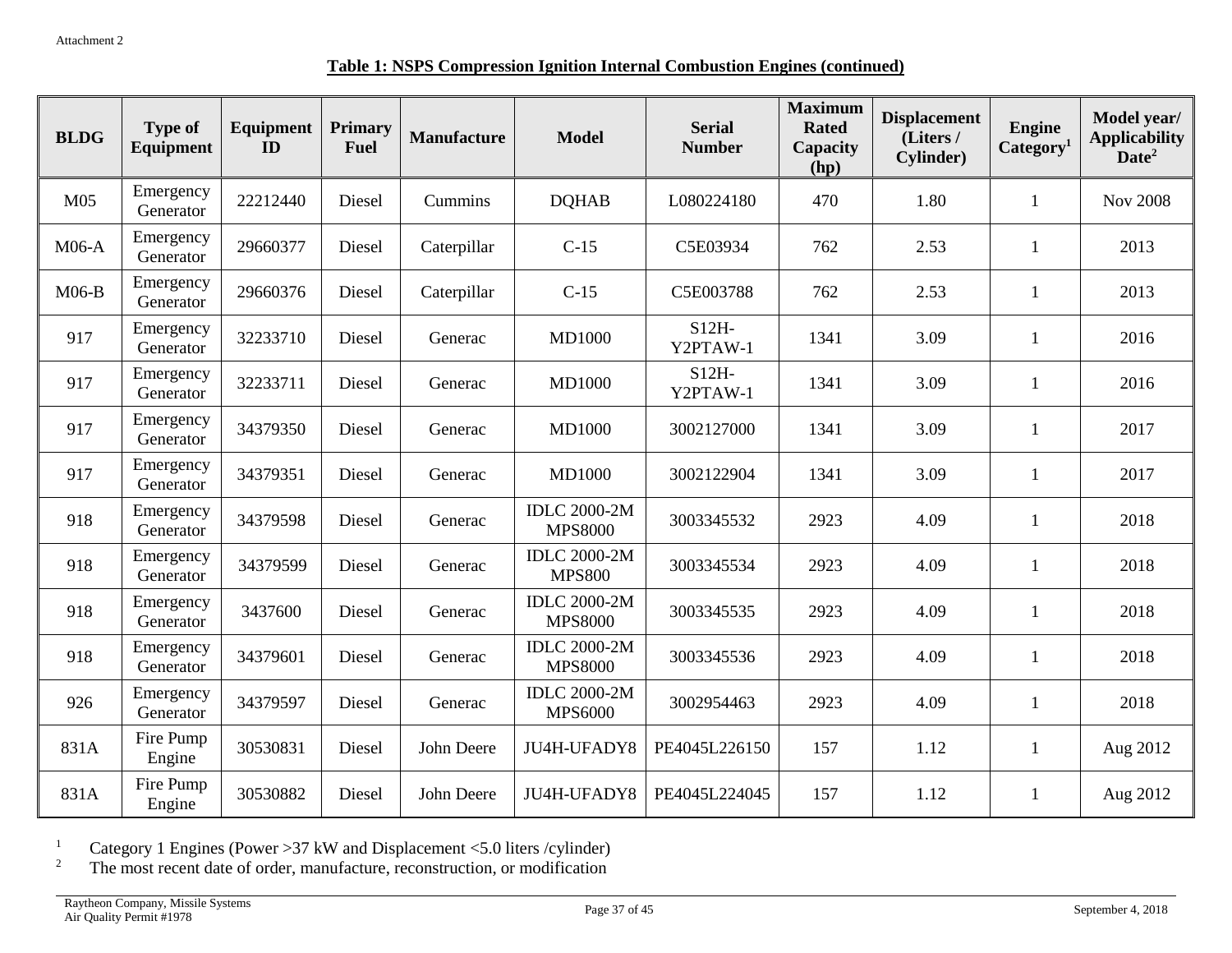| <b>BLDG</b> | <b>Emergency</b><br><b>Generator (hp)[kW]</b> | <b>Serial</b><br><b>Number</b> | NO <sub>X</sub><br>$(g/kW-hr)$        | <b>NMHC</b><br>$(g/kW-hr)$ | NMHC+NOx<br>$(g/hp-hr)$ | CO<br>$(g/hp-hr)$ | <b>PM</b><br>$(g/hp-hr)$ | <b>Useful Life Period</b>         |
|-------------|-----------------------------------------------|--------------------------------|---------------------------------------|----------------------------|-------------------------|-------------------|--------------------------|-----------------------------------|
| 805         | $(2220)$ [1655]                               | G070082431                     |                                       |                            | 6.4                     | 3.5               | $0.2\,$                  |                                   |
| 807         | (804) [600]                                   | 1231309                        | $\hspace{0.05cm}$ – $\hspace{0.05cm}$ | $- -$                      | 5.3                     | 0.9               | 0.13                     |                                   |
| 809(1)      | $(2414)$ [1800]                               | 2107901                        |                                       | $\overline{\phantom{m}}$   | 5.3                     | 0.9               | 0.13                     |                                   |
| 809(2)      | $(2414)$ [1800]                               | 2107898                        | $\hspace{0.05cm}$ – $\hspace{0.05cm}$ | $- -$                      | 5.3                     | 0.9               | 0.13                     |                                   |
| 809(3)      | $(2414)$ [1800]                               | 2107900                        |                                       | $\overline{\phantom{m}}$   | 5.3                     | 0.9               | 0.13                     |                                   |
| 809(4)      | (805)[600]                                    | 9255320                        | $\hspace{0.05cm}$ – $\hspace{0.05cm}$ | $\overline{\phantom{m}}$   | 4.8                     | 2.6               | 0.15                     | 10 yrs or 8,000 hrs of operation, |
| 814         | $(1490)$ [1111]                               | B090232591                     | $-$                                   | $-\,-$                     | 6.4                     | 3.5               | $0.2\,$                  | whichever comes first             |
| 828         | $(671)$ [500]                                 | 2108498                        | $-\,-$                                | $-\, -$                    | 5.8                     | 1.1               | 0.16                     |                                   |
| 836         | $(201)$ [150]                                 | 001442698                      |                                       |                            | 3.0                     | 2.6               | 0.15                     |                                   |
| 842         | $(433)$ [322]                                 | I060967229                     | $\overline{\phantom{m}}$              | $\overline{\phantom{m}}$   | 4.0                     | 3.5               | $0.2\,$                  |                                   |
| 843         | $(732)$ [546]                                 | E070065431                     | $\qquad \qquad -$                     | $\overline{\phantom{m}}$   | $4.0\,$                 | 3.5               | $0.2\,$                  |                                   |
| 847         | $(2,220)$ [1655]                              | H06962805                      | $\overline{\phantom{a}}$              | $-\,-$                     | 6.4                     | 3.5               | 0.2                      |                                   |

**Table 2: Supplemental NSPS Compression Ignition Internal Combustion Engines Requirements**

Exhaust emission standards taken from 40 CFR 89.112 (a) Table 1.

Useful life period pursuant to 40 CFR 60.4219 'Definition of useful life'. Specifically 40 CFR 1039.101(g) and 40 CFR 94.9(a).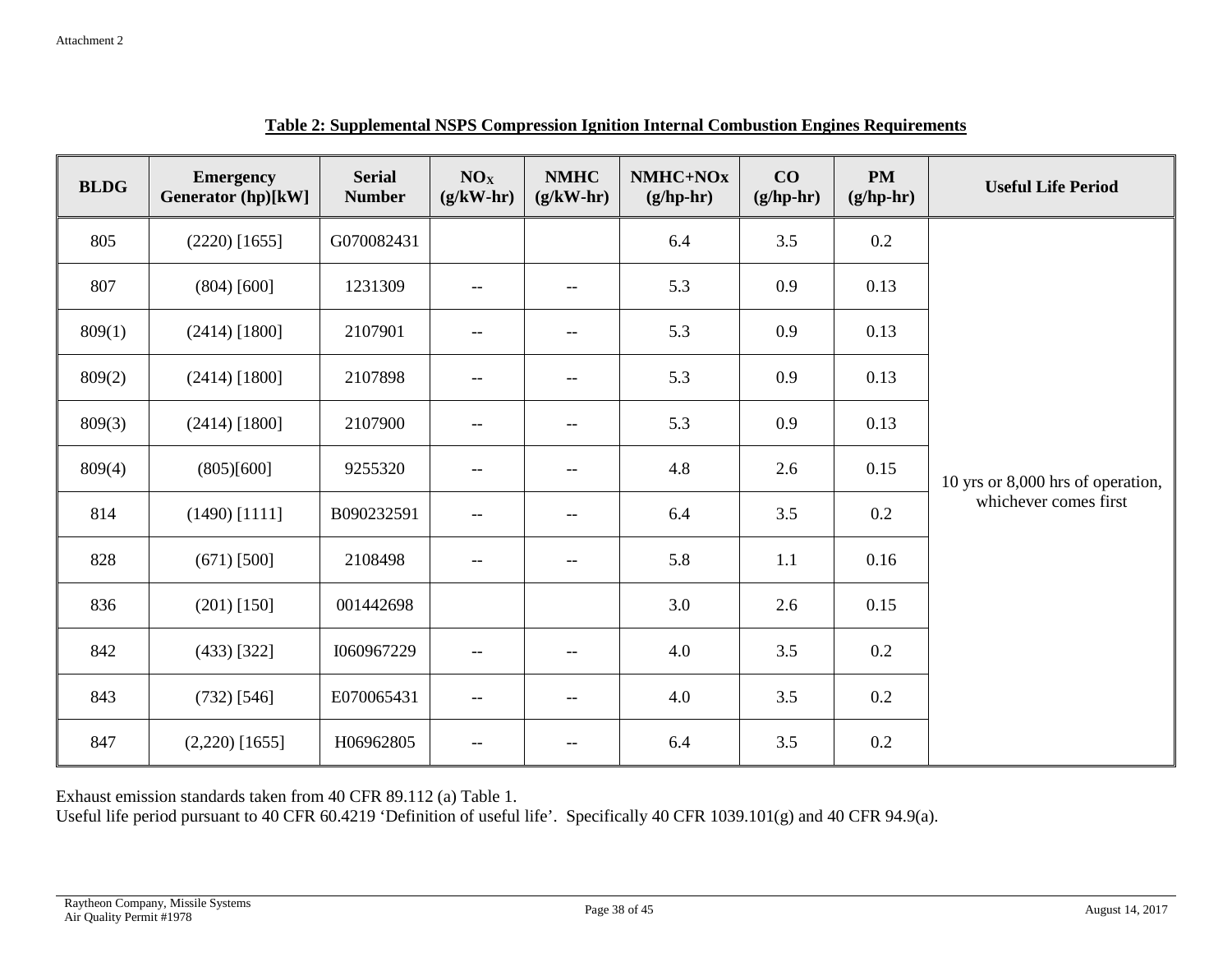#### **Table 2: Supplemental NSPS Compression Ignition Internal Combustion Engines Requirements (continued)**

| <b>BLDG</b>     | <b>Emergency</b><br><b>Generator</b><br>(hp)[kW] | <b>Serial</b><br><b>Number</b> | NO <sub>X</sub><br>$(g/kW-hr)$ | <b>NMHC</b><br>$(g/kW-hr)$ | NMHC+Nox<br>$(g/hp-hr)$ | CO<br>$(g/hp-hr)$ | <b>PM</b><br>$(g/hp-hr)$ | <b>Useful Life Period</b>         |
|-----------------|--------------------------------------------------|--------------------------------|--------------------------------|----------------------------|-------------------------|-------------------|--------------------------|-----------------------------------|
| M <sub>05</sub> | $(470)$ [350]                                    | L080224180                     | $--$                           | $-$                        | 4.0                     | 3.5               | 0.2                      |                                   |
| $M06-A$         | (762)[568]                                       | C5E03934                       | $- -$                          | $\overline{\phantom{m}}$   | 4.8                     | 2.6               | 0.15                     |                                   |
| $M06-B$         | (762)[568]                                       | C5E003788                      | $--$                           | $-$                        | 4.8                     | 2.6               | 0.15                     |                                   |
| 917             | $(1341)$ [1000]                                  | $S12H-$<br>Y2PTAW-1            | $- -$                          | $-\,-$                     | 4.8                     | 2.6               | 0.15                     |                                   |
| 917             | $(1341)$ [1000]                                  | $S12H-$<br>Y2PTAW-1            | $- -$                          | $-$                        | 4.8                     | 2.6               | 0.15                     |                                   |
| 917             | $(1341)$ [1000]                                  | 3002127000                     | $- -$                          | $\overline{\phantom{m}}$   | 4.8                     | 2.6               | 0.15                     | 10 yrs or 8,000 hrs of operation, |
| 917             | $(1341)$ [1000]                                  | 3002122904                     | $--$                           | $-$                        | 4.8                     | 2.6               | 0.15                     | whichever comes first             |
| 918             | $(2923)$ [2181]                                  | 3003345532                     | $- -$                          | $\overline{\phantom{m}}$   | 4.8                     | 2.6               | 0.15                     |                                   |
| 918             | $(2923)$ [2181]                                  | 3003345534                     | $- -$                          | $\overline{\phantom{m}}$   | 4.8                     | 2.6               | 0.15                     |                                   |
| 918             | $(2923)$ [2181]                                  | 3003345535                     | $- -$                          | $\overline{\phantom{m}}$   | 4.8                     | 2.6               | 0.15                     |                                   |
| 918             | $(2923)$ [2181]                                  | 3003345536                     | $--$                           | $-$                        | 4.8                     | 2.6               | 0.15                     |                                   |
| 926             | $(2923)$ [2181]                                  | 3002954463                     | $- -$                          | $- \, -$                   | 4.8                     | 2.6               | 0.15                     |                                   |

Exhaust emission standards taken from 40 CFR 89.112 (a) Table 1.

Useful life period pursuant to 40 CFR 60.4219 'Definition of useful life'. Specifically 40 CFR 1039.101(g) and 40 CFR 94.9(a).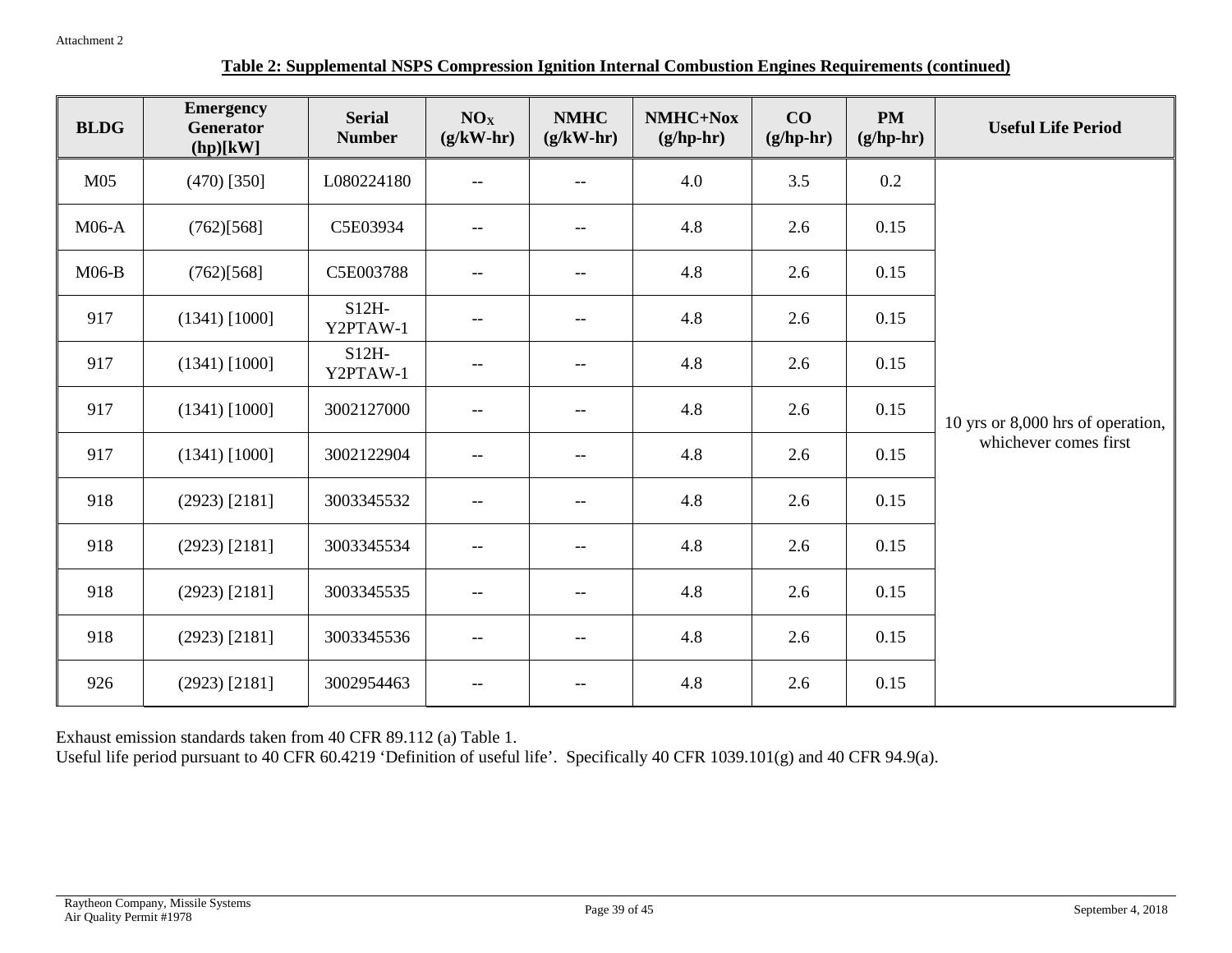| <b>Maximum engine</b>                        | Model year(s) | $NMHC + NOX$            |       | <b>PM</b>                   | <b>Maximum</b> engine |
|----------------------------------------------|---------------|-------------------------|-------|-----------------------------|-----------------------|
| power                                        |               | $g/kW$ /-hr $(g/hp/hr)$ |       | $g/kW/\text{-}hr$ (g/hp/hr) | power kW              |
| $75 \leq$ kW $< 130$<br>$(100 \le HP < 175)$ | >2010         | 4.0(3.0)                | $- -$ | 0.30(0.22)                  | 117                   |

#### **Supplemental NSPS Compression Ignition Internal Combustion Engines Requirements (Fire Pump Engines)**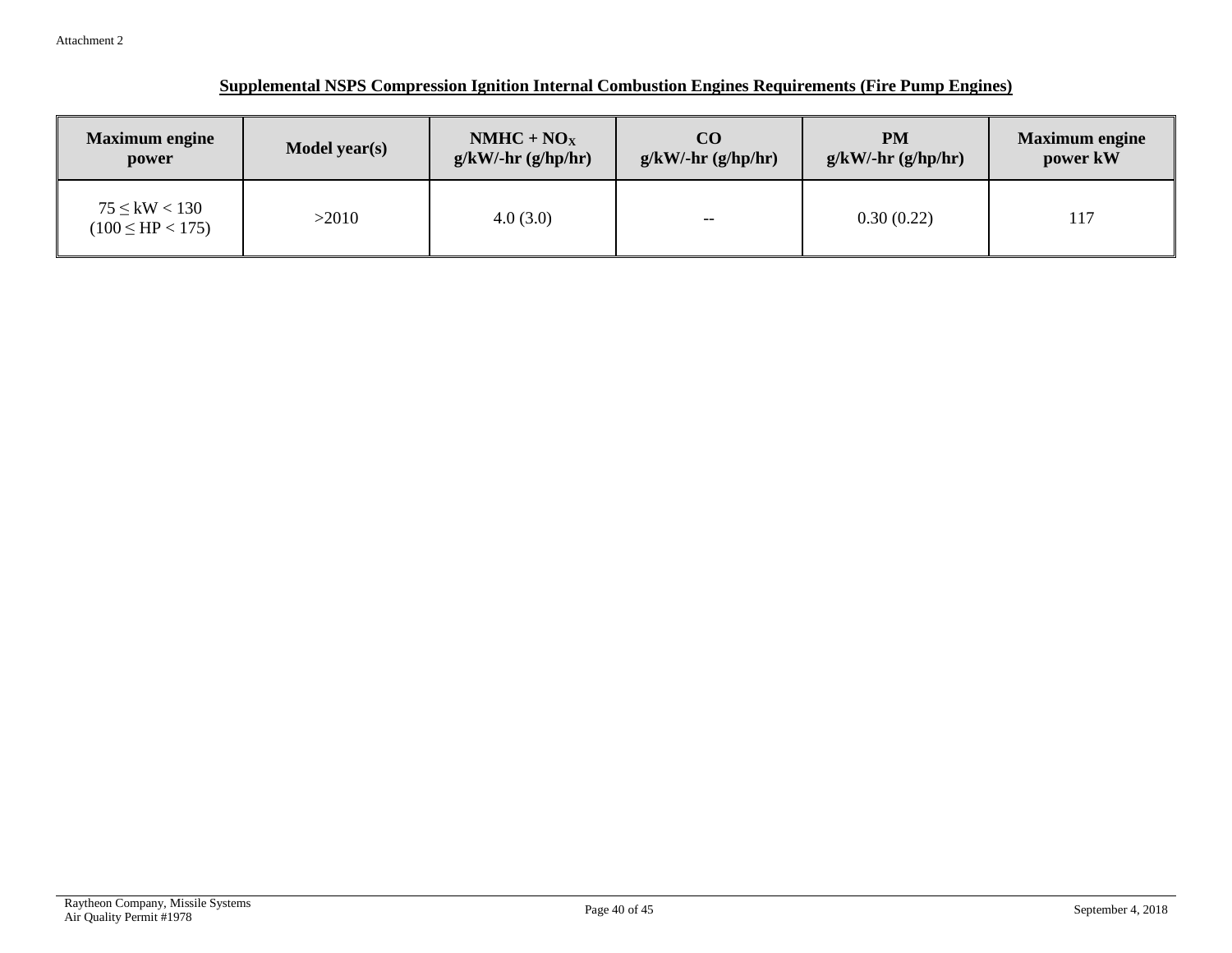|  |  |  | <b>Table 3 NSPS Spark Ignition Internal Combustion Engines</b> |  |
|--|--|--|----------------------------------------------------------------|--|
|  |  |  |                                                                |  |

| <b>BLDG</b> | <b>Type of</b><br>Equipment | <b>Equipment ID</b> | <b>Primary</b><br>Fuel | <b>Manufacture</b> | <b>Model</b> | <b>Serial</b><br><b>Number</b> | <b>Maximum Rated</b><br>Capacity<br>(hp) | Date of<br><b>Manufacturer</b> |
|-------------|-----------------------------|---------------------|------------------------|--------------------|--------------|--------------------------------|------------------------------------------|--------------------------------|
| 810/801     | Emergency<br>Generator      | 24739807            | Natural Gas            | Generac            | SG150        | 2108205                        | 210                                      | 2010                           |
| 826         | Emergency<br>Generator      | 24733401            | Natural Gas            | Generac            | SG035        | 2108202                        | 47                                       | 2010                           |
| 840         | Emergency<br>Generator      | 24365423            | Natural Gas            | Generac            | SG300        | 2104187                        | 454                                      | 2009                           |
| 848         | Emergency<br>Generator      | 25956153            | Natural Gas            | Generac            | SG150        | 2113085                        | 201                                      | 2011                           |
| 849         | Emergency<br>Generator      | 24709186            | Natural Gas            | Generac            | SG035        | 2108201                        | 47                                       | 2010                           |
| 850         | Emergency<br>Generator      | 24071374            | Natural Gas            | Generac            | SG300        | 2104064                        | 454                                      | 2009                           |
| 851         | Emergency<br>Generator      | 23699517            | Natural Gas            | Generac            | <b>SG080</b> | 2104689                        | 128                                      | 2009                           |

#### **Table 4 RICE NESHAP for Emergency Compression Ignition Internal Combustion Engines**

**(Compliance Date May 3, 2013)**

(Existing Stationary Engine >500HP Located at Area Sources of HAP, constructed before June 12, 2006)

| <b>BLDG</b> | Type of<br>Equipment   | <b>Equipment ID</b> | <b>Primary</b><br><b>Fuel</b> | <b>Manufacture</b> | <b>Model</b>                              | <b>Serial</b><br><b>Number</b> | <b>Maximum Rated Capacity</b><br>(hp) | Date of<br><b>Manufacturer</b> |
|-------------|------------------------|---------------------|-------------------------------|--------------------|-------------------------------------------|--------------------------------|---------------------------------------|--------------------------------|
| 801         | Emergency<br>Generator | 10002533            | Diesel                        | Caterpillar        | SR <sub>4</sub> B-G <sub>D</sub><br>3512C | G6J00486<br>CAT3512CHSBG00791  | 1,800 HP                              | 1988                           |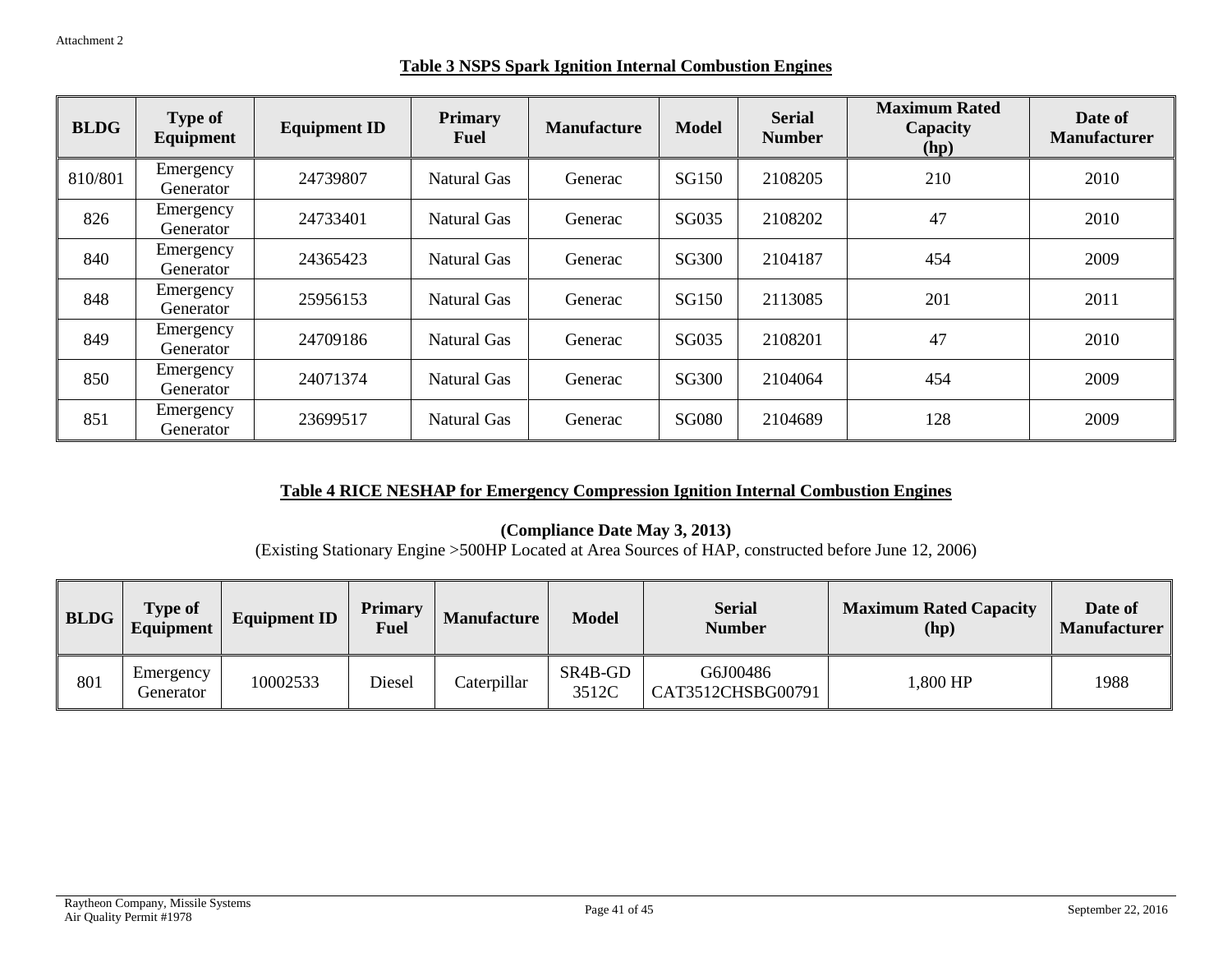#### **Table 5 RICE NESHAP for Emergency Compression Ignition Internal Combustion Engines**

#### **(Compliance Date May 3, 2013)**

(Existing Stationary Engine <500HP Located at Area Sources of HAP, constructed before June 12, 2006)

| <b>BLDG</b> | <b>Type of</b><br>Equipment | <b>Equipment ID</b> | <b>Primary</b><br><b>Fuel</b> | <b>Manufacture</b>      | <b>Model</b>        | <b>Serial</b><br><b>Number</b> | <b>Maximum</b><br><b>Rated</b><br>Capacity<br>(hp) | Date of<br><b>Manufacturer</b> |
|-------------|-----------------------------|---------------------|-------------------------------|-------------------------|---------------------|--------------------------------|----------------------------------------------------|--------------------------------|
| 805         | Emergency<br>Generator      | 10009084            | Diesel                        | Onan-<br><b>Cummins</b> | $LTA10-G1$          | J040700336                     | 350 HP                                             | 2004                           |
| 811         | Emergency<br>Generator      | 10009232            | Diesel                        | Cummins                 | DFCB-5701743        | B050744856                     | 465 HP                                             | 2004                           |
| 836         | Emergency<br>Generator      | 19361013            | Diesel                        | Onan-<br><b>Cummins</b> | <b>DFCB</b>         | H050823268                     | 465 HP                                             | 2005                           |
| 845         | Emergency<br>Generator      | 10003915            | Diesel                        | Onan                    | DGCA4478867         | C000084143                     | 102 HP                                             | 2000                           |
| 861         | Emergency<br>Generator      | 10005966            | Diesel                        | Cummins                 | DKAF-5003888 Spec C | K010304108                     | 100 HP                                             | 2001                           |

#### **Table 6 RICE NESHAP for Emergency Spark Ignition Internal Combustion Engines**

**(Compliance Date October 19, 2013)**

(Existing Stationary Engine ≤500HP Located at Area Sources of HAP, constructed before June 12, 2006)

| <b>BLDG</b> | <b>Type of</b><br>Equipment | <b>Equipment ID</b> | <b>Primary</b><br><b>Fuel</b> | <b>Manufacture</b> | <b>Model</b>      | <b>Serial</b><br><b>Number</b> | <b>Maximum Rated</b><br>Capacity (hp) | Date of<br><b>Manufacturer</b> |
|-------------|-----------------------------|---------------------|-------------------------------|--------------------|-------------------|--------------------------------|---------------------------------------|--------------------------------|
| 803         | Emergency<br>Generator      | 10002696            | Natural<br>Gas                | Onan               | 60ENL31587E       | C890223276                     | 80 HP                                 | 1989                           |
| 808         | Emergency<br>Generator      | 19525490            | Natural<br>Gas                | Generac            | GTA <sub>28</sub> | 2081247                        | 276 HP                                | 2005                           |
| 833         | Emergency<br>Generator      | 19824152            | Natural<br><b>Gas</b>         | Generac            | QT055             | 4491248                        | 50 HP                                 | 2006                           |
| 847         | Emergency<br>Generator      | 10004073            | Natural<br>Gas                | Onan               | GGFD5636000       | K0303572092                    | 250 HP                                | 2004                           |
| 827C        | Emergency<br>Generator      | 10008594            | Natural<br><b>Gas</b>         | <b>Cummins</b>     | WSG-1068          | G030518940                     | 210 HP                                | 2003                           |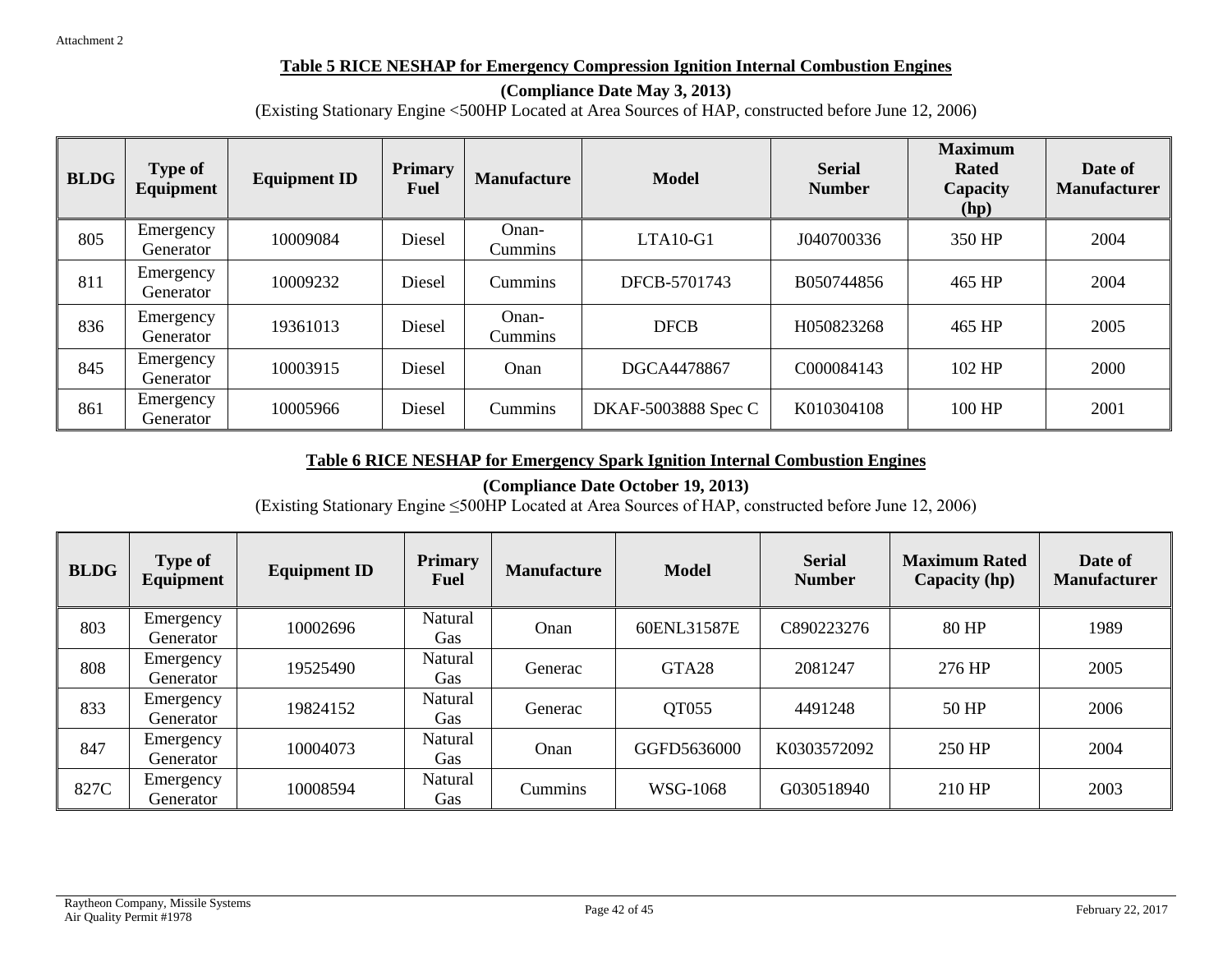|  | <b>Table 7: Standards of Performance for Fuel Fired Equipment</b> |
|--|-------------------------------------------------------------------|
|  |                                                                   |

| <b>BLDG</b> | <b>Type of</b><br>Equipment | Equipment<br>ID | <b>Primary</b><br><b>Fuel</b> | <b>Manufacturer</b>               | <b>Model</b>         | <b>Serial</b><br><b>Number</b> | <b>Rated</b><br><b>Capacity</b><br>$(Btu/hr)*$ | Date of<br><b>Manufacturer</b> |
|-------------|-----------------------------|-----------------|-------------------------------|-----------------------------------|----------------------|--------------------------------|------------------------------------------------|--------------------------------|
| 800         | <b>Boiler</b>               | 20574158        | Natural<br>Gas                | Rite                              | 225 W                | 29978                          | 2,250,000                                      | 2007                           |
| 801         | <b>Boiler</b>               | 10010514        | Natural<br>Gas                | Raypak                            | H1083ABCAHCCA        | 1289108989                     | 1,083,000                                      | 1989                           |
| 802         | Boiler                      | 19872547        | Natural<br>Gas                | Raypak                            | H911262AE            | 0602247505                     | 1,096,000                                      | 2000                           |
| 802         | <b>Boiler</b>               | 10008452        | Natural<br>Gas                | Raypak                            | H9-1262              | 0001176405                     | 1,260,000                                      | 2003                           |
| 803         | Boiler                      | 10005982        | Natural<br>Gas                | Raypak                            | 601600 0040          | 0010175900                     | 1,058,000                                      | 2002                           |
| 807         | <b>Boiler</b>               | 10003814        | Natural<br>Gas                | Parker                            | T1460                | 961136                         | 1,460,000                                      | 1999                           |
| 814         | Oven                        | 10003150        | Natural<br>Gas                | Oven Systems<br>Inc.              | 800 KBTU             | 4001                           | 800,000                                        | 1994                           |
| 814         | Oven                        | 10003149        | Natural<br>Gas                | Oven Systems<br>Inc.              | 800 KBTU             | 4001                           | 800,000                                        | 1994                           |
| 814         | Evaporator                  | 10001150        | Natural<br>Gas                | <b>PSI Water</b><br>Systems, Inc. | N66AB165             | 36529                          | 1,740,000                                      | 2003                           |
| 814         | Evaporator                  | 10001149        | Natural<br>Gas                | <b>PSI Water</b><br>Systems, Inc. | N66AB165             | 36530                          | 1,740,000                                      | 2003                           |
| 828         | Boiler                      | 25675816        | Natural<br>Gas                | Rite                              | W135                 | 31015                          | 1,350,000                                      | 2011                           |
| 840         | Boiler                      | 34379585        | Natural<br>Gas                | Camus<br>Advantus                 | AVNH-2500-MSO        | 031826252                      | 2,500,000                                      | 2018                           |
| 840         | <b>Boiler</b>               | 34379584        | Natural<br>Gas                | Camus<br>Advantus                 | AVNH-2500-MSO        | 031826251                      | 2,500,000                                      | 2018                           |
| 840         | Boiler                      | 34379583        | Natural<br>Gas                | Camus<br>Advantus                 | <b>AVNH-2500-MSO</b> | 031826253                      | 2,500,000                                      | 2018                           |

• Maximum rated capacity in Btu/hr unless otherwise specifically stated.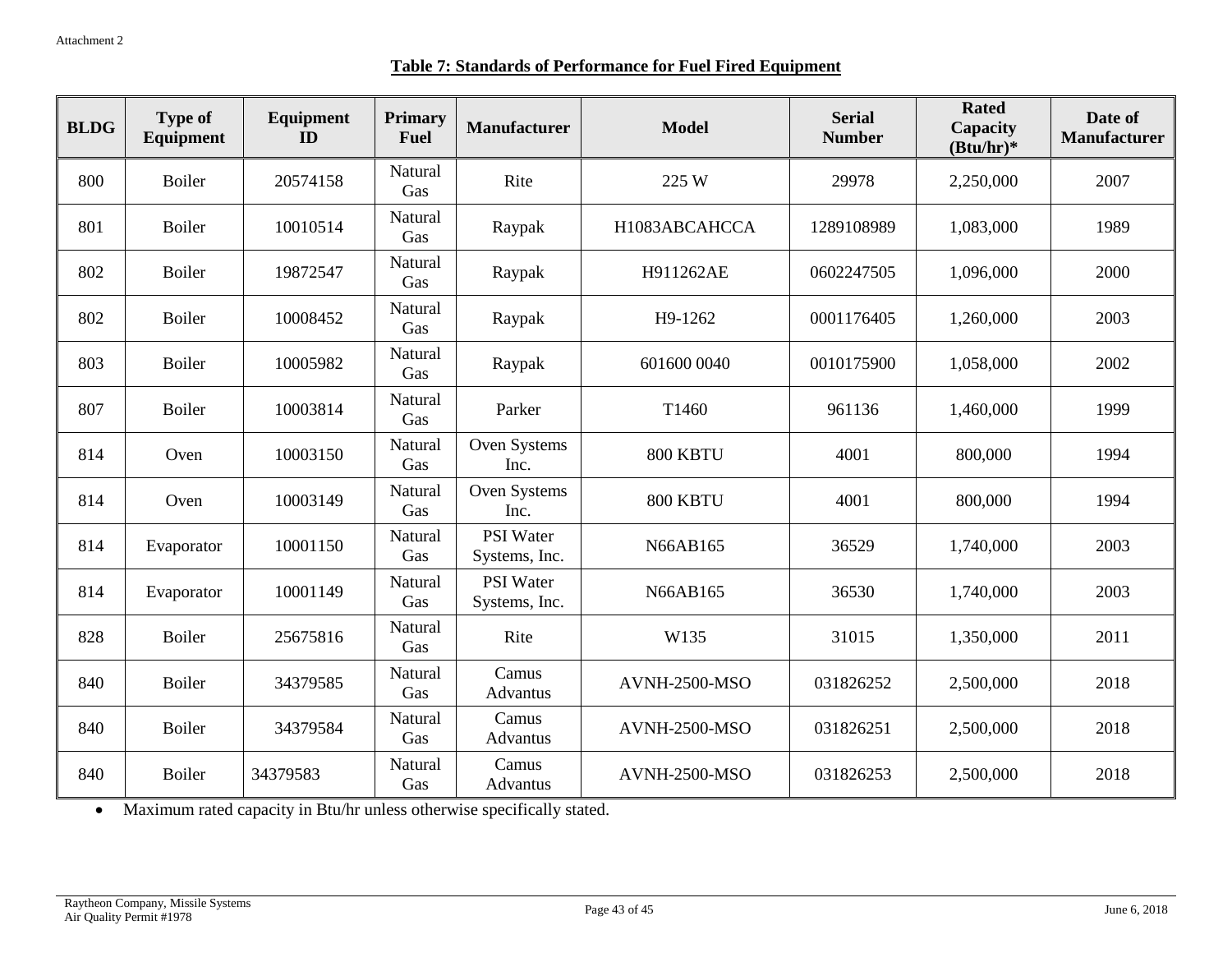|--|

| <b>BLDG</b> | <b>Type of</b><br><b>Equipment</b> | Equipment<br>ID | <b>Primary</b><br>Fuel | <b>Manufacturer</b> | <b>Model</b>     | <b>Serial</b><br><b>Number</b> | <b>Rated</b><br>Capacity<br>$(Btu/hr)*$ | Date of<br><b>Manufacturer</b> |
|-------------|------------------------------------|-----------------|------------------------|---------------------|------------------|--------------------------------|-----------------------------------------|--------------------------------|
| 842         | <b>Boiler</b>                      | 10011318        | Natural<br>Gas         | Raypak              | H21758ABEBHCCA   | 9403113781                     | 1,758,000                               | 1994                           |
| 842         | <b>Boiler</b>                      | 21018630        | Natural<br>Gas         | Raypak              | H21758ABEBHCCA   | 712275359                      | 1,758,000                               | 2007                           |
| 843         | Boiler                             | 10011321        | Natural<br>Gas         | Raypak              | H21758AHEBHCAA   | 9401113085                     | 1,758,000                               | 1994                           |
| 843         | <b>Boiler</b>                      | 10011320        | Natural<br>Gas         | Raypak              | H21758AHEBHCAA   | 9401113086                     | 1,758,000                               | 1994                           |
| 847         | Boiler                             | 10005010        | Natural<br>Gas         | Rite                | <b>W-105 WE</b>  | 27185                          | 1,050,000                               | 1999                           |
| 847         | <b>Boiler</b>                      | 10005016        | Natural<br>Gas         | Rite                | W105 S           | 27004                          | 1,050,000                               | Unknown                        |
| 847         | <b>Boiler</b>                      | 10004077        | Natural<br>Gas         | Rite                | W250 W           | 29165                          | 2,500,000                               | 2004                           |
| 848         | <b>Boiler</b>                      | 10008616        | Natural<br>Gas         | Rite                | 225 W            | 28846                          | 2,250,000                               | 2003                           |
| 848         | Boiler                             | 10008617        | Natural<br>Gas         | Rite                | 225 W            | 28845                          | 2,250,000                               | 2003                           |
| 848         | Boiler                             | 23740885        | Natural<br>Gas         | Rite                | W135W            | 30820                          | 1,350,000                               | 2009                           |
| 849         | Boiler                             | 10011408        | Natural<br>Gas         | Raypak              | H3-1125A-BECRCAA | 9403113738                     | 1,124,700                               | 1994                           |
| 864         | Boiler                             | 10011946        | Natural<br>Gas         | Parker Boiler Co.   | T3900            | 50420                          | 3,900,000                               | 1999                           |
| 864         | Boiler                             | 10008582        | Natural<br>Gas         | Parker Boiler Inc.  | <b>T6800L</b>    | 51781                          | 6,800,000                               | 2000                           |

• Maximum rated capacity in Btu/hr, unless otherwise specifically stated.